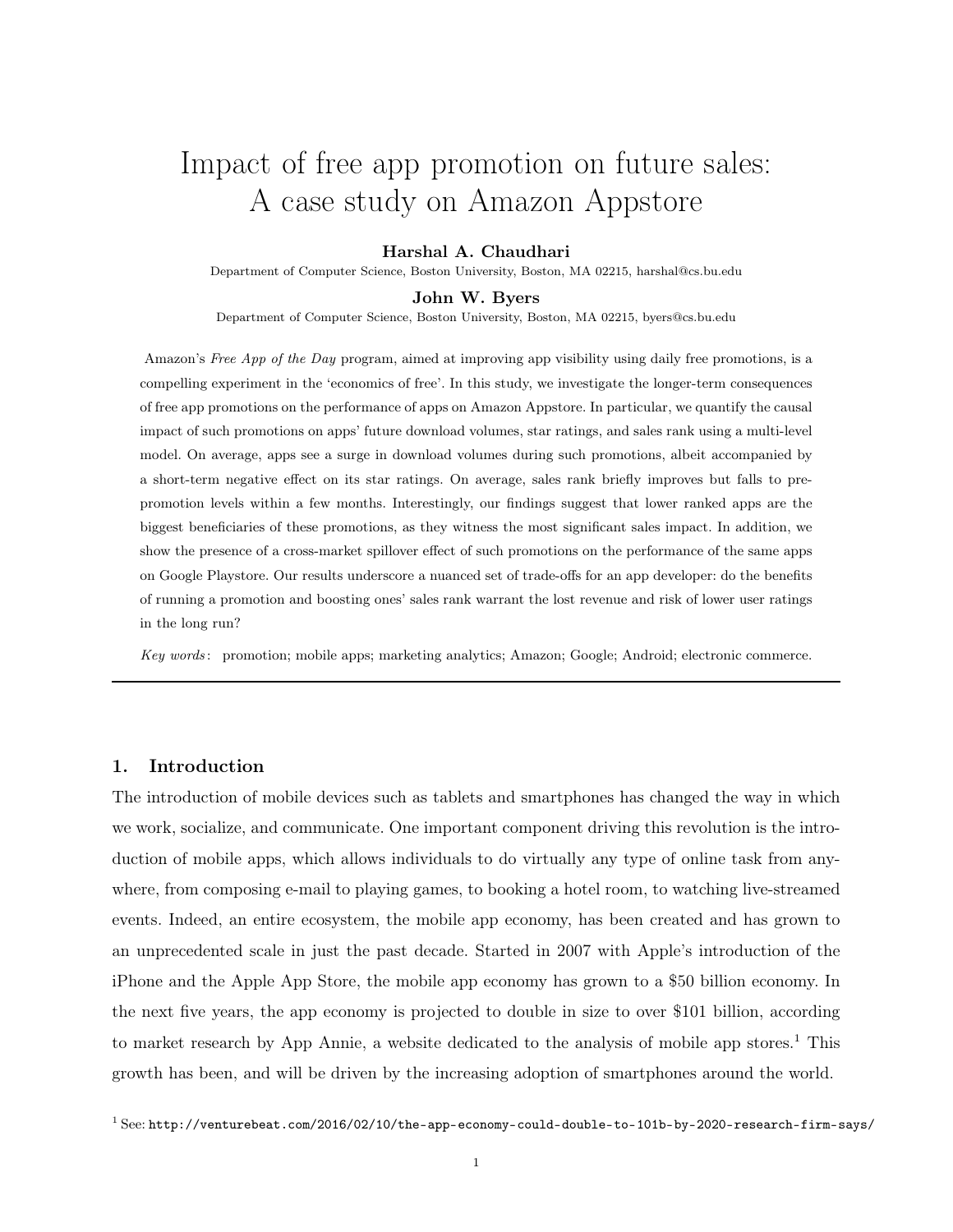Today, there are four leading app stores: Google Playstore and Apple App Store, each with over two million apps, and more recently, the Windows Store and the Amazon Appstore, an app store for the Android operating system operated by Amazon.com, each with over 600,000 apps<sup>2</sup>. The vast number of apps has two important consequences in such marketplaces. First, search costs are prohibitively high for users to be aware of even a small fraction of apps produced. This incentivies app stores to make their content easily accessible. For example, apps are often divided in topical categories, or are highlighted, e.g., top charts, early access, or editors' choice. Second, such large volumes generate an intensely competitive environment for app developers, who are often competing for the attention of the same pool of customers. Thus, app developers, in collaborations with app stores or third party companies<sup>3</sup> often advertise their products using both classical and more innovative marketing strategies. These strategies include price-discounted promotions; offering free lite versions of their app; and offering freemium models, where developers provide a game to players free of charge, but then charge a premium fee for special features or content. However, the implications of such promotions are not clear, as each of these options run the risk of losing revenue, to customers who would have paid full price, or would have purchased the premium model, had a discounted version not been on offer. Indeed, it is easy to find blog posts or news discussing the negative effects of such promotions<sup>4</sup>.

In our work, we examine one such promotion in detail: Amazon Appstore's Free App of the Day, both from the perspective of the Amazon Appstore and the app developers who participated. In this promotion program, on a daily basis, Amazon prominently displays one new paid app from the app store for free download in a spot of high visibility on the store website. Clearly, on the day of promotion, a participating app developer suffers short-term losses, as their app is given away for free, presumably including some customers who would have subsequently purchased the app, had the promotion not been in place. But a key selling point of this program that Amazon touts regards long-term improvement in sales for apps participating in this promotion. A primary mechanism that could drive future sales is that the promotion causes a significant increase in the short-term popularity of the app, which translates into improved sales rank, which in turn translates into improved placement in Amazon Appstore search results, and better future sales. The extent to which such an effect is operative would be observable within the Appstore itself. A secondary mechanism that could drive future sales is increased awareness and word-of-mouth: the increase in brand and app awareness from a promotion could have a broader secondary effect as new consumers are reached.

 $2$  See: http://www.statista.com/statistics/276623/number-of-apps-available-in-leading-app-stores/

<sup>&</sup>lt;sup>3</sup> There are several third party advertising company dedicated to help app developers promoting their apps on different marketplaces. For example, http://www.appbrain.com/, creates ad campaigns for the Android market

 $^4$  See:https://www.developereconomics.com/freemium-apps-killing-game-developers or https://gigaom.com/ 2011/08/02/54805-reasons-not-to-be-amazons-free-app-of-the-day/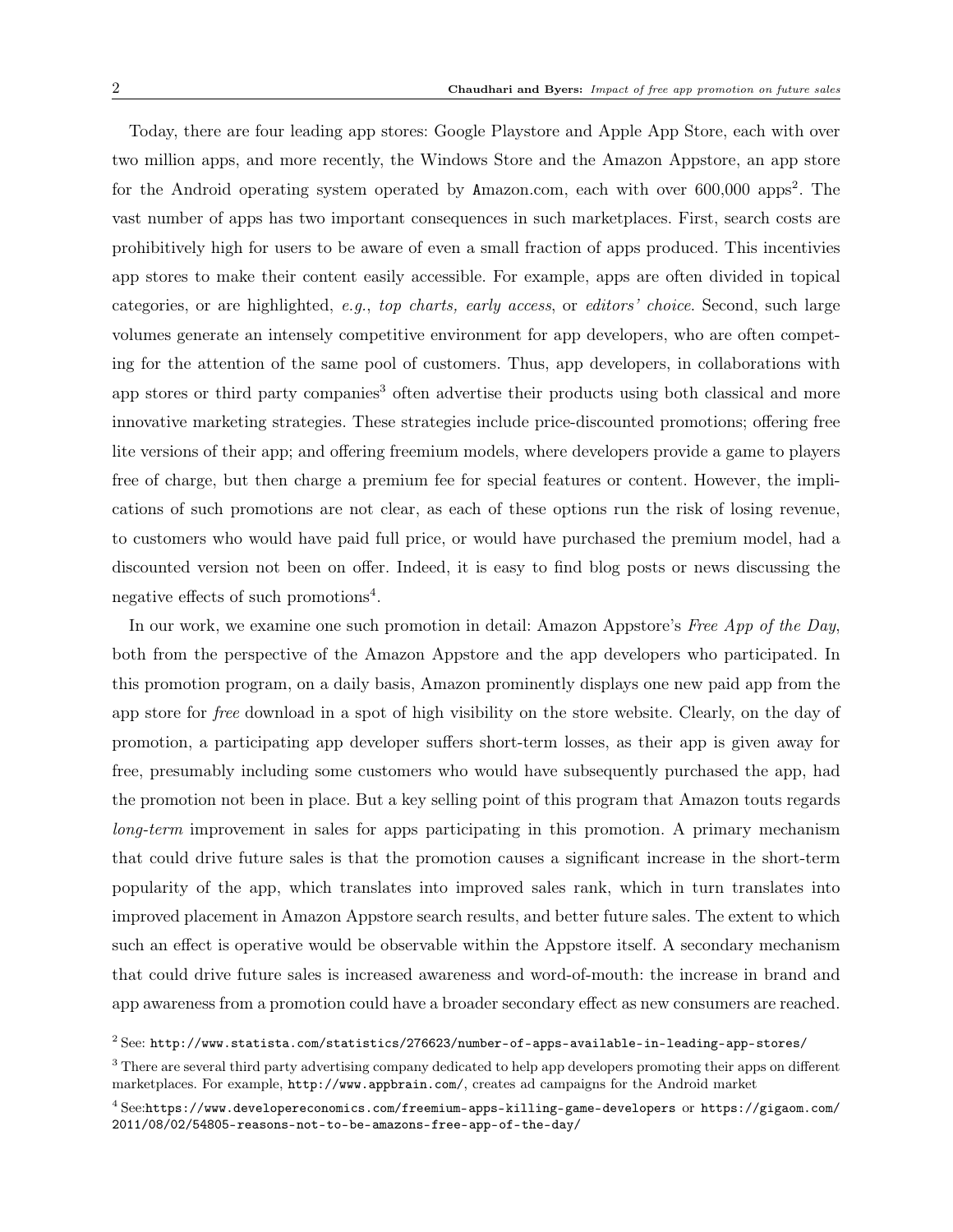This secondary effect, if operative, would be observable both within the Amazon Appstore, but also in other app stores. A rational app developer, whose goal is long-term revenue maximization, thus has to weigh the short-term downside against the longer-term benefits: for example, assessing whether the incremental revenue from the customers purchasing the app after the promotion and as a consequence of the promotion, will offset the revenue lost on the day of promotion, thereby resulting in net profits.

Turning to the perspective of the app store, Amazon Appstore's objectives behind the Free App of the Day program are complex, as the Appstore is a two-sided marketplace in a competitive market. From a market structure standpoint, Amazon is the number two player in the Android appstore, market, in direct competition with the Google Playstore, the primary marketplace. But gaining market share against the Google Playstore necessitates becoming more attractive to both sides of the market: in this case, app developers and app purchasers. In some sense, attracting app developers is the easier side of the equation, as it is a relatively low-cost proposition for app developers to multihome, and market their app in multiple app stores simultaneously. With an increasing customer base and a relatively uncrowded marketplace, Amazon can exploit 'network effects' to attract high quality Android developers to not only publish their apps on Amazon Appstore, but also to use other Amazon cloud services in various functionalities of their app, thereby creating new revenue streams for Amazon. Here too, the Amazon Appstore's incentives are aligned with those of the participating app developers. However, attracting new customers away from Google Playstore may be a more powerful incentive for Amazon to run Free App of the Day, as it directly increases market share and also opens up potential revenue streams for Amazon, in the form of app purchases, but also in-app purchases, advertising, and subscriptions. But building share on this side of the market may work against app developers, as doing so prioritizes short-term wins via maximizing free downloads.

Ultimately, the complex set of non-aligned objectives in a two-sided market like Amazon Appstore leaves us with several interesting questions: what are the long-term consequences of participating in deep discount promotions in the Amazon Appstore? Is Amazon's promise of increased postpromotion sales a mere marketing gimmick to convince app developers to participate in the program, or does it hold in practice? What role do various app characteristics play in determining the success of such a promotion? And last, but not the least, does Amazon's promotion strategy have any cross-market effect, on other Android appstores like the Google Playstore? In this paper, we provide preliminary answers to these questions through the lens of a year-long dataset that we collected from the Amazon Appstore and the Google Playstore platforms.

Our analyses show that participation in the Amazon Free App of the Day program is positively associated with increased sales volumes on the Amazon Appstore. Higher sales also lead to increased customer reviews. However, they run the risk of attracting customers who review the apps more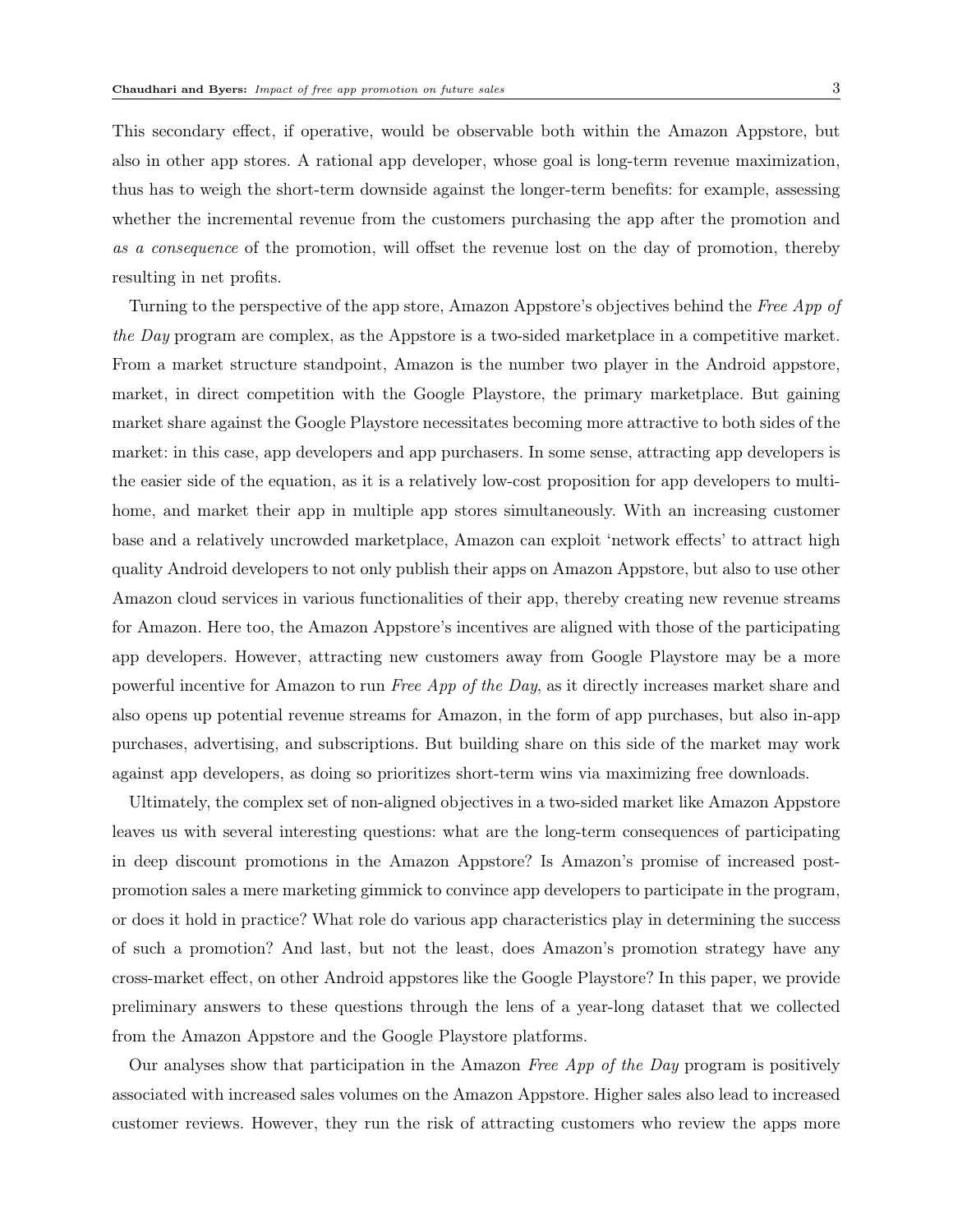critically than those who paid full price, much in the spirit of the Groupon effect Byers et al. (2012). We show the presence of a differential impact of promotions on different apps, based on their perceived quality, with low-ranked apps being the biggest beneficiaries of such promotions. We also provide evidence suggesting that extensive marketing campaigns by Amazon does leads to large word-of-mouth and social media engagements for the promoted apps, thereby creating observable spillover effects in other appstores. Our findings extend the understanding of the use of discounted promotions in smartphone app marketplaces. They also complement the existing literature that studies the relationship between performance of a particular app on the appstore and its underlying characteristics. We believe that these results will provide valuable insights to app developers on how to position their apps on the appstores to derive maximum benefit via promotional campaigns.

#### 1.1. Structure of this paper

The remainder of this paper is organized as follows: Section 2 reviews the literature related to our study. Section 3 describes our datasets and theoretical basis underlying our hypotheses. In Section 4, we describe the econometric models used to study our hypotheses. In Section 5, we provide the results, and in Section 6, we describe various robustness checks used to validate our results. Our paper concludes in Section 7 with a review of findings and broader implications.

## 2. Related Works

Our work connects to several recent streams of research in the marketing community. First, there are a few recent works examining various aspects of the app ecosystem. Notably, Ghose and Han (2014) develop a structural model to estimate consumer demand for mobile apps based by quantifying their preferences for different app characteristics. Shankar and Balasubramanian (2009) provide an extensive review of mobile marketing strategies. Danaher et al. (2011) study mobile phone promotions via coupons, while Bart et al. (2014) conduct a field study to understand the effects of mobile advertisements on consumer attitudes and intentions. Liu et al. (2012) study the impact of freemium strategies on sales volumes and app revenues on Google Playstore, while Cheng and Tang (2010) study similar strategies in software markets. Although, considerable amount of research has been done towards understanding different marketing strategies pertaining to app economy, the abundance of choices, coupled with low cost and minimal learning curve of switching between apps makes it difficult to understand the effects of new marketing strategies like Amazon's Free App of the Day. However, the existing literature shows that customers in the app economy make adoption decisions based on two factors: app visibility and app quality.

Anderson (2006) shows that improved visibility is the best way to create demand in a competitive environment. Due to the vast number of apps on popular appstores, the most effective way of improving visibility at no extra cost is by being featured in lists like highest earning apps, top new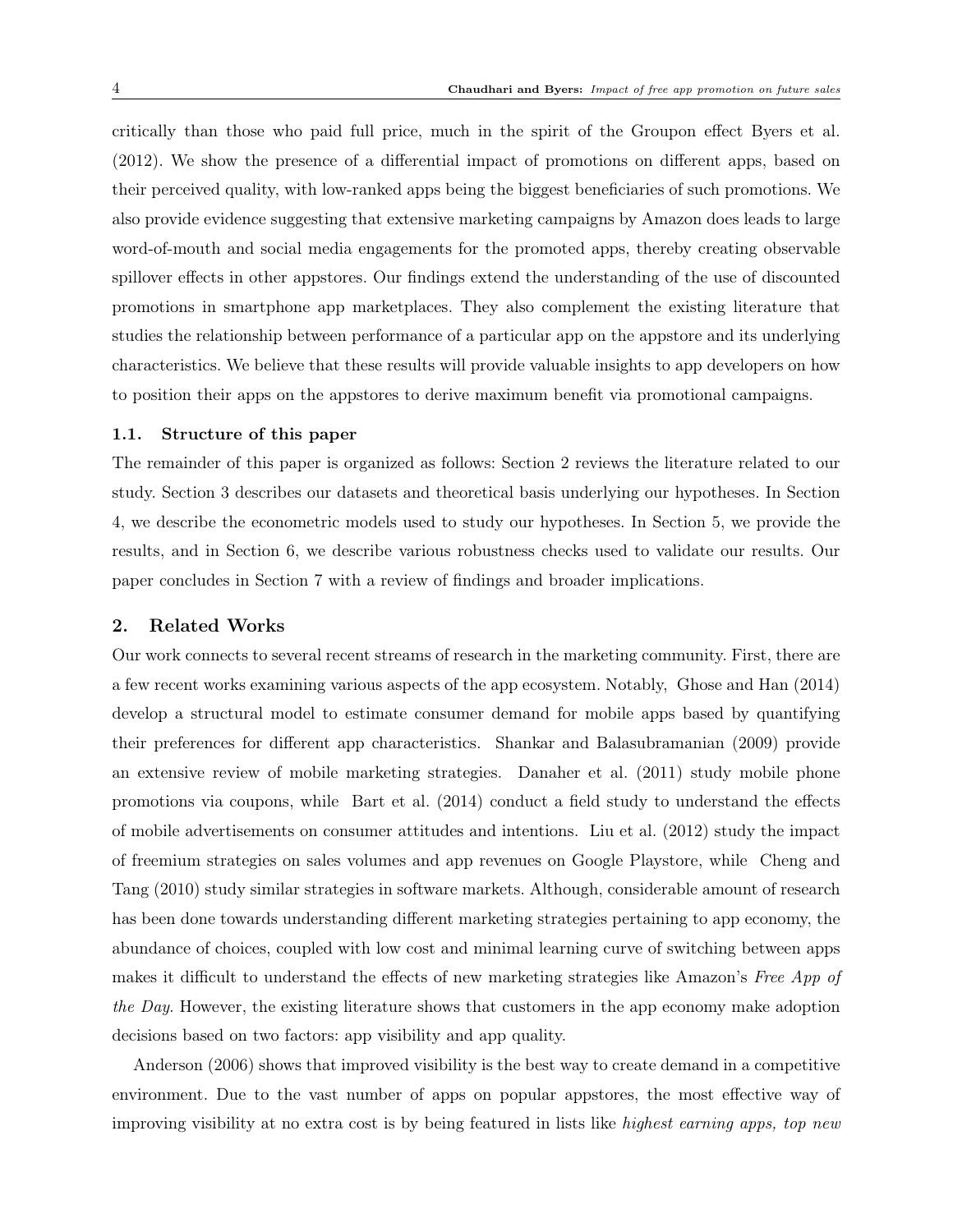apps, editors' choices, etc. All the appstores, including Amazon Appstore, populate many such lists on basis of sales rank, a metric closely related to actual sales volume of an app. Guided by the earliest work of Brynjolfsson et al. (2003) in establishing the relationship between online book sales and sales rank on Amazon.com, researchers have estimated the parameters of the relationship between downloads and sales rank on various appstores using publicly available data (Garg and Telang 2012). These relationships have been used by Chevalier and Goolsbee (2003) to analyze price elasticity and by Ghose and Sundararajan (2006) to study product cannibalization. These studies offer a sound theoretical foundation for hypotheses we investigate in our research.

Another line of related work highlights the economic significance of ratings, rankings, and reviews for both online and traditional marketplaces. Luca (2011) showed that a one-star increase in a restaurant's rating on Yelp results in a 5-9% increase in revenue. Researchers studying Groupon (Byers et al. 2012, Edelman et al. 2016) have shown that while daily deals websites produce a surge of new customers for retail businesses, on average, they negatively impact the reputation of those businesses, as measured through Yelp ratings. Askalidis (2015) studies the impact on sales of large scale promotion on the Apple App Store and Google Play. In contrast with these works, instead of using attributes of customer reviews (i.e., volume and star ratings) to measure the impact of promotion, we additionally use publicly available daily sales ranks. Customers who purchase apps from the appstore may use it for a considerable amount of time, before choosing to review it on the appstore. Using number of reviews as a proxy for app sales may not only introduce a systematic delay in observing the effect of promotion but also mis-estimate its effect, for example by attributing delayed reviews from a promotional purchase to the post-promotion period. For these reasons, we believe that daily sales rank proves to be a more accurate and responsive proxy for estimating sales, as compared to number of reviews.

In addition to product visibility, product quality is an important factor during adoption decision by consumers. On the Amazon Appstore, the visibility and quality of an app are determined by their sales rank, number of reviews, and displayed user ratings. The relatively short life-cycles of apps make it difficult for app developers to build up their brands. Hence, customers usually rely on app characteristics and their ex ante awareness developed via online word-of-mouth, user ratings and reviews, while making purchase decisions. Zhu and Zhang (2010) study the impact of online reviews on the sales of gaming apps, and Chang et al. (1999) study the impact of heterogeneity in customer preferences while making purchase decisions. We employ a similar methodology to these works to ascertain the presence of a similar heterogeneity in the impact of promotion based on the consumer biases in perceived app quality.

Lastly, our study also relates to studies of spillover effects. For example, (Erdem and Sun 2002) empirically studies the cross-category spillover effects of advertising in umbrella brands However, we know of no similar study that empirically observes cross-market spillover effects.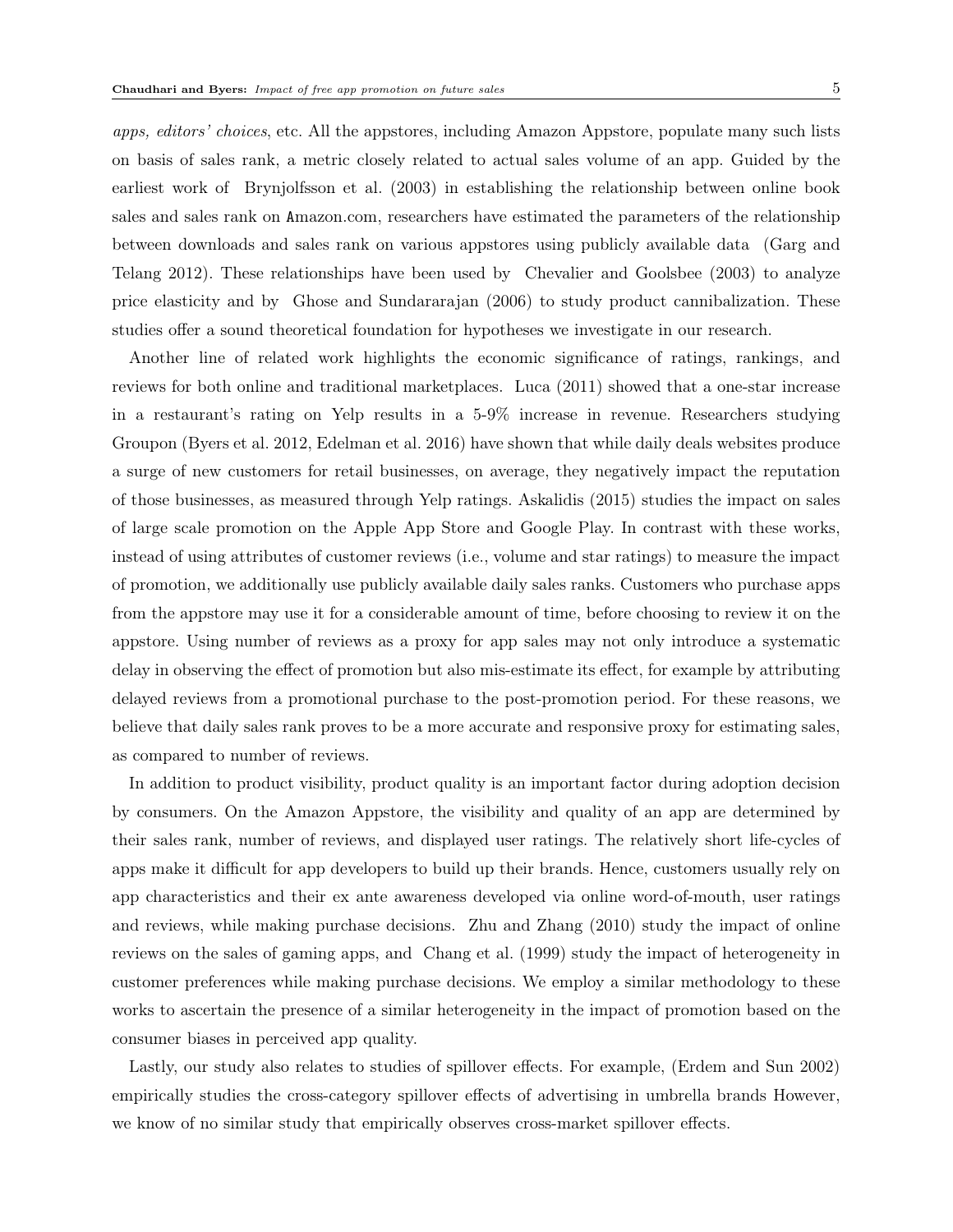In the next section, we describe our datasets and develop several hypotheses to investigate these factors are affected as a result of promotion.

# 3. Design of Empirical Study

The Amazon Appstore for Android is a third-party appstore for the Android operating system, operated by Amazon.com. It was launched in March, 2011 and is now available in nearly 200 countries. At the time of the launch it had about 3,300 apps; the number has increased significantly since then to nearly 334,000 apps at the time of this study. Similar to Amazon.com, the appstore apps are sold via two channels – website interface and a smartphone app. Amazon.com offers the same selection of apps over both its channels. Because we are unable to distinguish the app downloads over the website channel from the ones over the smartphone app, we are limited to identifying the effects of only the app characteristics that are common to both the channels.

# 3.1. Free App of the Day Promotion

One of the most high-profile features of the Amazon Appstore for Android is the Free App of the Day, or FAD. The primary benefit for the apps participating in the FAD promotion is a spot of very high visibility, on both the channels. Along with it, Amazon uses its marketing machinery to promote the participating apps by making Facebook posts or tweets on their official Twitter account. As these posts get picked up by various bloggers and other such platforms, the promotion is only further amplified. The benefits of the promotion continue long after the the app's time in FAD spotlight is over at the end of the day. It finds a spot in the 'Most Recent Free Apps of the Day' shoveler on both channels.

In addition to the increased direct visibility, the app continues to get post-FAD exposure throughout the appstore due to Amazon's recommendation system. Because of the increase in app downloads typically associated with FAD, the promoted apps show up on the product details pages of other apps under the 'Customers Who Bought This Item Also Bought' feature. An increase in app downloads also translates into a higher 'Amazon Bestsellers' list, further improving post-FAD exposure.

## 3.2. App Selection for Promotion

An interesting feature of the Free App of the Day is that the promoted apps are selected by Amazon from the proposals submitted by developers recommending their regularly paid apps for the promotion. Some of the factors taken into account while evaluating proposals are the potential of the app to wide audience, size of the app, number of downloads, plans for marketing outside the appstore, etc. <sup>5</sup> This may introduce considerable selection bias in our analysis which we account for in Section 6.

 $^5$ https://developer.amazon.com/blogs/post/Tx2CE37E42FQM8M/Submitting-Your-App-for-FAD-Consideration. html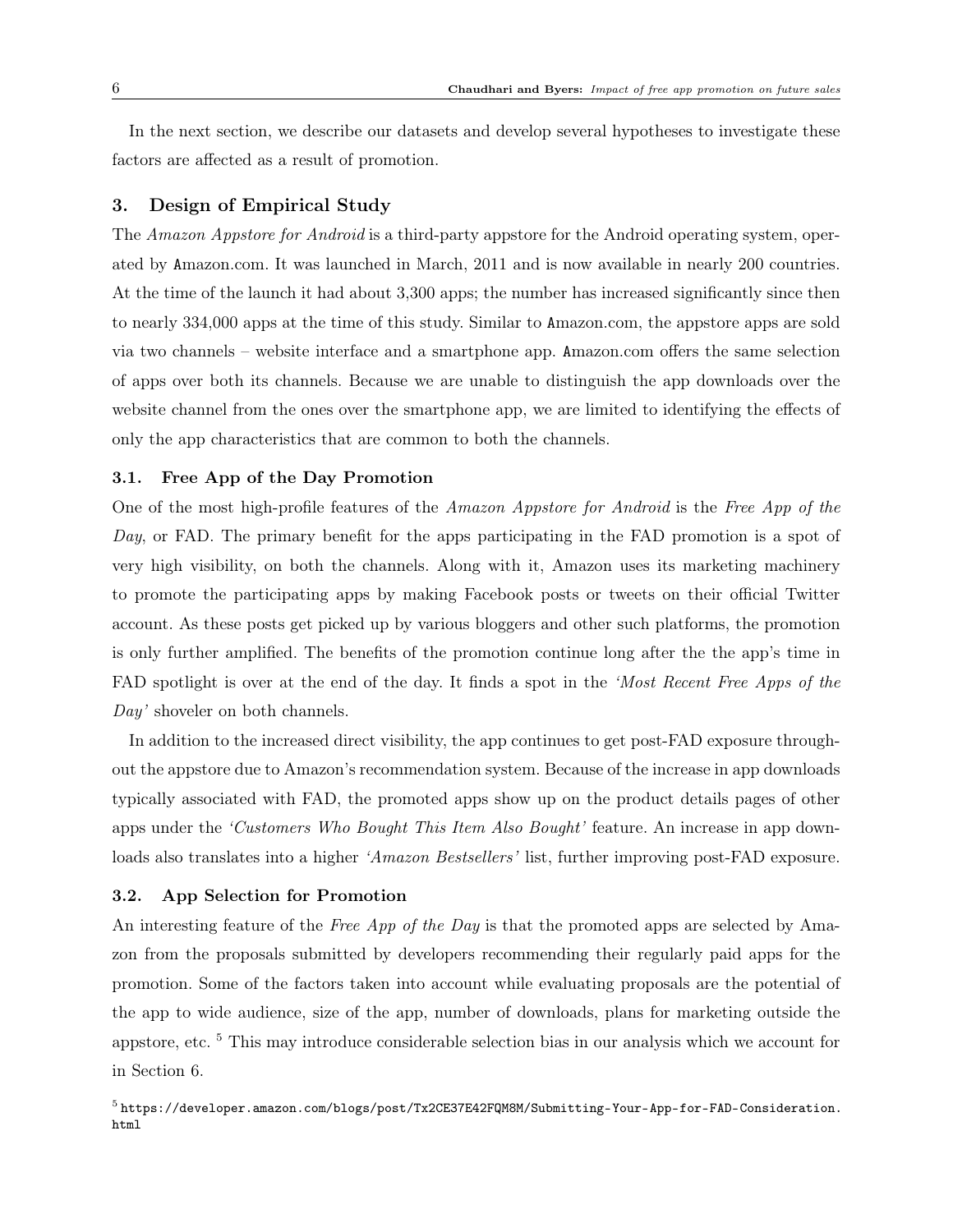#### 3.3. Data Description

Our analysis comprises of 3 major datasets.

- Amazon Appstore data.
- FAD promotion history.
- Google Playstore data.

In this section, we provide an overview of the each of the above datasets.

3.3.1. Amazon Appstore Data We collected app profile data from the web interface of Amazon Appstore, while relied upon a third-party Amazon price tracker website Keepa.com for collecting daily price and sales rank of every app, from February, 2015 till December, 2015. It includes 23,882 distinct apps from the paid apps sections of the appstore. For every app, we further collected the entire history of publicly displayed user reviews, including submission date, review text, and starrating, constituting a total of 800,000 user reviews. Thus, our dataset includes daily panel data on app sales rank, price, app characteristics and user review data. We capture an exhaustive list of app-related information provided to a user while browsing through the appstore. The observed app characteristics in our sample includes,

- app file size in megabytes,
- app release date,
- app version,
- app description,
- in-app purchase option,
- number of screenshots,
- number of permissions,
- app maturity level,
- app category,
- app developer,
- number of apps provided by the same app developer,
- minimum Android version supported by app.

**3.3.2.** FAD Promotion History In order to obtain the FAD promotion history, we relied on Amazon Appstore's official Twitter account. Amazon used this account to daily inform its followers about which app was being promoted. There were 794 promoted app over a period of almost two year, from July 2013 to August 2015. To minimize confounding effects of multiple promotions on our analysis, we remove the apps promoted in our observation period, which had already been promoted in past. Thus, for the remaining 179 distinct apps, that participated in FAD promotion exactly once, we record their date of promotion.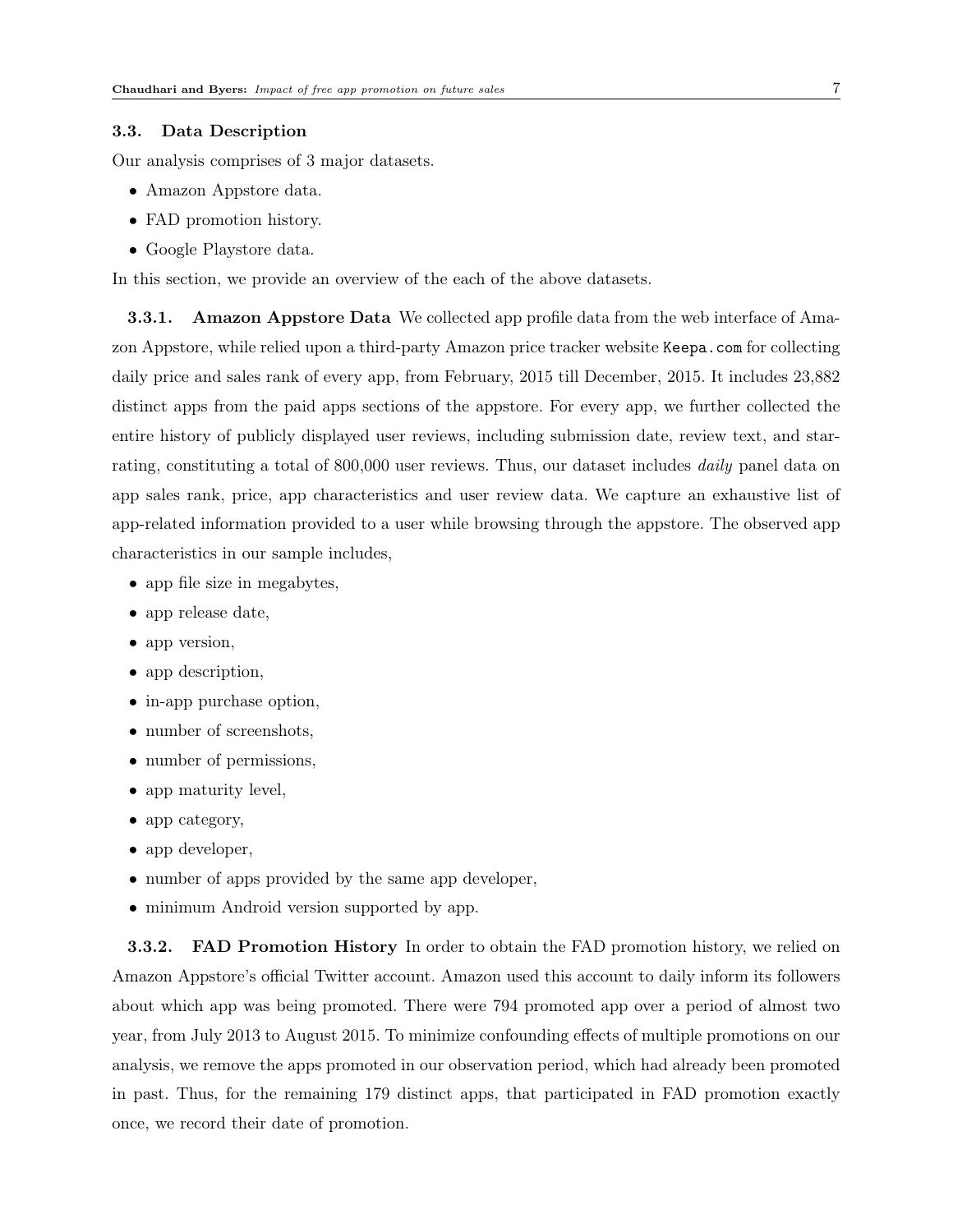Combining Amazon Appstore data with FAD promotion history, we present detailed summary statistics in Table 1 containing detailed summary statistics regarding various app characteristics described above, with 'Treatment' apps corresponding to the ones participating in FAD promotion.

**3.3.3.** Google Playstore Data We used techniques like image classification on app icon and similarity scores between app and developer names to find cross-listings of FAD promoted apps on the Google Playstore. Out of the original 794 FAD promoted apps, we found cross-listings on the Google Playstore for 720 of them, with a very high confidence. Interestingly, some of the paid from Amazon Appstore are listed as free apps on the Google Playstore. Moreover, due to sheer volume of apps on the Google Playstore, Google does not maintain a sales rank across the entire appstore, only choosing to do so at more meaningful app subcategory level. From publicly available data on AppAnnie.com and AppBrain.com, we collected sales rank history of 566 of the FAD promoted apps, across 52 different subcategories. For some of these apps, we collected their sales rank history in multiple subcategories. In addition, we also collected a total of 480,000 publicly available user reviews and meta-data for these apps. The summary statistics for Google Playstore data is displayed in Table 2.

# 3.4. Hypotheses

Existing literature in economics and marketing science predicts that the consumers use external information to supplement their ex ante awareness of products while making purchasing decisions (Engel et al. 1995, Kotler and Keller 2006). Amazon's FAD promotion, lowers the cost incurred by the consumers when searching for external information regarding promoted apps, and is thereby expected to affect sales patterns (Brynjolfsson et al. 2006). In this section, we will formulate our hypotheses on how the Amazon's FAD promotion can lead to changes in apps' sales rank and user ratings patterns.

3.4.1. Impact within Amazon Appstore: Amazon's FAD promotion is a unique kind of recommendation tool, that not only provides the product for free, but also decreases the search costs drastically by providing 'directed' links, that take consumers directly to the product pages on the appstore. We hypothesize that such promotions may lead to sales trends with exceptionally high weights for the promoted apps. At the same time, in the spirit of the 'Groupon effect' studied by Byers et al. (2012), we hypothesize that FAD promotion runs the risk of attracting consumers who review the promoted apps more negatively than those who purchase the same apps at full price. Hence, impacts of FAD promotion on longer-term sales and ratings is the central research question studied in this paper.

Now, while describing the various variables from our data, we provide brief theoretical explanation of how they play an important role in the analysis of our hypothesis. The file size of the apps tends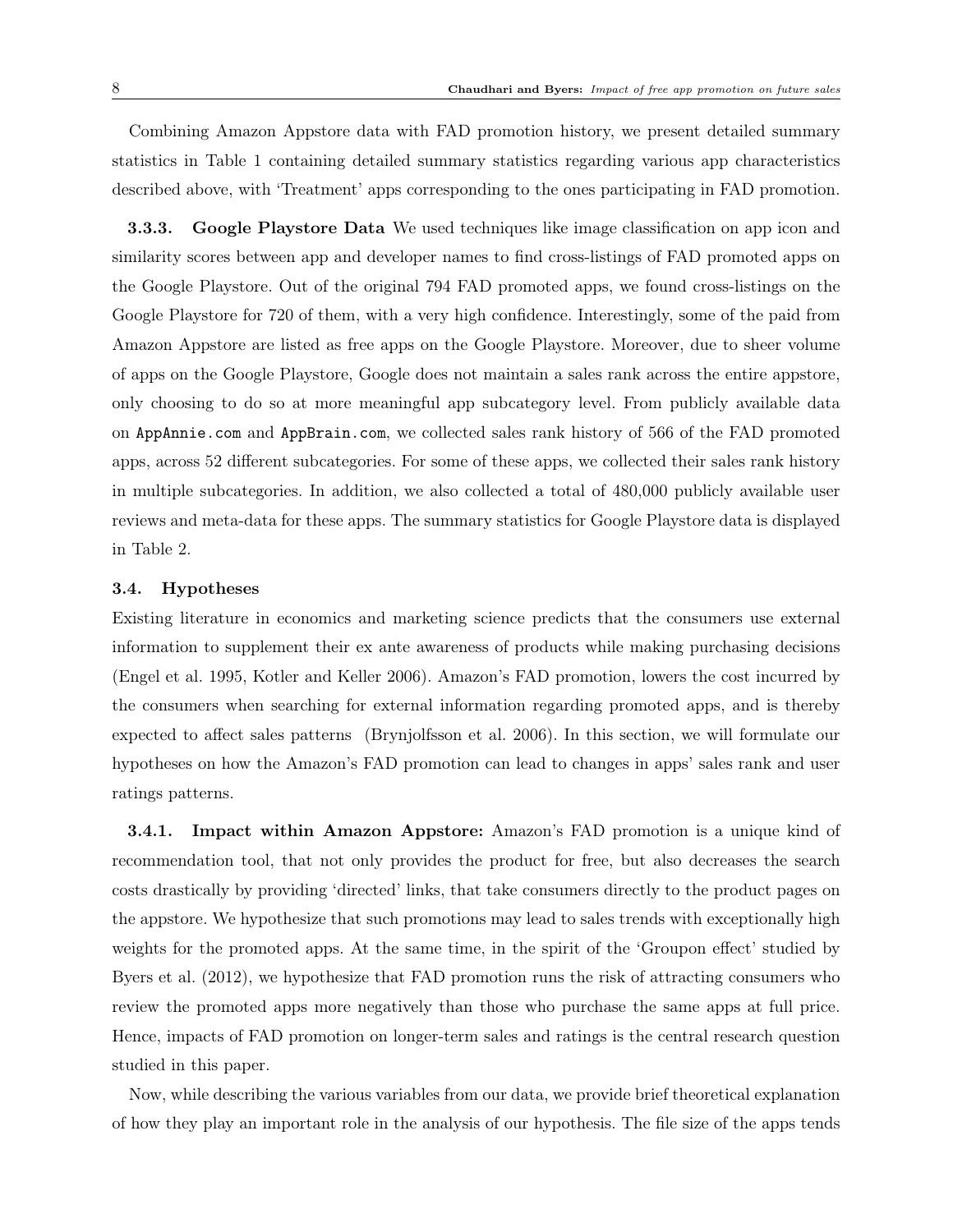

Figure 1 Average sales rank and star rating trajectories on Amazon Appstore

to increase with increasing sophistication and utility, leader to larger download times. Users can incur higher data costs for downloading such apps. This is not only one of the factors influencing Amazon's choice of FAD promoted apps, but may also impact the number of downloads during promotions, even if the users do not have to pay for the app itself. We use the app release date to track the age of an app. As the app gets older, its sales rank tends to increase while average user rating decreases as seen in Figure 1. Furthermore, Amazon prefers to promote relatively newer apps. To maximize the usable variation in different time-variant variables in our dataset, we aggregate them at a monthly frequency, with respect to app age in months. App developers periodically release new versions of their apps to introduce new features or in response to user feedback. Thus, the number of versions of an app is likely to be an indicator of its quality and functional maturity, both of which affect app demand and user ratings. <sup>6</sup>

Prior work by Decker and Trusov (2010) evaluates the relative effect of product attributes and brand names on the perceived product quality in the mobile phone market. Ghose et al. (2009) use image classification techniques on satellite images to infer latent attributes that affect hotel bookings. Similarly, we use the length of the textual description and the number of screenshots provided by the developer on the app profile page to postulate a relationship between quality of app profile and its sales. Android operating system stipulates that apps require explicit permissions from the users to access software and hardware resources of a smartphone like camera, GPS location, memory, image galleries, etc. Chia et al. (2012) find evidence against most apps in misleading users into providing apps with excessive permissions, unnecessary towards the core functionalities of an app. Growing awareness regarding privacy issues potentially affects consumer decisions while installing new apps. Therefore, we include in our analysis, the number of permissions required by an app.

<sup>6</sup> User reviews/ratings on the newer versions of the app may cause an app developer to change certain app characteristics, thereby endogenously determining some of the observed app characteristics. As Amazon does not provide a history of app version updates for every app, we cannot control for these particular unobserved characteristics, although they may be correlated with the observed characteristics.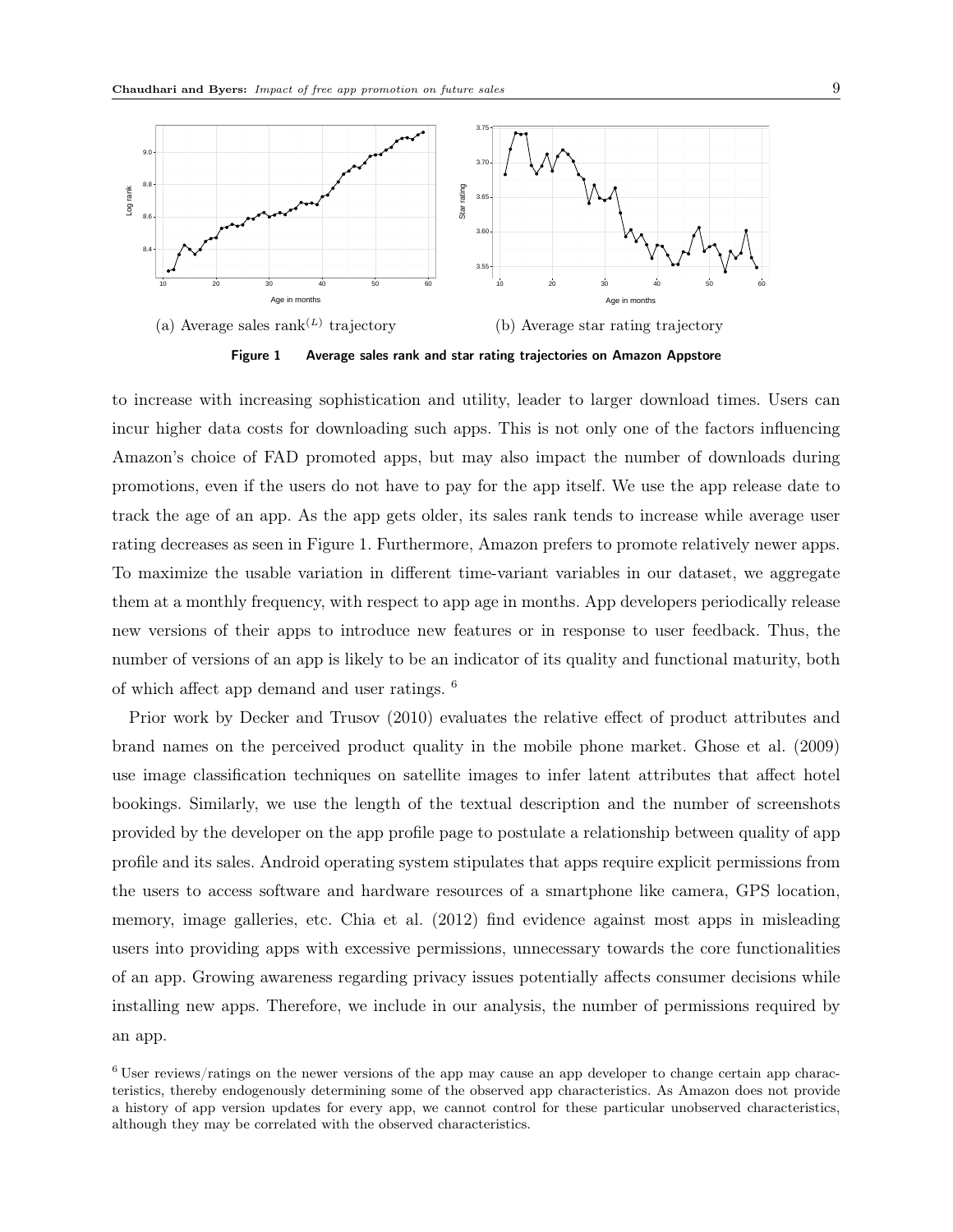Amazon rates all apps in its appstore based on information provided by the app developer to determine the appropriate maturity rating. There are four levels of classification – "All Ages", "Guidance Suggested", "Mature" and "Adult". Since, apps of different maturity rating mainly appeal to different segment of users, the maturity rating can have an impact on promotion. Amazon classifies apps into many categories and subcategories for easier search and navigation. We classified the apps in our data into the seven most popular categories – "Games", "Education", "Kids", "Productivity", "Music & Audio", "Photo & Video" and "Other". Because the number of apps vary greatly across categories, we create a variable measuring the number of apps per category and use it as a proxy for the level of competition per category. Some developers are more popular than others on account of the quality and number of apps they publish across the appstore. Large companies developing multiple apps across platforms tend to have much more resources at their disposal compared to indigenous developers and can afford to update their apps more frequently or run their own promotional campaigns. So, we use app developer dummy variables to capture this unobserved heterogeneity between different developers. We also use a variable indicating number of apps published by same app developer to capture the popularity of a developer on the appstore.

Developers of paid apps usually generate most revenue through upfront costs paid by the users at the time of download. However, some apps also include micro-transactions within them allowing users to unlock advanced features and utilities in an app at nominal costs. This 'in app purchase' feature could potentially influence a user's decision while downloading an app even on the day of promotion. Moreover, a developer could also use in app purchase option to lower the upfront cost of the app but recover revenue in future. Minimum Android version supported by app indicates the oldest major Android release version that is completely compatible with the app. Adoption of newer versions has been slow in the Android ecosystem. Hence, supporting older versions of Android could mean targeting larger user base. On the contrary, APIs associated with older versions of Android provide much fewer capabilities. Hence, supporting old versions could drastically limit the quality and sophistication of an app, thereby impacting its downloads and ratings. Because of the multiple confounding factors described above, theory alone cannot predict the impact of FAD promotion on app sales and ratings. Hence, this is an empirical question.

**3.4.2.** Cross-Market Spillover: In the app economy, consumers are more likely to be aware of popular apps across different appstores, than niche apps specific to their primary appstores i.e., Apple iTunes or Google Playstore. This is because, social media and technology bloggers serve as external sources of information, and play a key role in setting trends for popular apps, as evident in the example of Pokemon Go, a virtual reality based smartphone game (Barnes 2016). We believe that FAD promotion can improve ex ante awareness for promoted apps among the users of Google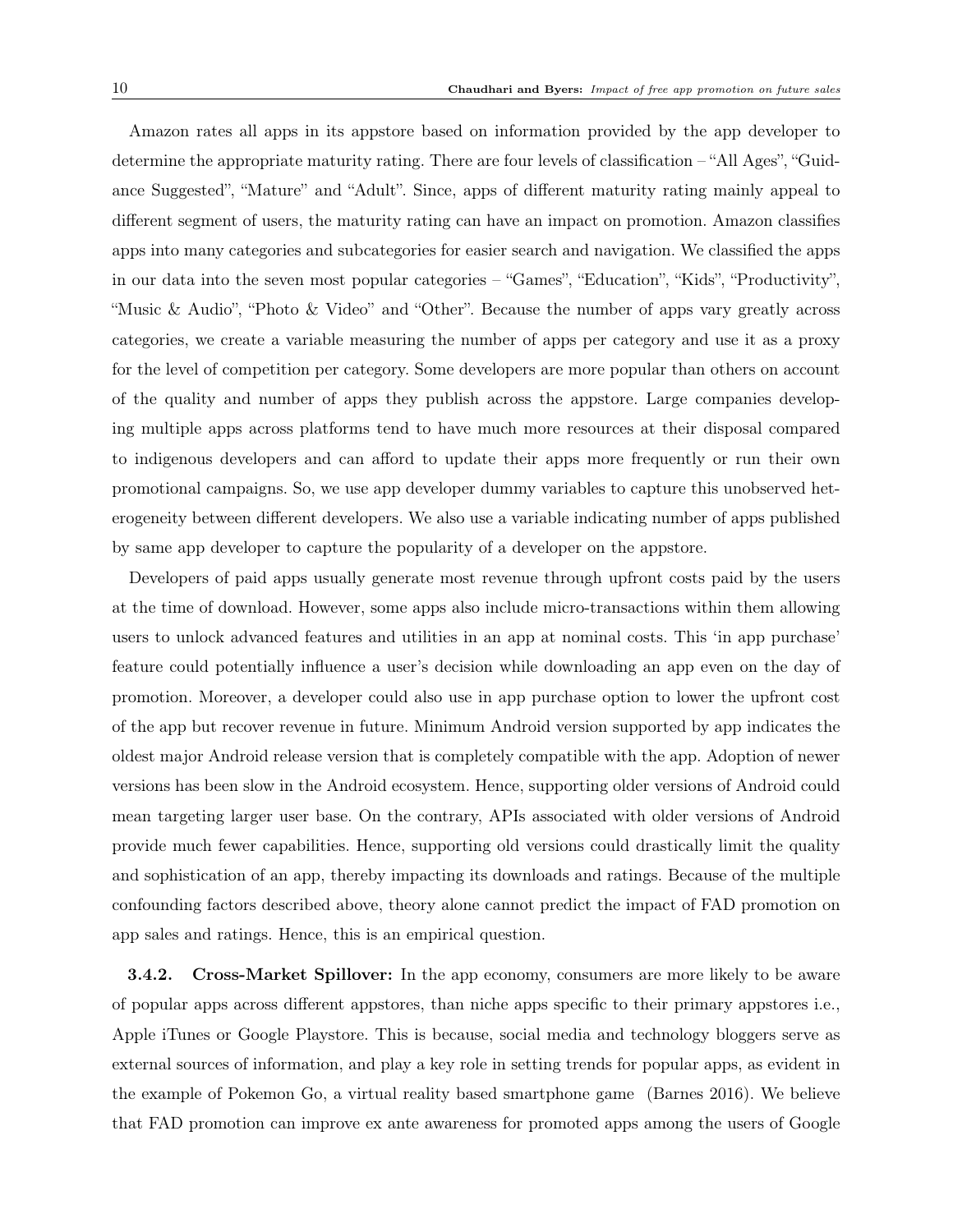Playstore via advertising and word-of-mouth referrals. In fact, Amazon's marketing strategy ensures that consumers can actively perform specific searches on Google Playstore using exact app names. These types of specific searches, or "directed searches" (Moe 2003), take consumers directly to the app profile page, helping them quickly locate it. As a result, we hypothesize the presence of a crossmarket spillover effect of FAD promotion on the Google Playstore, on the sales rank of promoted apps. On the other hand, while installing a FAD promoted app, the consumers on the Google Playstore make full priced purchases, and are unlikely to be 'experimenting' like their Amazon counterparts. Hence, we do not expect these consumers to leave overly critical user reviews for their purchases. Consequently, we do not expect presence of a strong cross-market spillover effect on user ratings of the promoted apps.

## 4. Econometric Model

In this section, we specify the 'within-between' formulation of the multilevel models (Bell and Jones 2015) to estimate the causal impact of the FAD promotion on the sales and user ratings' patterns of the promoted apps. In this study, we create a longitudinal dataset by tracking sales rank and review history of many apps over several months. Hence, our study has a hierarchical structure – repeated measurements at level-1, nested individual apps at level-2, which are further nested into separate categories at level-2. While Fixed Effects (FE) models are often considered to be the gold standard in such studies, they introduce severe limitations on the effects that can potentially be studied, as they introduce dummy variables corresponding to higher levels of measurement in the hierarchical structure. In this work, estimating the impact of various time-invariant app characteristics on effectiveness of promotions is one of the central research goals. Hence, we use the Multilevel models, which do not have the same limitations. Subsequently, in Section 6, we consider simplified fixed effects models and confirm that the primary effects we identify in the Multilevel case are similarly present (with nearly identical magnitudes) in FE models.

#### 4.1. Model Specification

Because the apps participating in the FAD promotion (treatment apps) were promoted on different days in our observation period, we have a multiplicity of "experiments" to exploit. Our empirical approach relies on contrasting the change in sales rank and user ratings of the treatment apps in a given period with those that did not get promoted in the same period (control apps).

As the age of an app on the appstore increases, its popularity falls due to it being substituted by the newer apps. Hence, the sales rank (user rating) of an app, follow a general trajectory over its lifetime, it increases numerically along with the app age, as evident in Figure 1a. Hence, we adopt an individual growth model or level-1 submodel that incorporates this linear change with respect to age of an app. Following the within-between model from Bell and Jones (2015), we also introduce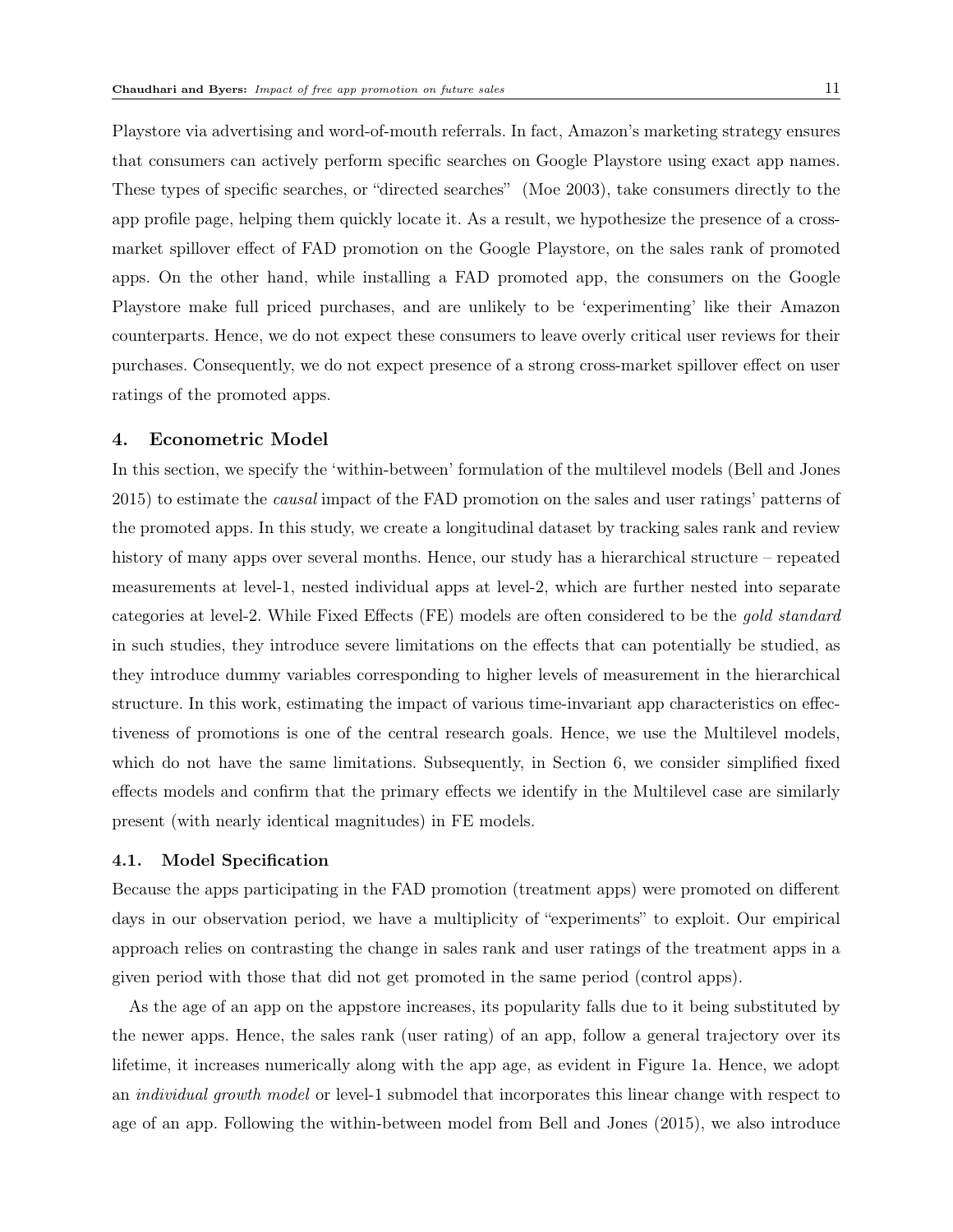the app-level mean and the centering term for age, a time-varying covariate, to separate the 'within' and 'between' effects of the variable, necessary for causal interpretation. Thus, level-1 submodel is specified as:

$$
\text{Sales Rank}_{ij}^{(L)} = \pi_{0i} + \pi_{1i} \text{Age}_{ij} + \epsilon_{ij}^{\ \ 7} \tag{1}
$$

where Age<sub>ij</sub> is a (series of) time-variant value for app i. We stipulate that level-1 residuals are drawn from an underlying normal distribution,  $\epsilon_{ij} \sim \mathcal{N}(0, \sigma_{\epsilon}^2)$ .

FAD promotion, lasting for exactly a day, acts as an intervention for the treatment apps, and introduces an abrupt discontinuity in the trajectory of app's sales rank (or user rating) over time. Furthermore, the post-promotion trajectory of the promoted apps may be non-linear over time. Rather than view these patterns as inconveniences, we treat them as opportunities to provide substantiative insights on the effects of the FAD promotion. We begin by describing ways of incorporating abrupt discontinuities into the individual app trajectories, caused by a discrete shock such as a promotion. To postulate such a change, we include a time-varying predictor,  $After_{ij}$  in the level-1 submodel that specifies whether and, if so, when each app experiences the discontinuity. Before an app i is promoted,  $After_{ij} = 0$ , and if and when, it gets promoted,  $After_{ij}$  becomes 1.

$$
\text{Sales Rank}_{ij}^{(L)} = \pi_{0i} + \pi_{1i} \text{Age}_{ij} + \pi_{2i} \text{After}_{ij} + \epsilon_{ij} \tag{2}
$$

Because After<sub>ij</sub> distinguishes the pre- and post-promotion epochs for app i, it permits a discontinuity in the *intercept* of the trajectory. The growth parameter  $\pi_{2i}$  captures the magnitude of this instantaneous impact of promotion. To create a post-promotion trajectory, that differs not just in *intercept*, but also in *slope*, we include another predictor  $Post_{ij}$  which clocks age of an app from the day of its promotion. Before an app i is promoted,  $Post_{ij}$  is 0. On the day the app is promoted,  $Post_{ij}$ remains at 0. However, after that, its values begin to increase in concert with the primary temporal predictor,  $Age_{ij}$ . It is worth noting that because timing of promotion is app-specific, the cadence of  $Post_{ij}$  is also app-specific. Finally, we model the curvilinear change in trajectory post-promotion by adding  $Post_{ij}^2$ . The level-1 submodel become,

$$
\text{Sales Rank}_{ij}^{(L)} = \pi_{0i} + \pi_{1i} \text{Age}_{ij} + \pi_{2i} \text{After}_{ij} + \pi_{3i} \text{Post}_{ij} + \pi_{4i} \text{Post}_{ij}^2 + \epsilon_{ij} \tag{3}
$$

While the level-1 submodel describes how each app changes over observational period, the level-2 submodel we now define describes how those changes differ across apps (Bryk and Raudenbush 1987, Rogosa and Willett 1985). To do so, we introduce app-level means of the time-variant variables

<sup>&</sup>lt;sup>7</sup> Superscript  $(L)$  denotes Logarithm of the variable.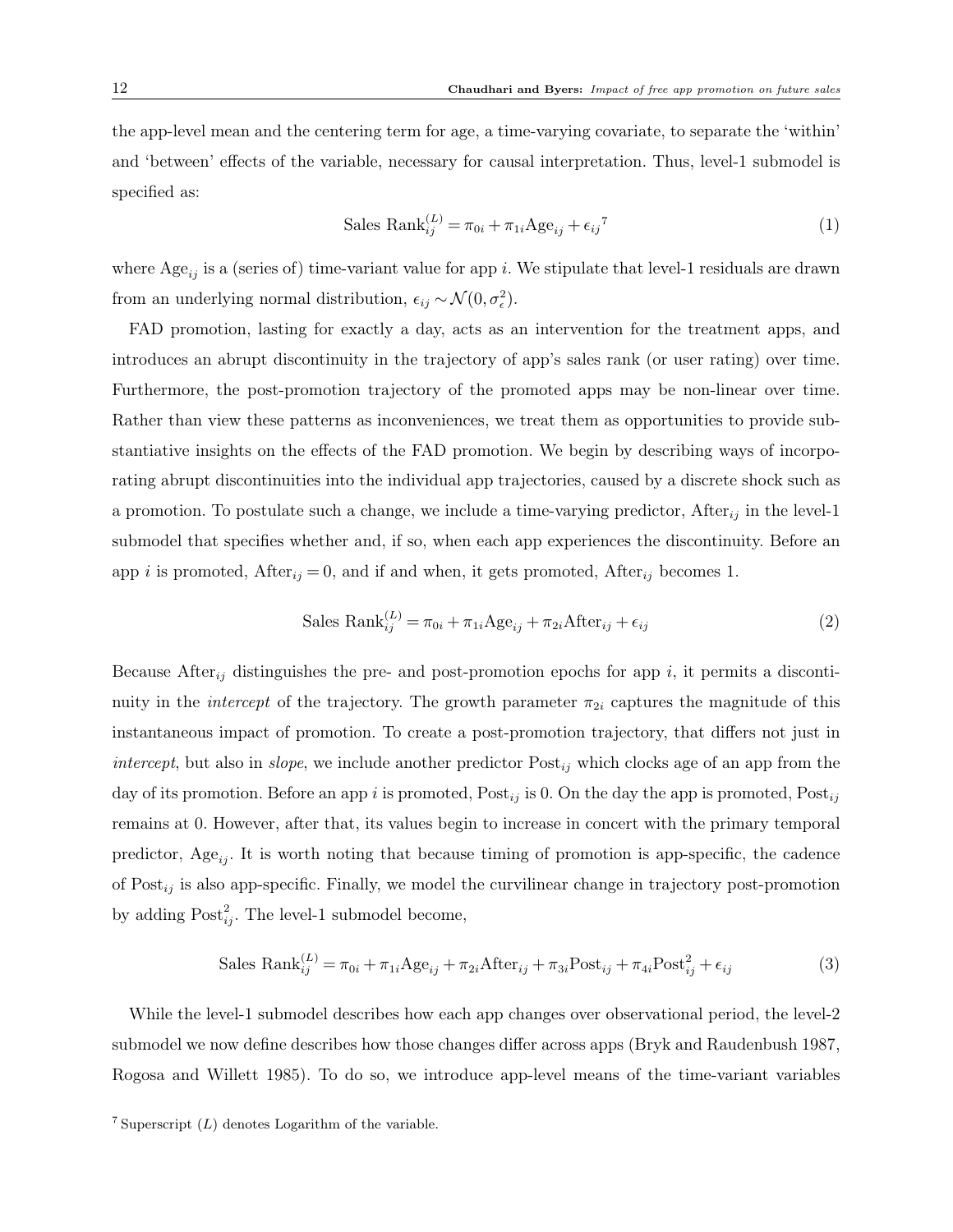while modeling the *intercept* term. If we let  $X_i$  be a vector representing the time-invariant appspecific characteristics, then we can simply include them in the level-2 submodel without the risk of introducing collinearity:

$$
\pi_{0i} = \gamma_{00} + \gamma_{01} \overline{\text{Age}}_i + \gamma_{02} \overline{\text{After}}_i + \gamma_{03} \overline{\text{Post}}_i + \gamma_{04} \overline{\text{Post}}_i^2 + \alpha X_i + \zeta_{0i}
$$
\n
$$
\tag{4}
$$

where  $\overline{Age}_i$  and  $\overline{After}_i$  are the app-level means; as such, the time-invariant component of  $Age_{ij}$  and After<sub>ij</sub> respectively <sup>8</sup>. After combining both the levels of the multi-level model, and some algebraic simplification, we can express a *composite* model as follows,

Sales Rank<sub>ij</sub><sup>(L)</sup> = 
$$
\gamma_0 + \pi_{1i} (\text{Age}_{ij} - \overline{\text{Age}}_i) + \pi_{2i} (\text{After}_{ij} - \overline{\text{After}}_i)
$$
  
  $+ \pi_{3i} (\text{Post}_{ij} - \overline{\text{Post}}_i) + \pi_{4i} (\text{Post}_{ij}^2 - \overline{\text{Post}}_i^2)$   
  $+ \pi_5 \overline{\text{Age}}_i + \pi_6 \overline{\text{After}}_i + \pi_7 \overline{\text{Post}}_i + \pi_8 \overline{\text{Post}}_i^2$   
  $+ \alpha X_i + (\epsilon_{ij} + \zeta_{0i})$  (5)

where  $\pi_5 = \gamma_{01} - \pi_{1i}$ ,  $\pi_6 = \gamma_{02} - \pi_{2i}$ ,  $\pi_7 = \gamma_{03} - \pi_{3i}$  and  $\pi_8 = \gamma_{04} - \pi_{4i}$  respectively. Residuals at both levels are assumed to be Normally distributed:  $\epsilon_{ij} \sim \mathcal{N}(0, \sigma_{\epsilon}^2)$  and  $\zeta_{0i} \sim \mathcal{N}(0, \sigma_0^2)$ . Heteroscedasticity at the level-1 is explicitly modeled by including additional level-2 submodel.

$$
\pi_{1i} = \gamma_{10} + \zeta_{1i} \tag{6}
$$

The residuals part of the *composite* model now becomes  $(\epsilon_{ij} + \zeta_{0i} + \zeta_{1i} \times \text{Age}_{ij} - \text{Age}_i)$ . This reveals two important properties about level-1 residuals: they can be both autocorrelated and heteroscedastic within-app. Like level-1 residuals, we make an assumption that level-2 residuals have an underlying bivariate normal distribution.

$$
\begin{pmatrix} \zeta_{0i} \\ \zeta_{1i} \end{pmatrix} \sim \mathcal{N} \begin{pmatrix} 0 & \sigma_0^2 & \sigma_{01} \\ 0 & \sigma_{10} & \sigma_1^2 \end{pmatrix}
$$
\n(7)

The variances associated with level-2 residuals allow us to address how much heterogeneity remains after accounting for the effect of predictors. Because of their conditional nature, the covariance of level-2 residuals,  $\sigma_{01}$ , allows us to address an important question: Controlling for the app-specific time-invariant characteristics, what is the relationship between true sales rank and true rate of growth?

Now,  $\pi_{2i}$  is the 'within' effect and  $\pi_6$  is the 'between' effect of the FAD promotion (Bartels 2008, Leyland 2010). One of the primary reasons behind preferring a multilevel model over an FE model

<sup>&</sup>lt;sup>8</sup> This app-level centering is different from centering around the grand mean, which has a different purpose: to keep the value of the intercept of model within the range of the data and to aid convergence. Although, by definition, the app-level mean centering ensures grand mean centering as well.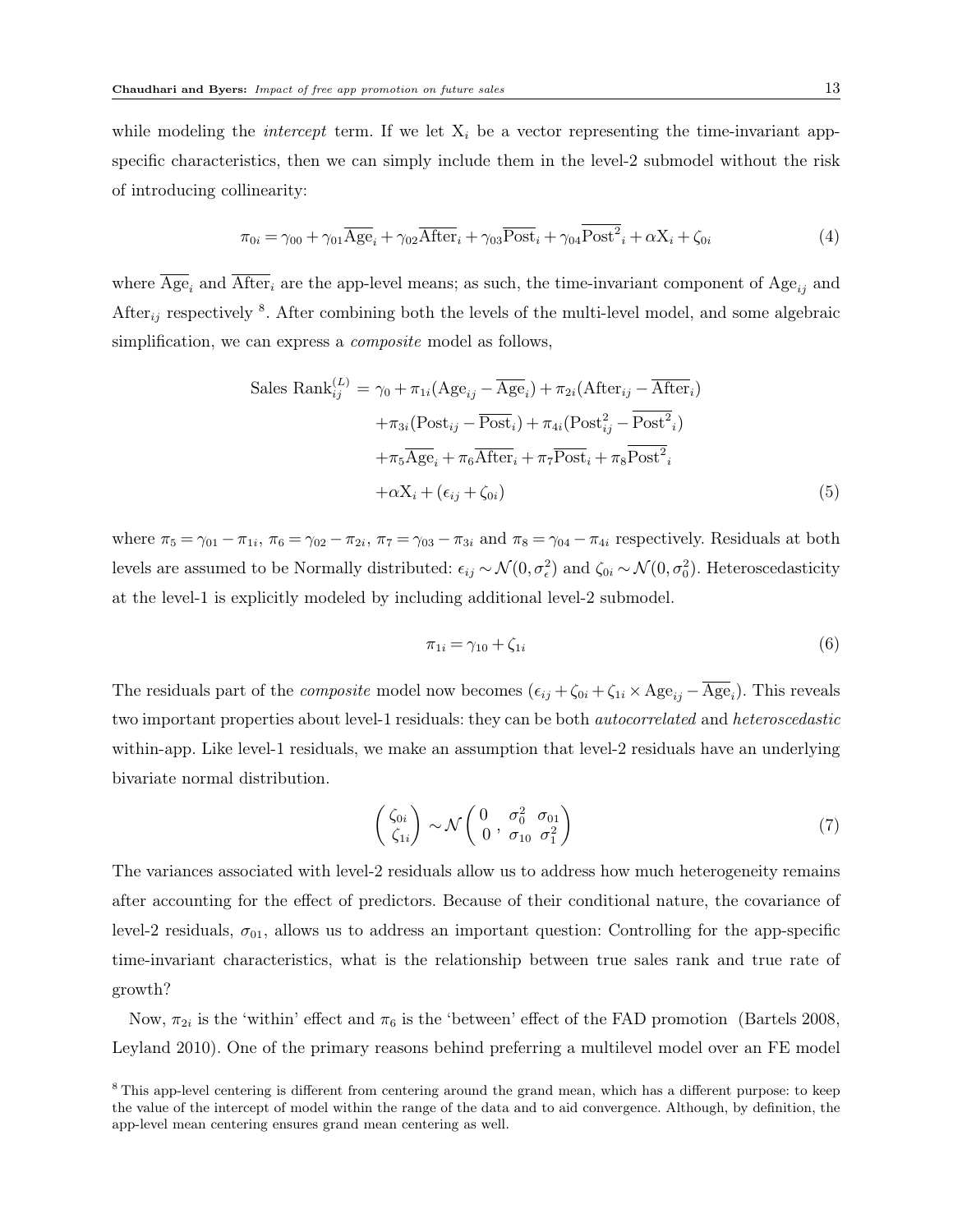is its generalizability and extensibility. We outline one such extension by modeling  $\pi_{2i}$  on level-2 to include app-specific time-invariant characteristics. This enables us to model and quantify the effect (if any) of app-specific characteristics on the impact of FAD promotion.

$$
\pi_{2i} = \gamma_{20} + \beta X_i \tag{8}
$$

A complex level-1 submodel, such as ours, can end up having many level-2 outcomes. Each level-2 outcome can contain a fixed effect as well as a variance component. Furthermore, there is an added complexity in determining the covariance structure for various variance components in level-2 outcomes. Hence, we sequentially introduce and compare estimated fixed effects and variance components to identify which predictors explain most variation. Similarly, we drop the variance and covariance terms for which null hypothesis cannot be rejected, for example, in Equation 8.

Because the sales rank and user ratings data is observed at a high frequency, serial correlation is a major concern. Following the recommendations of Bertrand et al. (2004), throughout our analysis, we compute standard errors using the generalized Huber-White formula clustered at app level. This allows for arbitrary error correlations among the daily sales rank or user ratings observations. <sup>9</sup>

#### 4.2. Heterogeneous Impact of Promotion

In principle, consumers downloading apps from Amazon Appstore do not make purchase decisions solely based on the price and the app characteristics which are fixed by the app developers; but they may use pre-existing biases or develop some regarding the quality of the apps based on the user reviews and sales ranks of the apps before the day of promotion. For example, we believe that two apps which offer the same core functionality may well experience very different impacts of FAD promotion, if their sales ranks and user ratings are different. Therefore, to check for such a heterogeneity of impact of promotion, we adopt a very conservative definition of "app quality" by segregating the promoted apps into three rank categories based on their average sales rank through our observation period  $10$ . To each of these rank categories, we add the control apps whose average sales ranks lie within the category boundaries. Table 3 displays sales rank ranges by category.

The model to study the heterogeneity of impact of FAD promotion is as follows,

$$
\text{Sales Rank}_{ij}^{(L)} = \gamma_0 + \gamma_1 (\text{Age}_{ij} - \overline{\text{Age}}_i) + \gamma_2 (\text{After}_{ij} - \overline{\text{After}}_i)
$$

$$
+ \gamma_3 (\text{Post}_{ij} - \overline{\text{Post}}_i) + \gamma_4 (\text{Post}_{ij}^2 - \overline{\text{Post}}_i^2)
$$

<sup>&</sup>lt;sup>9</sup> The explicit modeling of heteroscedasticity in level-1 accounts for only a specific kind of heteroscedasticity, when it is linear in nature. The Huber-White formula provides conservative estimates of standard errors without making any assumptions on the nature of heteroscedasticity. Since, true nature of heteroscedasticity is always unknown, we explicitly model the linear part, and allow the rest to be controlled using Huber-White standard error computation.

<sup>&</sup>lt;sup>10</sup> As shown in the robustness checks section, our findings are robust to the choice of number of categories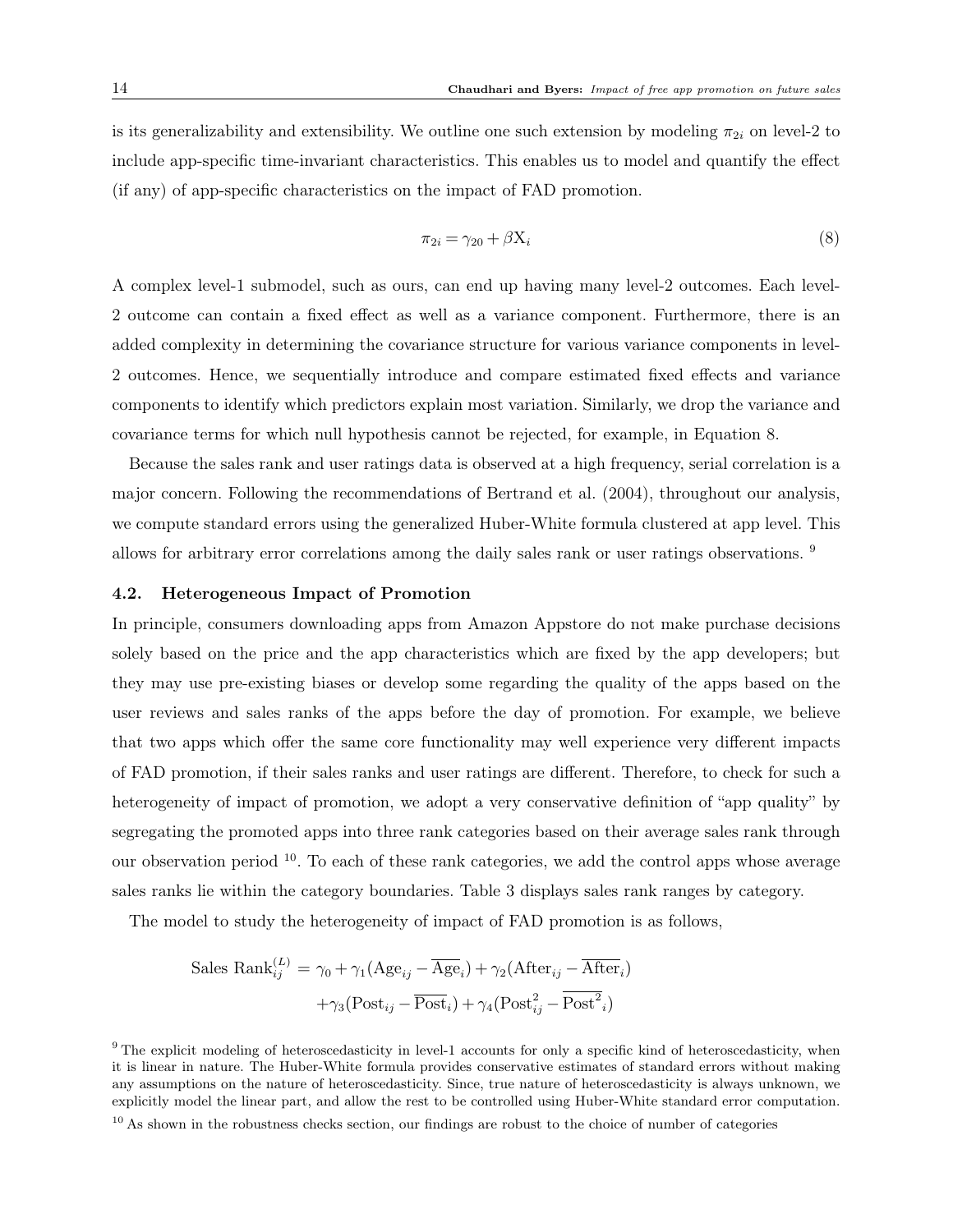$$
+\gamma_5 \overline{\text{Age}}_i + \gamma_6 \overline{\text{After}}_i + \gamma_7 \overline{\text{Post}}_i + \gamma_8 \overline{\text{Post}}^2_i + \gamma_9 \text{Rank Category}_i
$$
  
+
$$
\gamma_{10} \text{Rank Category}_i \times (\text{Age}_{ij} - \overline{\text{Age}}_i)
$$
  
+
$$
\gamma_{11} \text{Rank Category}_i \times (\text{After}_{ij} - \overline{\text{After}}_i)
$$
  
+
$$
\gamma_{12} \text{Rank Category}_i \times (\text{Post}_{ij} - \overline{\text{Post}}_i)
$$
  
+
$$
\gamma_{13} \text{Rank Category}_i \times (\text{Post}_{ij}^2 - \overline{\text{Post}}^2_i)
$$
  
+
$$
(\epsilon_{ij} + \zeta_{0i} + \zeta_{1i} \times \text{Age}_{ij} - \overline{\text{Age}}_i)
$$
 (9)

The co-efficients for each rank category in  $\gamma_{11}$  represent heterogeneity of the immediate impact of FAD promotion, while ones in  $\gamma_{12}$  and  $\gamma_{13}$  represent the longer term impact due to the interaction of RankCategory<sub>i</sub> with Post<sub>ij</sub> and Post<sup>2</sup><sub>ij</sub> variables.

#### 4.3. Cross-Market Spillover

Because we do not have access to the data for control group of apps on the Google Playstore, we cannot specify a model that provides causal inference regarding cross-market spillover effect of FAD promotion. Hence, our model aims at identifying the correlational effects of FAD promotion and sales rank trends on the Google Playstore. Unlike the impact of FAD promotion on Amazon Appstore, we do not expect to longer duration impact on the Google Playstore. Hence, to maximize the usable variation, we code various variables at weekly frequency. Because each app is promoted on a different day on the Amazon Appstore, we create a categorical variable, Interval<sub>ij</sub> that measures the offset in weeks from the day of promotion, for app i. This allows us to model the spillover effect as follows,

Sales Rank<sub>ij</sub><sup>(L)</sup> = 
$$
\beta_0 + \beta_1
$$
Interval<sub>ij</sub> +  $\beta_2$ AppId<sub>i</sub> +  $\beta_3$ AppCategory<sub>i</sub> +  $\beta_4$ Time<sub>j</sub>  
+ $\beta_5$ AppId<sub>i</sub> × Time<sub>j</sub> +  $\epsilon_{ij}$  (10)

where we have included fixed effects for each app, each week, as well as an interaction between the two. Similar to the previous model, we compute standard errors using generalized Huber-White formula, clustered at app level.

## 5. Empirical Results

Our empirical analysis focuses on four main questions:

• What is the impact of FAD promotion on the sales rank, number of reviews and user ratings of the promoted apps on Amazon Appstore?

• Do the time-invariant app characteristics of the promoted apps have an effect on the potential impact of FAD promotion?

• Is there a heterogeneity in the impact of FAD promotion based on 'quality' of the promoted app?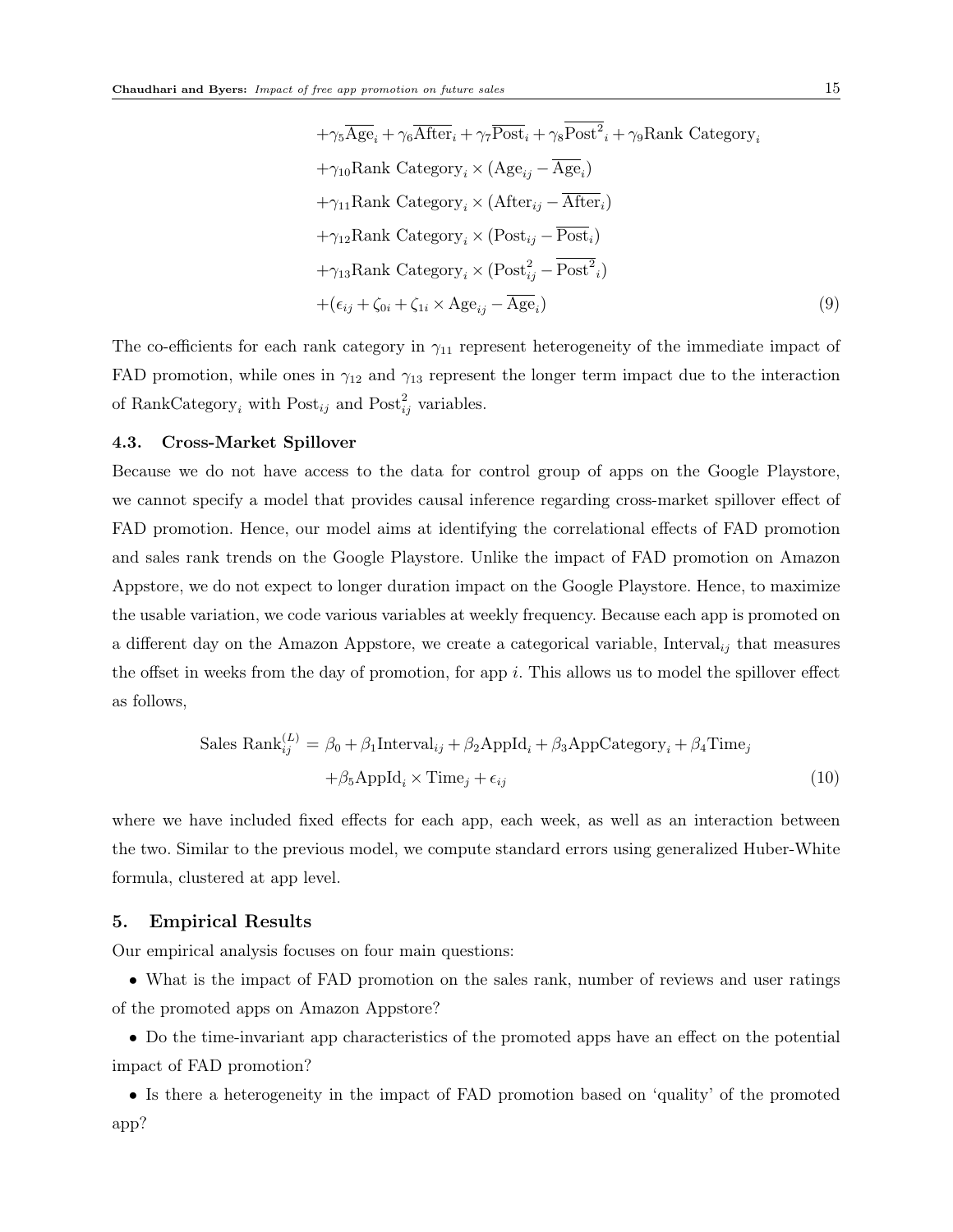• Is there a cross-market spillover effect of FAD promotion on Google Playstore?

In this section, we provide a formal analysis of these questions using the models specified in the previous section. Our overall approach starts by fitting the model from Equation 5, with estimates reported in Table 4. Column (1) represents the impact of promotion on sales rank, while columns (2) and (3) represent the impacts on number of monthly reviews and user ratings of promoted apps respectively.

#### 5.1. General trends across apps in the Amazon Appstore

Before describing the effects of FAD promotion specifically, we first quantify general trends across the broad set of apps within the Amazon Appstore. Consistent with our beliefs from Section 3.4.1, we see that as an app gets older, its popularity decreases. Every passing month, the sales rank of an average app falls (numerically increases) by close to  $3\%^{11}$ . On average, an app in our panel also receives 5% fewer reviews every passing month. Moreover, the star rating associated with a review itself decreases by an average of 0.01 star every month – depreciation of sorts. Interpreting the coefficient of the 'between' effect associated with Age, we conclude that there is a significant variation between these trends of sales rank, number of monthly reviews and star ratings among different apps. Interestingly, correlation between Age and the intercept term of the regression is negative, which implies that, in our observation period, the older apps typically start out with better sales rank, but a lower number of monthly reviews and star ratings.

How app characteristics impact general trends In Section 4, we describe how the use of multilevel models enable us to study the impact of various time-invariant app characteristics on the performance of the app. Point estimates from Table 4 confirm our hypotheses that app characteristics indeed impact the general trends described in the previous section. Notably, we find that increasing file size of sophisticated apps, better textual and graphic description of the app on app profile page, lower maturity rating and higher frequency of updates positively impact the sales rank, monthly reviews as well as the user rating. For a detailed description on the individual effects of these characteristics, please refer to Appendix 8.1. Some of our findings contradict the findings of Ghose and Han (2014) on Google Playstore. It remains to be investigated if the effects of app characteristics vary across different appstores.

# 5.2. Impact of FAD promotion

Now, we study the impact of FAD promotion on the apps participating in the program. We describe the short term as well as the long term impact on sales rank, monthly reviews and the user rating.

 $11$  As the popularity of an app declines, its sales rank worsens, corresponding to a numerical increase in rank. Hence, when the dependent variable is Sales  $\text{Rank}^{(L)}$ , a positive co-efficient associated with any predictor implies that app's sales rank falls, while a negative co-efficient implies that sales rank improves with a unit change in the predictor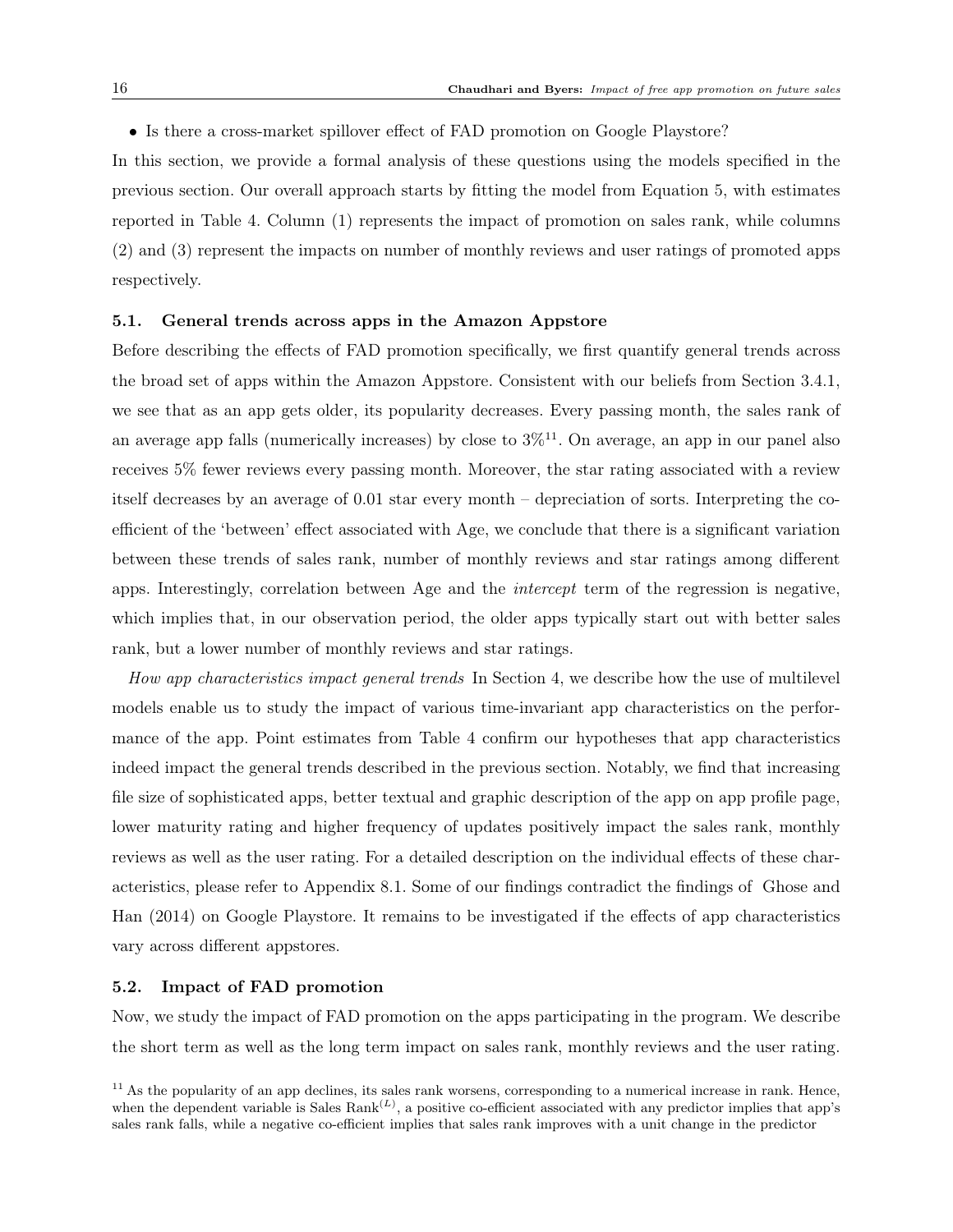The co-efficient of the After variable quantifies the immediate impact, experienced during the day of promotion, while co-efficients of Post and  $Post<sup>2</sup>$  variables help us better understand the longer term impact by describing the shape of the post-promotion trajectory of the dependent variable. We find that FAD promotion causes a  $25\%$  improvement immediately. However, post promotion, the sales rank starts falling at a significantly faster rate than it would have in the absence of any promotion. Comparing the co-efficients of Post and  $Post<sup>2</sup>$  variables, we observe that it takes around 3-4 months for the rate of fall of sales rank to stabilize to its pre-promotion rate.

To estimate whether the improvement in sales for a small period after the promotion is enough to offset the losses sustained due to free give-aways of the app during promotion, it is important to know the exact parameters of the Pareto distribution relationship between sales rank and actual sales volume. Estimating these parameters is beyond the scope of this study due to unavailability of actual sales data. Our analysis provides a framework to easily evaluate the net developer revenue, given these parameters. However, it should be noted that a net negative developer revenue does not always mean that a developer would suffer losses. Without conducting a counter-factual experiment, it is likely that we would overestimate the revenue lost at the time of promotion as it is impossible to know how many customers who downloaded the app for free would have otherwise purchased the app at its full price and contributed to the lost revenue.

Consistent with the sales rank trend, we observe that FAD promotion causes an abrupt 18-fold increase in the number of monthly reviews. Similar to sales rank, the number of monthly reviews keeps decreasing until after 4-5 months, at which point they stabilize to the pre-promotion values. However, consistent with our hypothesis, we find that the increased downloads in the month of promotion and subsequent abrupt increase in user reviews is achieved at a cost of a significant decrease in the average star rating. FAD promotion causes an abrupt decrease of 0.16 stars immediately after promotion, and increases the overall rate of decline of star ratings by up to 0.01 stars more every month.

We offer two potential explanations for the decline of star ratings: this could be because the users who download apps during FAD promotion are more likely to be experimenting with new apps. Such users may install an app simply because it is free, notwithstanding their actual needs, and review the app with low rating due to the app's perceived inability to impress them. An alternative explanation is offered via anecdotal evidence<sup>12</sup>. In case of apps that provide services via cloud infrastructure, the overwhelming increase in app usage during promotion may lead to poor quality of service due to inadequate resources, resulting into dissatisfied users who leave critical reviews with low star ratings.

<sup>12</sup> https://blog.shiftyjelly.com/2011/08/02/amazon-app-store-rotten-to-the-core/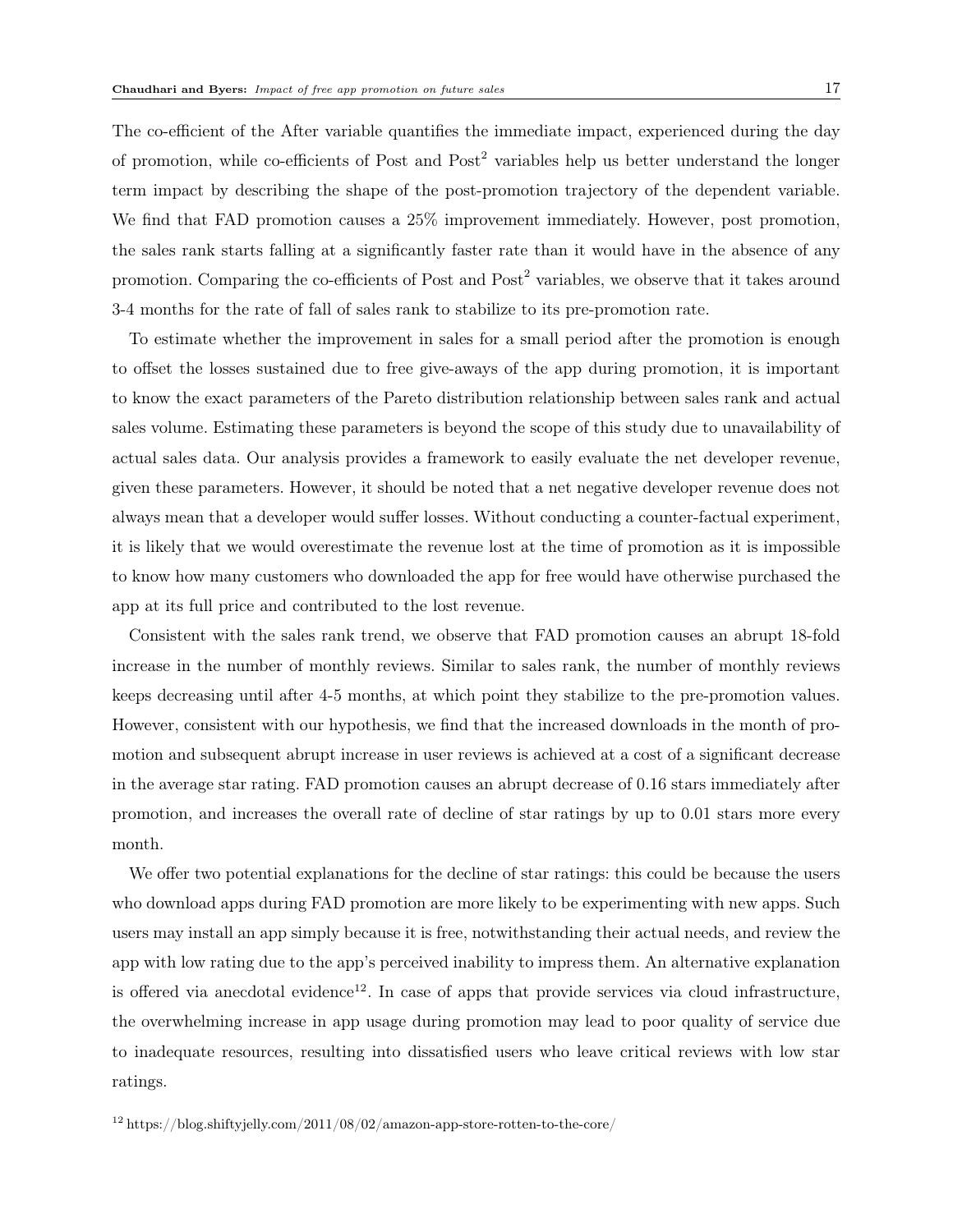Observing the co-efficients of the interaction terms, we find that some of the app-specific timeinvariant characteristics affect the effectiveness of the FAD promotion. A 10% increase in app size results in 1.42% fall in the post-promotion immediate sales rank and a 1% fall in the number of monthly reviews in the month of promotion. One extra screenshot in the app profile page improves the sales rank immediately after FAD promotion by 4.5%. Similarly, a 10% increase the length of textual description also improve the effectiveness of FAD promotion by up to 2%. While the price of the app or presence of in-app purchase options within the app significantly affect the general trends on Amazon Appstore, interestingly, they do not affect the effectiveness of FAD promotion.

While our results provide insights into the impact of FAD promotion, they do not provide a conclusive answer to the question faced by the app developers - is it beneficial to participate in the FAD promotion? Our analysis reveals that FAD promotion positively impacts sales ranks and the volume of reviews of the promoted apps, at a cost of significant decline in star rating, underlining a nuanced set of trade-offs for the app developers. However, they indicate that app developers contemplating participation in the FAD program should provide enough textual and graphic information on app profile page and limit the size of app to maximize the benefits of the promotion.

## 5.3. Heterogeneous impact of FAD promotion

To study the heterogeneous impact of FAD promotion, we fit the model described in Equation 9. Table 5 provides the estimates of fitting this model. As before, column (1) represents the impact on the sales rank, while the columns (2) and (3) represent the impacts on number of monthly reviews and user ratings of promoted apps respectively. We observe a significant heterogeneity in the impact of FAD promotion across different rank categories defined in Section 4.2.

Promoted apps belonging to category 3 benefit the most in terms of immediate improvement in the sales rank after FAD promotion. While, on an average apps in categories 1 and 2 achieve 17.5% and 25% improvement respectively, those belonging to rank category 3 experience an astonishing 54% improvement in their sales rank immediately after promotion. This trend is evident in the number of monthly reviews as well. Compared to category 1, apps belonging to category 2 and category 3 receive roughly 2.5 times as many reviews in the month of promotion. However, this increased user engagement comes at the cost of decreased user ratings. Apps in category 1 suffer a loss of 0.08 stars on average, those in category 2 lose 0.2 stars, while those in category 3 lose 0.35 stars in the month of FAD promotion. We also observe some heterogeneity in the longer term impacts of FAD promotion within different rank categories. Notably, the sales rank of promoted apps belonging to category 2 fall at a significantly faster rate than others. This trend is also mirrored in terms of post-promotion monthly reviews. The number of monthly reviews for promoted apps from category 2 decrease at a significantly faster rate than other categories.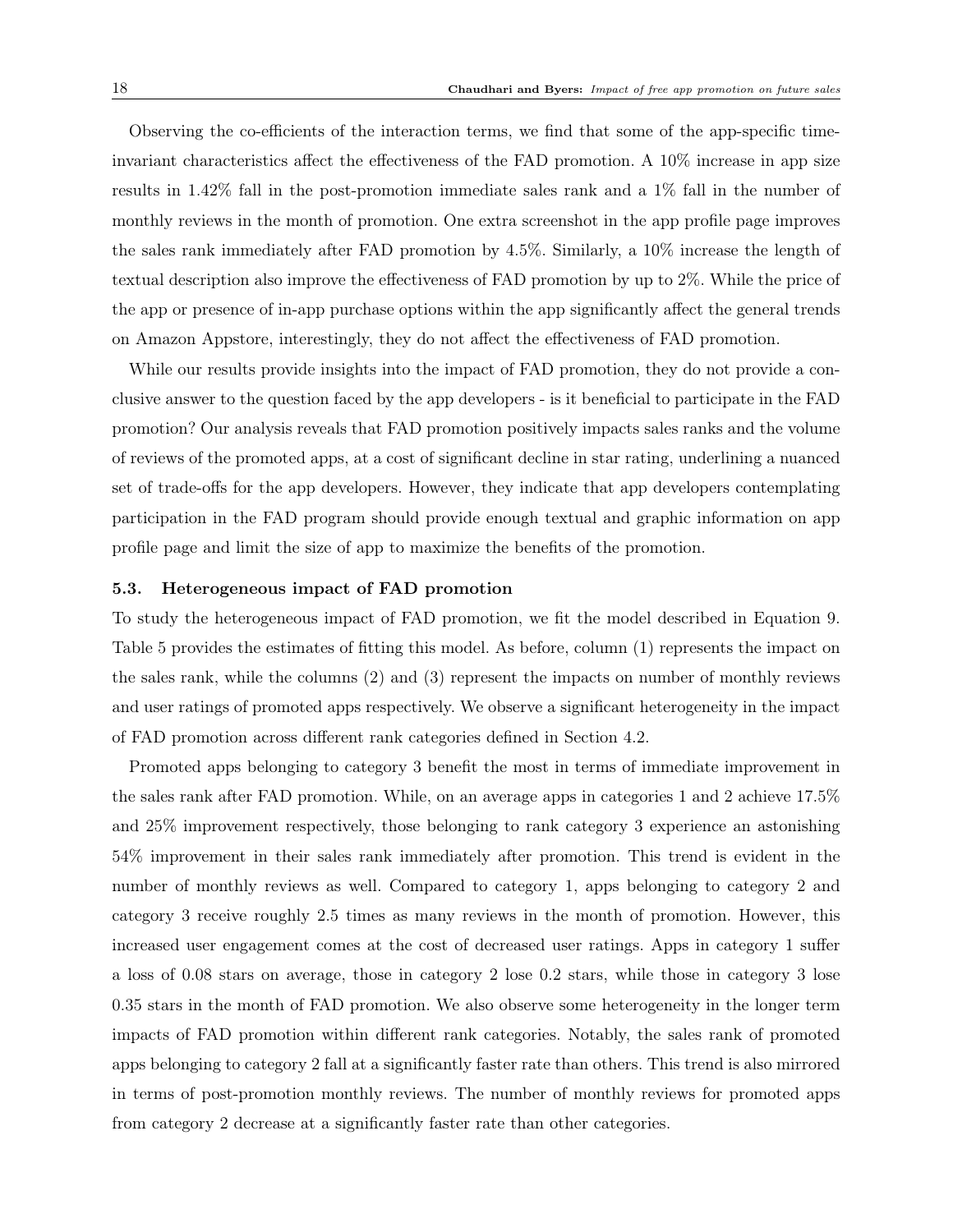From the perspective of an app developer, it is a surprising finding that low ranked apps are the biggest beneficiaries of promotion in terms of downloads. We speculate that the popular top apps have already cannibalized the market and thus have less potential new customers to attract than relatively unknown low ranked apps, which could explain the observed trends. At the same time, low ranked apps are inherently bad, and their exposure to wider audience via promotion leads to overwhelming number of critical reviews, and the subsequent steep decline in star ratings.

We also provide a visual summary of the heterogeneity in the impact of FAD promotion across rank categories in figures 2 through 4. These figures plot the means of estimated dependent variables for each of the rank categories at 30-day intervals in 5 months prior through half a year following the FAD promotion. The dashed lines in each figure represent robust 95% confidence intervals (allowing for arbitrary within-app error correlations) for each point estimate. These figures provide further evidence supporting our hypothesis that FAD promotion indeed impacts apps of different 'quality', differently. It is evident from the figures that apps belonging to the Bottom Third i.e., rank category 3, benefit the most in terms of improvement in sales rank and increase in monthly reviews, while they also suffer the biggest drop in the star ratings, after promotion. It is also clear from the widths of post-promotion confidence intervals that point estimates are rather noisy. Moreover, these models do not include the full set of covariates used in estimating the Equation 5.

Analysis of the heterogeneous nature of the impact of FAD promotion allows us to look at the question of participation in FAD promotion in a more parsimonious manner. It is evident that top app developers experience an increase in the number of downloads with close to no decline in star ratings, while the developers of the bottom ranked apps, notwithstanding the decline in star ratings, benefit a lot in short-term profits, as a result of increased sales after promotion. We believe that for developers belonging to either of these categories, the improvement in sales through FAD promotion is worth the risk of long-term damage to the app reputation. However, the developers of the apps in middle category face a difficult choice to prioritize either short-term profits or long-term app reputation, with no definite solution.

#### 5.4. Cross-Market Spillover

We now consider the impacts of spillovers from FAD promotion on the Amazon Appstore to other appstores, namely Google. As described in Section 3.3.3, due to a large volume of apps, Google does not publicly display a uniform sales rank for every app across the entire appstore, choosing to do so only at the level of categories. Unfortunately, this limits our ability to quantify the magnitude of the cross-market spillover, as we cannot normalize the effect of FAD promotion across different subcategories without detailed information regarding app downloads for all apps. Hence, we only provide a visual summary of the cross-market spillover effect of FAD promotion on Google Playstore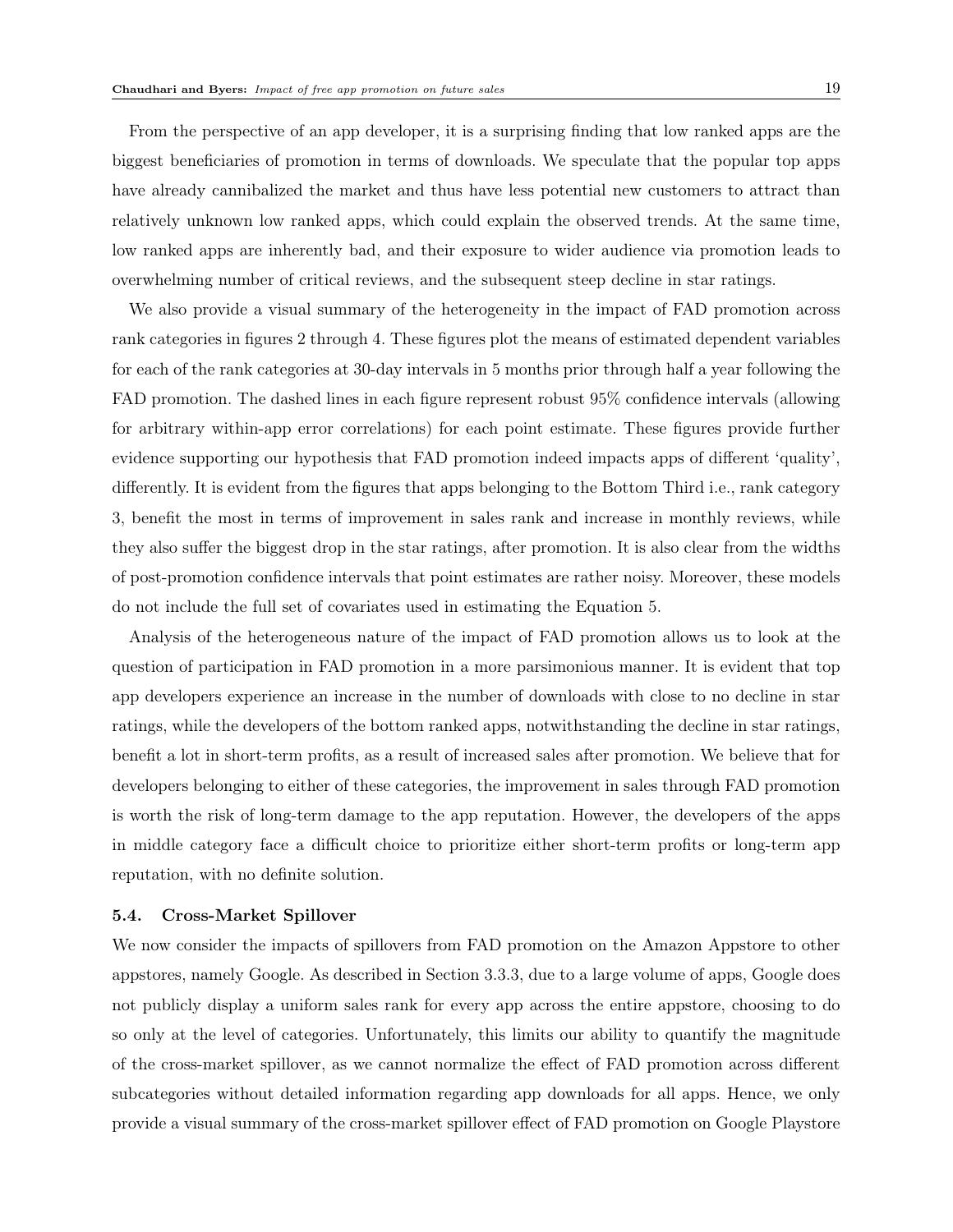in figure 5, obtained by fitting the model from Equation 10. We plot the estimates  $(\beta_1)$  for the categorical variable Interval which represents the offset in weeks from the day of promotion of an app on the Amazon Appstore along with a 95% confidence interval. We see evidence of an improvement in the categorical sales rank in the week of promotion, supporting the hypothesis of a cross-market spillover effect.<sup>13</sup> The effects seems to last for a few weeks after the FAD promotion. One should not make strong inferences from this figure, however, for the reasons described above. Moreover, due to absence of control apps in the dataset, we cannot demonstrate a causal relationship between the FAD promotion and the observed effect. Nevertheless, we believe that the presence of such a striking trajectory of sales rank for different apps that are promoted on Amazon Appstore, exactly in the week of promotion, is likely a strong indicator of cross-market spillover and warrants further examination. This cross-market spillover effect is also supported anecdotally, e.g., the statistics provided by the developer Tasharen Entertainment in their blogpost detailing their experience during FAD promotion<sup>14</sup>. In Figure 6, we observe that, on an average, the star ratings of the FAD promoted apps on the Google Playstore are lower after the promotion, similar to the decline seen on the Amazon Appstore. However, we observe that the star ratings drop occurs roughly two weeks before the FAD promotion on average, an effect for which we do not have a ready explanation.

Although, we do not provide *causal* evidence supporting the cross-market spillover effect, our analysis and anecdotal evidence strongly supports the presence of such an effect. A plausible explanation of this spillover effect is that Amazon's aggressive marketing of the promoted apps is an attempt to attract new users to Amazon Appstore. However, after the end of FAD promotion, users who become aware of the promoted app perform 'directed searches' of the app names on their primary appstore i.e., Google Playstore to download the app, instead of downloading Amazon Appstore app and then purchasing the app over it. It remains to be investigated whether spillover effects on Google Playstore mirroring those on Amazon (i.e., improved sales rank but lower ratings) play a role in the developers' decision to participate in Amazon's FAD promotion.

## 6. Robustness Checks

We implemented a series of robustness checks and found our results are robust to these modifications.

#### 6.1. Multilevel models vs. Fixed Effects models

The technical problems associated with analyzing hierarchical data are well known. Standard OLS regression models, with residuals are independently and identically distributed assume that any two

 $14$  http://www.tasharen.com/?p=4664

<sup>&</sup>lt;sup>13</sup> In February, 2017, Google announced that starting then, it would take into account social media engagement along with sales during calculation of sales rank in a blogpost. However, our study was conducted years before this announcement. https://android-developers.googleblog.com/2017/02/welcome-to-google-developer-day-at-game.html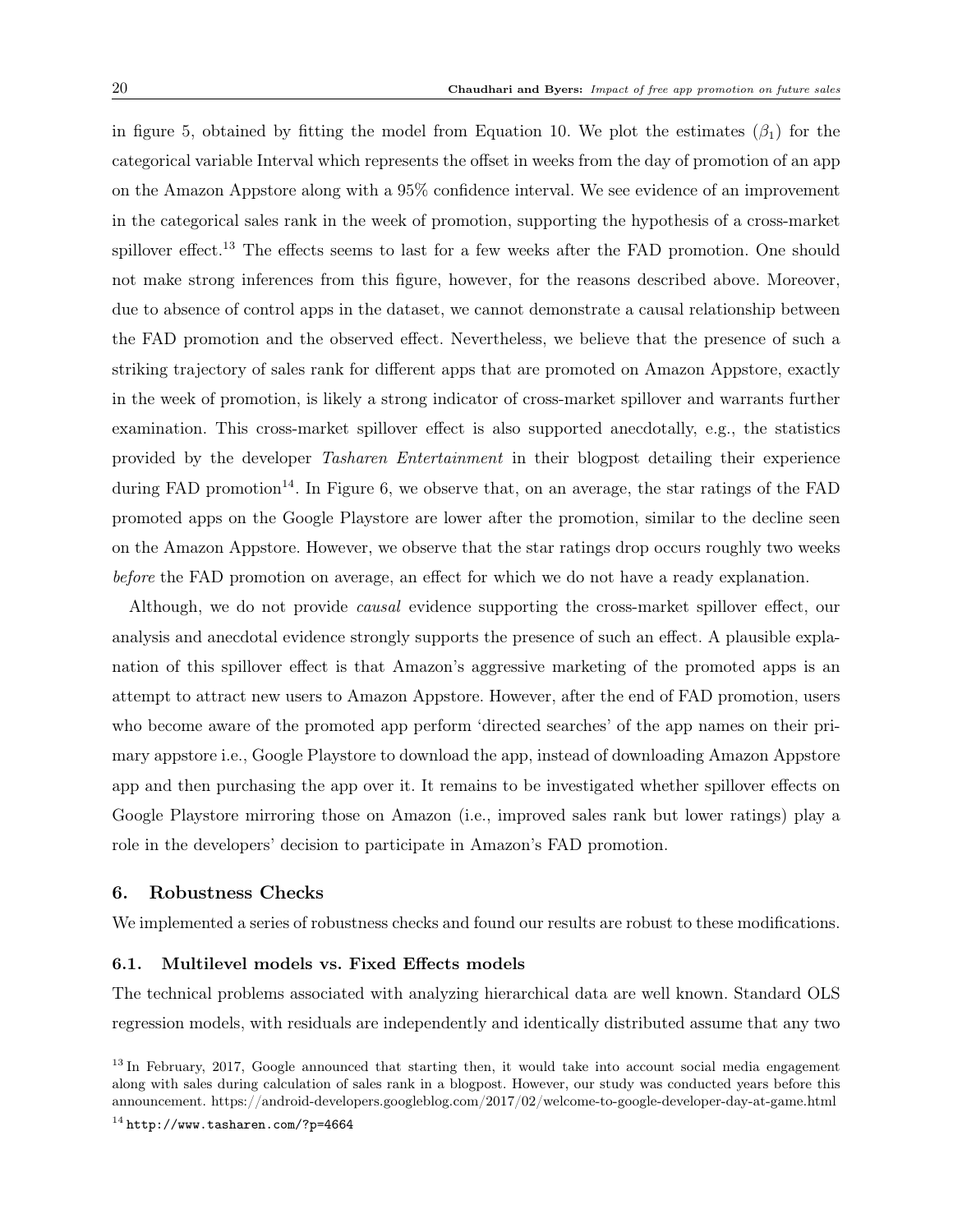higher-level entities (apps) are identical, and can be 'completely pooled' into a single population. However, with hierarchical structure, especially with temporal dependent variables, this assumption is patently false.

The multilevel models solution involves partitioning residual variance into two components: higher-level variance between higher-level entities (apps) and lower-level variance within this entities, between occasions, achieved by having a separate residual term at each level. As such, this is 'partially pooling' the data, as it assumes that all higher-level entities, while not identical, come from a single distribution, which can be estimated from the data itself. However, the standard formulation of multilevel models lead to exogeneity assumption; that the residuals at each level are independent of the covariates. However, this assumption often does not hold true in standard multilevel models. The *endogeneity* often arises because effect of every time-varying covariate has two components: called 'between' effect (specific to higher-level entities that does not vary between occasions) and 'within' effect (specific to difference between occasions, within higher-level entities). Standard multilevel models make an unreasonable assumption that 'within' and 'between' effects are equal in magnitude. When these effects are in fact different, some variance is left unaccounted for, thereby leading to the residuals being correlated with the time-varying covariate.

The fixed effects solution to this problem is simple; control out all the higher-level variance, and with it any 'between' effects, by including dummy variables for every higher-level entity i.e., 'no pooling'. Hence fixed effects models only estimate the 'within' effect, at the cost of being unable to estimate effects of higher-level time-invariant covariates (app-specific time-invariant app characteristics like maturity rating, app category, etc.) because all the degrees of freedom at the higher-level are consumed with the dummy variables. In a study such as ours, where time-invariant variables are of particular interest, this is a major limitation.

However, the 'within-between' formulation of the multilevel models (Bell and Jones 2015) provide an elegant solution to this problem by explicitly modeling out the 'between' effect. They achieve this by simply including higher-level mean terms in the standard multilevel models. This removes the correlation between time-varying covariate centered around higher-level means (app) and the higher-level (app) variance. Furthermore, the app-level mean is not constrained by occasion-level effects, thereby letting it completely account for the entire higher-level variance<sup>15</sup>. Thus, multilevel models not only solve the problem associated with *endogeneity* in a more elegant manner than fixed effects models, but are also far more generalizable and extendeable by allowing for complex covariance structures that can model occasion-level heteroscedasticity explicitly or introducing crosslevel interaction terms<sup>16</sup>.

 $15$  Demidenko (2013) interprets fixed effects model as simply multilevel models where higher-level variance is infinite. <sup>16</sup> While fixed effects models can also estimate interactions, they can only be interpreted properly in presence of higher-level means.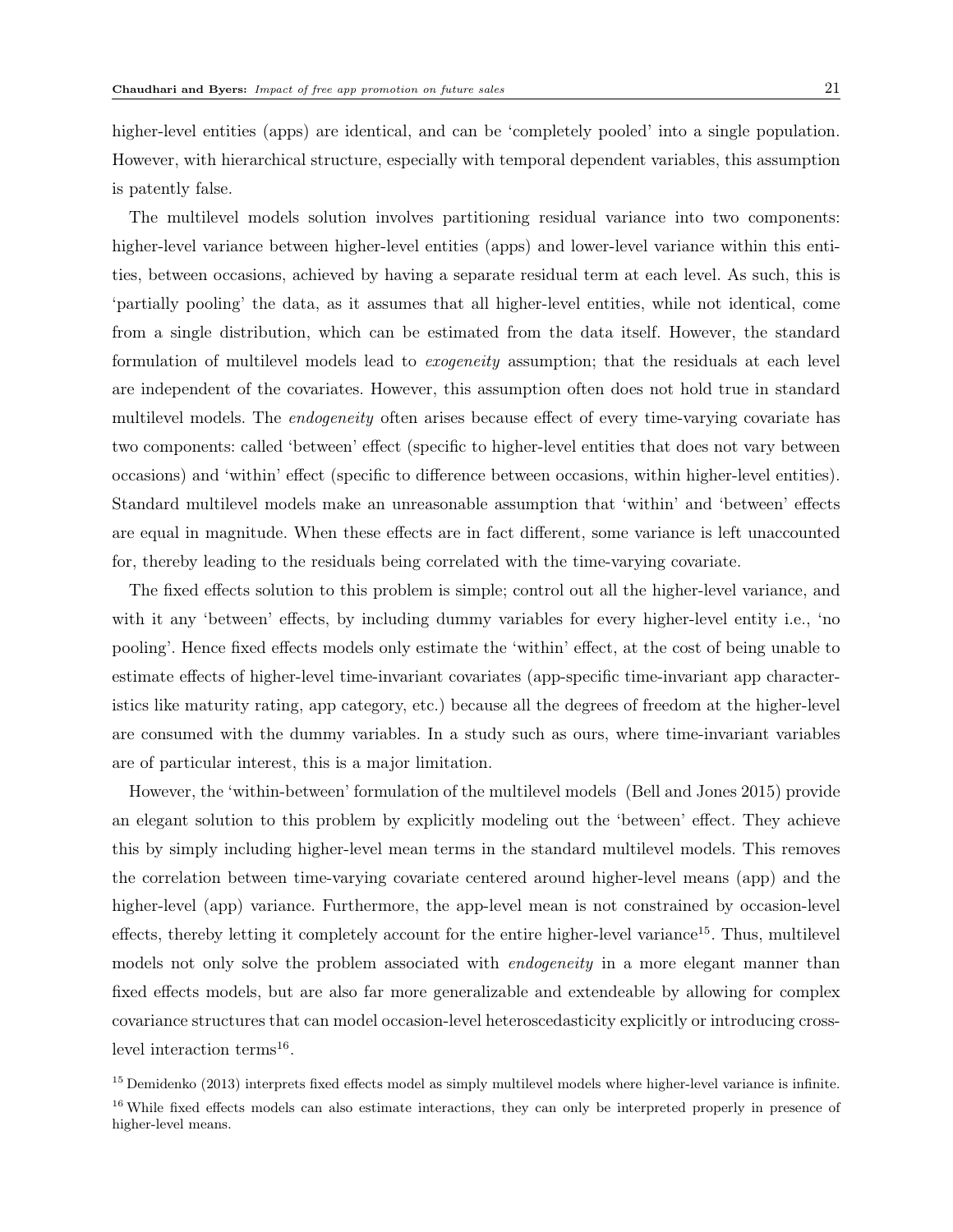In Table 6, we provide a comparison between multilevel model and fixed effects model fitted over our dataset. Columns (1) and (2) of the table provide estimates for the multilevel model and the fixed effects model respectively. For brevity, we have dropped estimates of individual fixed effects corresponding to every app. It should be noted that the multilevel model, in its simplest form, provides numerically exact estimates as the fixed effects model for the impact of FAD promotion. In addition to the estimates provided by the fixed effects models, the multilevel models are able to measure the impact of time-invariant app-specific characteristics as well as the 'between' effects of various time-varying covariates.

In our analysis, we use a more generalized version of the multilevel model, controlling for occasionlevel heteroscedasticity and serial correlation using more complex covariance structure of the residuals, leading to more robust estimates of the impact of FAD promotion.

# 6.2. Controlling for Amazon Selection Bias via Sample Matching

The analyses in Section 5.3 demonstrates that there is causal impact of FAD promotion on the performance of promoted apps' sales ranks, reviews and user ratings. Similarly, there is a heterogeneity in the impact of promotion on account of perceived biases regarding the 'quality' of the app. However, one could argue that since Amazon decides when and whether to promote an app, they systematically only promote apps which have high likelihood of experiencing improvement in sales rank. This Amazon selection bias could have confounded the results from Section 5. We use the propensity score matching method suggested by Rosenbaum and Rubin (1983) to control for this Amazon selection bias.

In our study, we use the propensity score matching method to match Amazon FAD promoted apps (treatment apps) with the control apps, on basis of their various observable characteristics. We focused on matching the treatment and control apps along characteristics that provided least overall standardized bias across all the covariates<sup>17</sup>. A visual comparison between the matched and unmatched sample is provided in Figure 7. We also provide the summary statistics of the matched samples of control apps in Table 7. On comparing with the overall summary statistics of Amazon Appstore from Table 1, we find that the matched set of control apps is no longer significantly different from the promoted (treatment) apps.

We re-estimate the models for impact of FAD promotion (Equation 5) and the heterogeneity of impact (Equation 9) using the matched sample of control apps. The results are presented in Table 8 and Table 9 respectively. We find that results remain qualitatively same regardless of the use of matched sample of control apps. The estimated impact of FAD promotion is about the same

<sup>17</sup> We use the PSMATCH2 propensity score matching module in Stata to match each treatment app with its 20 nearest neighbors. The results are robust to using different numbers of neighbors.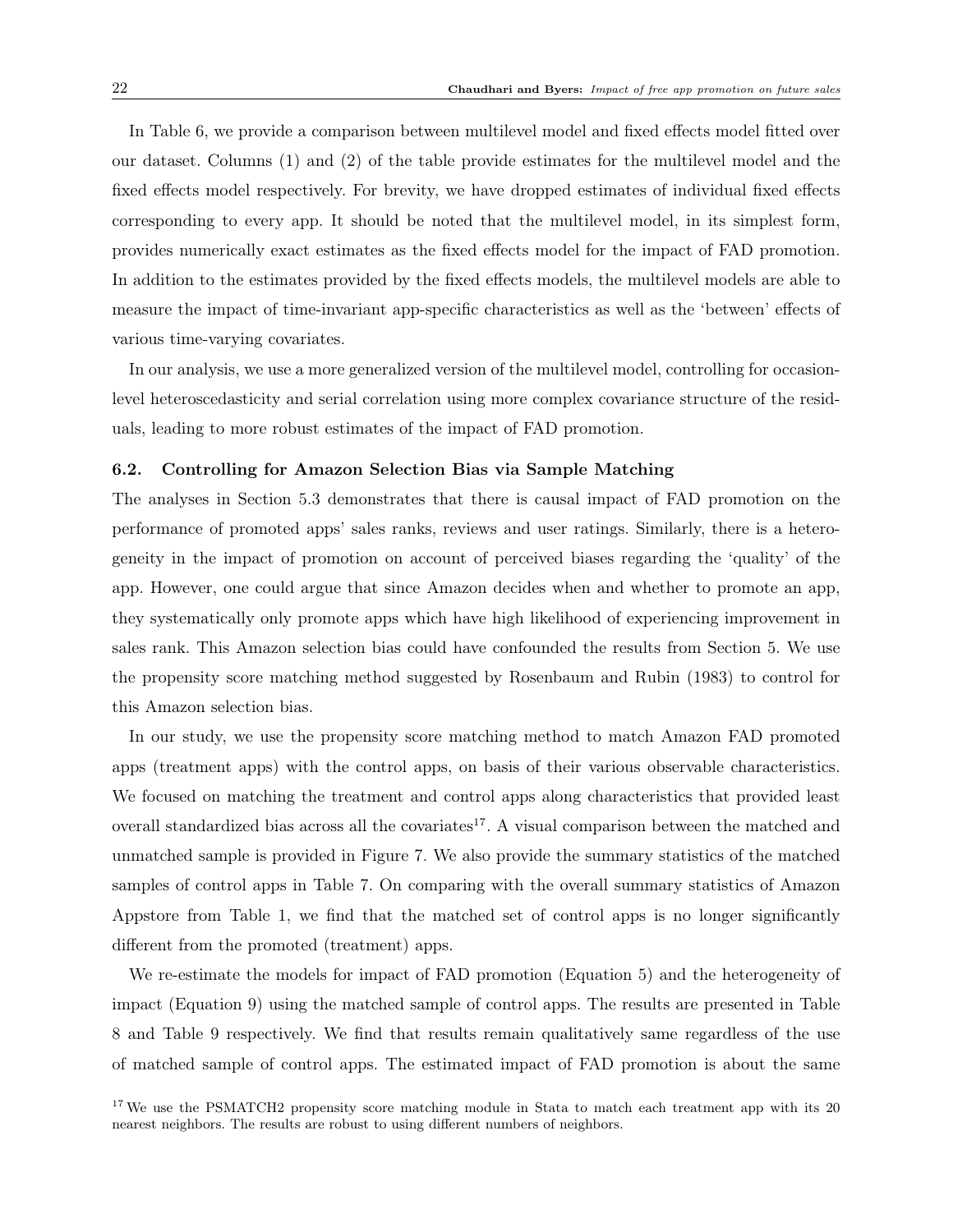even after controlling for Amazon's selection bias. Due to low propensity of promotion of apps with higher maturity rating, we find that the impact of maturity rating on the general trends in Amazon Appstore becomes insignificant when the matched sample of control apps is used. Furthermore, the 'between' effect associated with age of the app also becomes insignificant as the disparity between the treatment and control apps is low in the matched sample. Even after using the matched sample, we still observe heterogeneous impact of FAD promotion, with a slightly decreased magnitude in case of sales rank and number of monthly reviews, and a 5% decrease in significance for the user rating.

Hence, we conclude that the observable impact of FAD promotion, and its heterogeneous nature persists, even after controlling for Amazon's selection bias using sample matching, thereby providing more evidence supporting our initial hypotheses.

# 7. Conclusions

Appstores, like most traditional and online market platforms, are dominated by a few best-selling apps, while the large amount of other apps compete for visibility and attention of customers. However, in case of appstores, the absence of operational costs associated with inventory management, and the relative ease of running large scale online advertising campaigns has given rise to very innovative marketing strategies that involve short-term full price discounts. In this paper, we have examined a number of hypotheses to analyze the impacts of deep discounted promotions in the app economy. While there remain challenges in trying to exactly quantify the expected profit/loss margins of such promotions, we provide a framework to do so, conditional to the parameters of the Pareto distribution relationship between sales rank and actual sales volume on Amazon Appstore.

Our empirical results, presented in Tables 4 and 5, highlight that on average, all apps promoted in the Amazon Free App of the Day program experience a significant immediate improvement in the sales on account of improved visibility. However, the long-term effects of such a promotion strategy depend on the quality of the app. The improvement in the post-promotion sales volumes may not be sustained long enough to offset the lost revenue on the day of promotion, especially for the top apps. App developers should be cognizant that promotions lead to an abrupt increase in engagement of the users in form of reviews (both positive and negative), and on an average, cause negative impact on the reputation of app. Overall, our study yields very important insights into the successful implementation of deep discounted promotions in the mobile app market. It suggests that, long-term effect of reputation damage notwithstanding, developers of very high quality or very low quality apps, stand to benefit from such promotions. However, the implications are not conclusive for the app developers in the center of this spectrum.

For appstores, long-term success depends on the satisfaction of both customers as well as app developers. There needs to be a complex trade-off between providing users with quality apps at low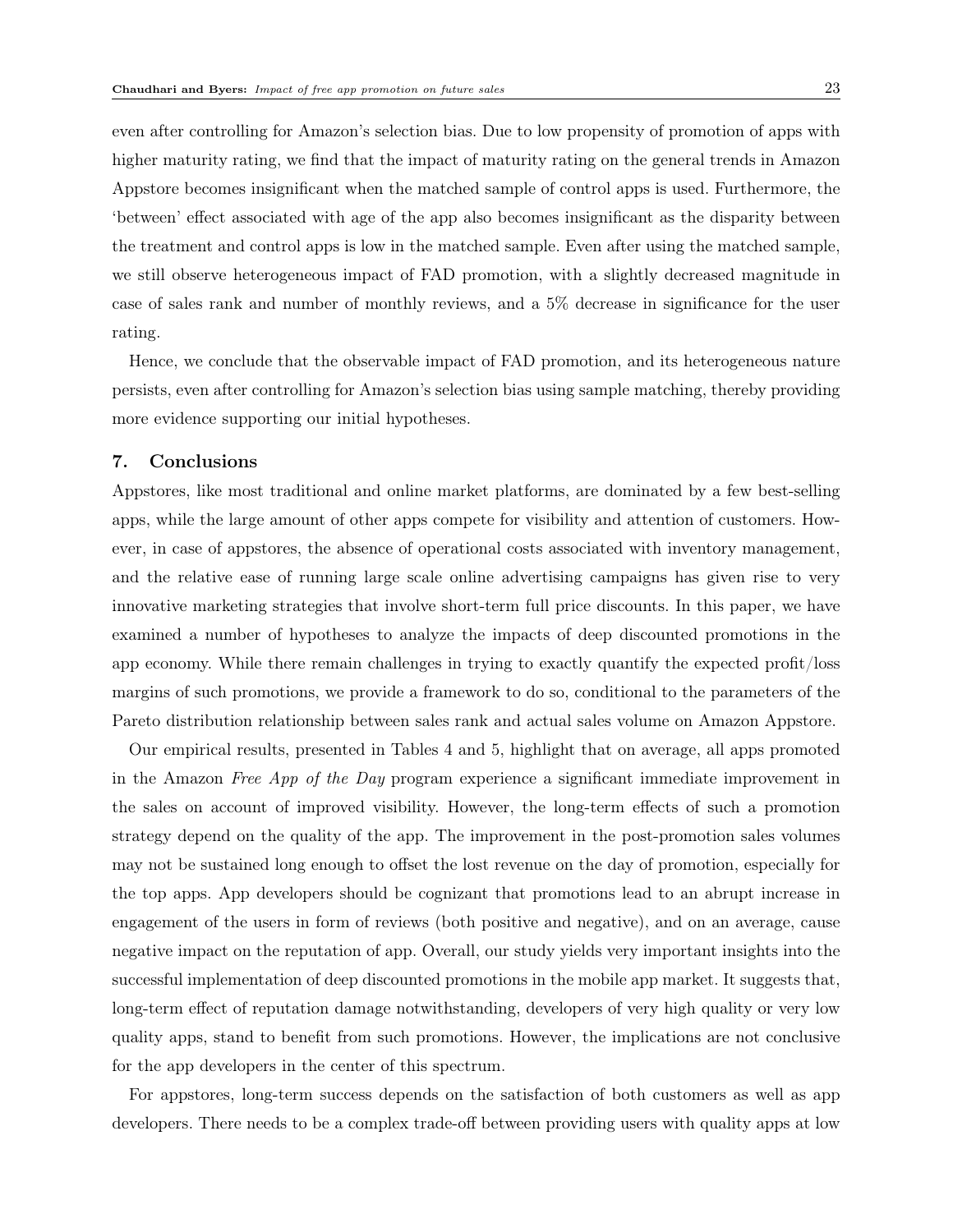price, while at the same time mitigating potential losses to app developers' reputation and profits. Existing incentives to provide higher app visibility is primarily attractive to bottom ranked, low quality apps. Such practices may yield gains in market share for a short-term, but inhibit long-term customer retention.

Last, but not least, we find that increased app visibility on account of promotion increases brand awareness due to social media and word-of-mouth engagements. This effect not only drives future sales on the primary appstore i.e., Amazon Appstore, but also spills over across the markets onto other appstores like Google Playstore. This adds an additional complexity in measuring the true impact of promotions on the revenues of app developers. Indeed, a rational app developer should weigh the incremental revenue from across different appstores against short-term reputation damages, while assessing the merits of promotion. From the perspective of appstores, it seems odd that they would incur marketing costs to improve their market share while at the same time helping direct competitors, but as the Amazon Free App of the Day promotion example shows, Amazon likely prioritizes direct benefits to their own platform over indirect benefits to their competitors, Google Playstore<sup>18</sup>.

Our findings thus contribute to both the academic literature and practitioners in the mobile app market in several important ways. Our study makes contribution to the growing body of research that utilizes publicly available e-commerce data to empirically validate research questions. It extends the existing knowledge about promotion strategies on emerging mobile app market, while also validating existing theories about consumer behaviors during discounted promotions. For the mobile app developers, our study provides important guidance about most influential factors in determining the success of marketing strategies. Because the smartphone appstores are almost certain to continue becoming even more competitive, the implications of understanding these marketing strategies are likely to become increasingly important.

# References

Anderson C (2006) The long tail: Why the future of business is selling less of more (Hachette Books).

- Askalidis G (2015) The Impact of Large Scale Promotions on the Sales and Ratings of Mobile Apps: Evidence from Apple's App store. arXiv preprint arXiv:1506.06857 .
- Barnes S (2016) Understanding Virtual Reality in Marketing: Nature, Implications and Potential .
- Bart Y, Stephen AT, Sarvary M (2014) Which products are best suited to mobile advertising? a field study of mobile display advertising effects on consumer attitudes and intentions. Journal of Marketing Research 51(3):270–285.

 $18$  In late 2015, Amazon shut down the Free App of the Day promotion and replaced it with Amazon Underground which necessitated that a customer downloads the app from their platform to take advantage of promotion. They started marketing the Amazon Underground app instead of individual promoted apps.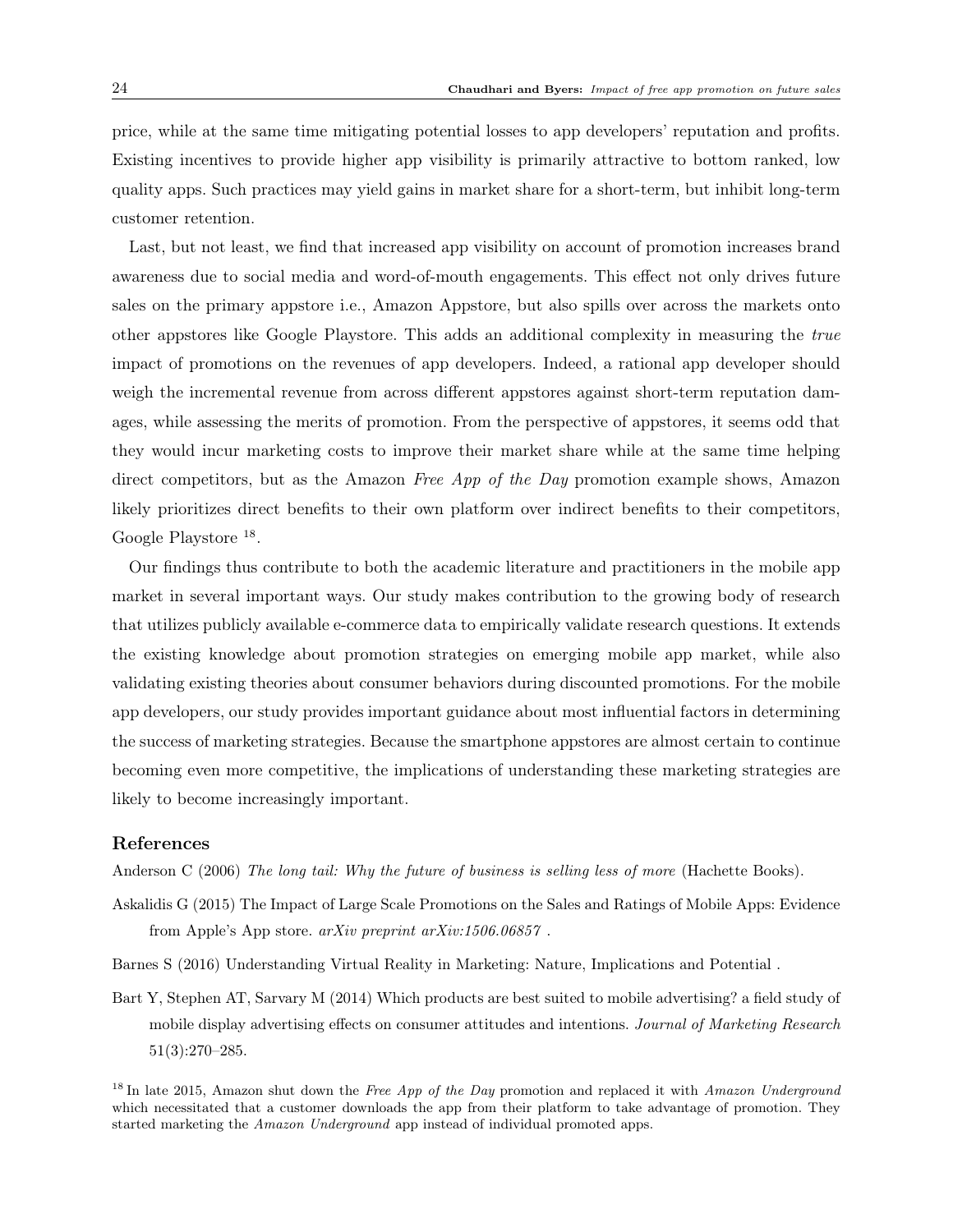- Bartels B (2008) Beyond" fixed versus random effects": a framework for improving substantive and statistical analysis of panel, time-series cross-sectional, and multilevel data. The Society for Political Methodology 1–43.
- Bell A, Jones K (2015) Explaining fixed effects: Random effects modeling of time-series cross-sectional and panel data. Political Science Research and Methods 3(01):133–153.
- Bertrand M, Duflo E, Mullainathan S (2004) How much should we trust differences-in-differences estimates? The Quarterly journal of economics 119(1):249–275.
- Bryk AS, Raudenbush SW (1987) Application of hierarchical linear models to assessing change. Psychological Bulletin 101(1):147.
- Brynjolfsson E, Hu Y, Smith MD (2003) Consumer surplus in the digital economy: Estimating the value of increased product variety at online booksellers. Management Science 49(11):1580-1596.
- Brynjolfsson E, Hu YJ, Smith MD (2006) From niches to riches: Anatomy of the long tail .
- Byers JW, Mitzenmacher M, Zervas G (2012) The Groupon effect on Yelp ratings: a root cause analysis. Proceedings of the 13th ACM Conference on Electronic Commerce, 248–265 (ACM).
- Chang K, Siddarth S, Weinberg CB (1999) The impact of heterogeneity in purchase timing and price responsiveness on estimates of sticker shock effects. Marketing Science 18(2):178-192.
- Cheng HK, Tang QC (2010) Free trial or no free trial: Optimal software product design with network effects. European Journal of Operational Research 205(2):437–447.
- Chevalier J, Goolsbee A (2003) Measuring prices and price competition online: Amazon. com and Barnesandnoble. com. *Quantitative marketing and Economics* 1(2):203-222.
- Chia PH, Yamamoto Y, Asokan N (2012) Is this app safe?: a large scale study on application permissions and risk signals. Proceedings of the 21st International Conference on World Wide Web, 311–320 (ACM).
- Danaher P, Smith M, Ranasinghe K, Dagger T (2011) Assessing the effectiveness of mobile phone promotions. Technical report, working paper, Monash University.
- Decker R, Trusov M (2010) Estimating aggregate consumer preferences from online product reviews. International Journal of Research in Marketing 27(4):293–307.
- Demidenko E (2013) Mixed models: theory and applications with R (John Wiley & Sons).
- Edelman B, Jaffe S, Kominers SD (2016) To Groupon or not to Groupon: The profitability of deep discounts. Marketing Letters 27(1):39–53.
- Engel JF, Blackwell RD, Miniard PW (1995) Consumer Behavior, 8th. New York: Dryder .
- Erdem T, Sun B (2002) An empirical investigation of the spillover effects of advertising and sales promotions in umbrella branding. Journal of Marketing Research 39(4):408–420.
- Garg R, Telang R (2012) Inferring app demand from publicly available data. MIS Quarterly, Forthcoming .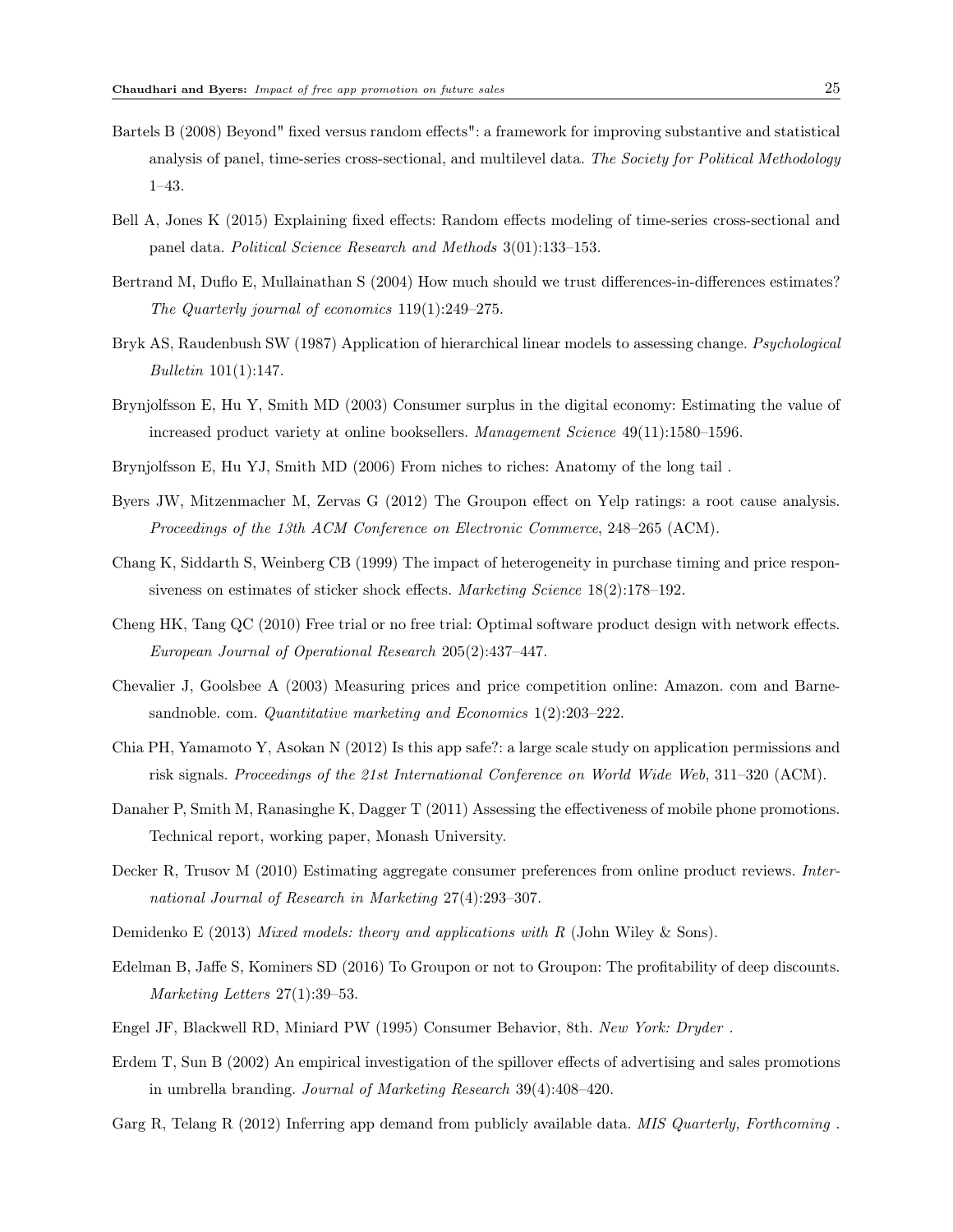- Ghose A, Han SP (2014) Estimating demand for mobile applications in the new economy. Management Science 60(6):1470–1488.
- Ghose A, Ipeirotis P, Li B (2009) The economic impact of user-generated content on the internet: Combining text mining with demand estimation in the hotel industry. Proceedings of the 20th Workshop on Information Systems and Economics (WISE).
- Ghose A, Sundararajan A (2006) Evaluating pricing strategy using e-commerce data: Evidence and estimation challenges. Statistical Science 131–142.
- Kotler P, Keller KL (2006) Marketing Management 12e. New Jersey .
- Leyland AH (2010) No quick fix: understanding the difference between fixed and random effect models. Journal of Epidemiology & Community Health 64(12):1027–1028.
- Liu CZ, Au YA, Choi HS (2012) An empirical study of the freemium strategy for mobile apps: Evidence from the Google Play Market. Proceedings of 33rd International Conference on Information Systems.
- Luca M (2011) Reviews, reputation, and revenue: The case of Yelp. com. Com (September 16, 2011). Harvard Business School NOM Unit Working Paper (12-016).
- Moe WW (2003) Buying, searching, or browsing: Differentiating between online shoppers using in-store navigational clickstream. Journal of consumer psychology 13(1-2):29–39.
- Rogosa DR, Willett JB (1985) Understanding correlates of change by modeling individual differences in growth. Psychometrika 50(2):203–228.
- Rosenbaum PR, Rubin DB (1983) The central role of the propensity score in observational studies for causal effects. *Biometrika*  $70(1):41-55$ .
- Shankar V, Balasubramanian S (2009) Mobile marketing: a synthesis and prognosis. Journal of interactive marketing 23(2):118–129.
- Zhu F, Zhang X (2010) Impact of online consumer reviews on sales: The moderating role of product and consumer characteristics. Journal of Marketing 74(2):133–148.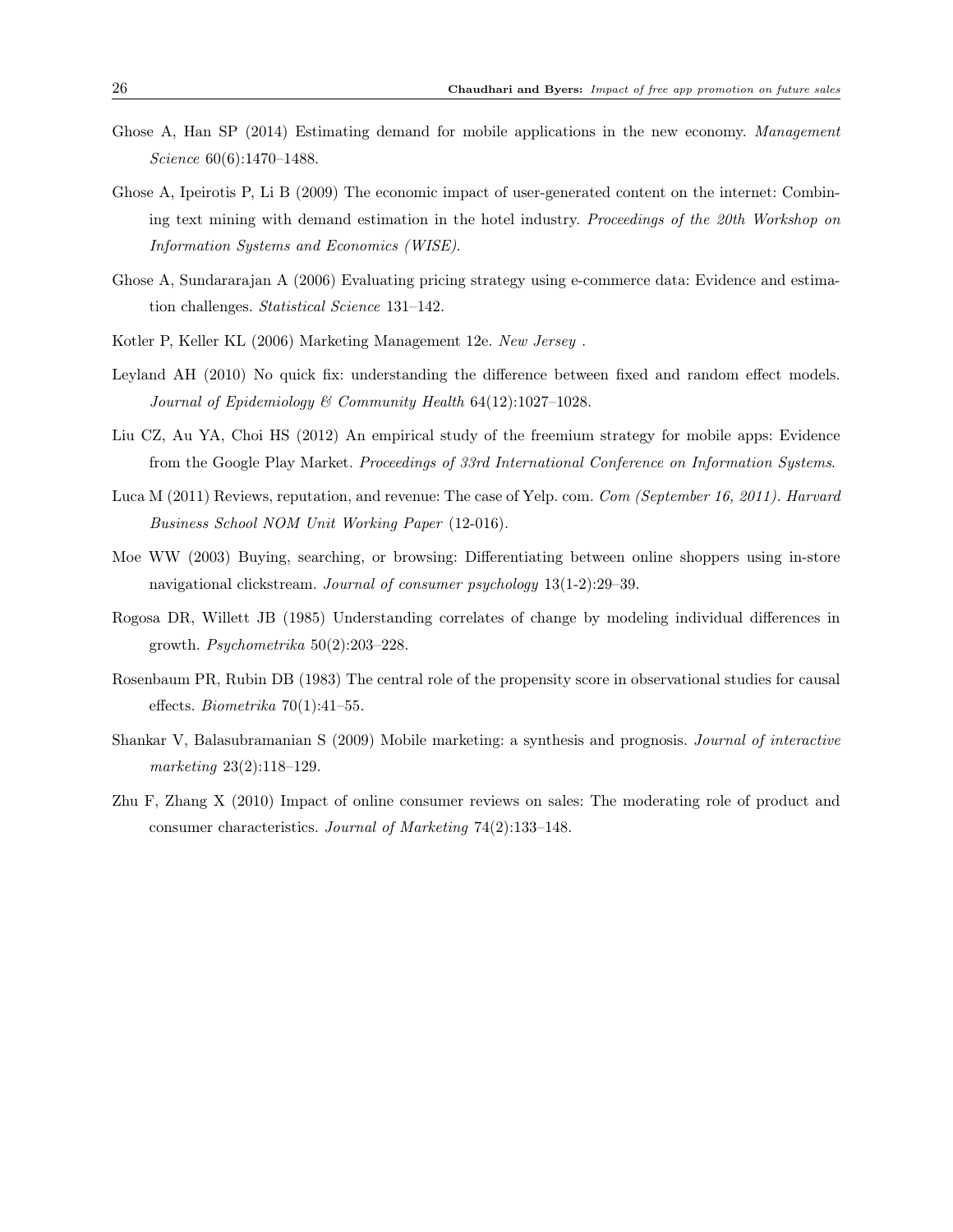|                                                  | Treatment |           | Control |           | Overall  |           |
|--------------------------------------------------|-----------|-----------|---------|-----------|----------|-----------|
|                                                  | Mean      | Std. dev. | Mean    | Std. dev. | Mean     | Std. dev. |
| Price $(USD)^{(L)}$                              | 2.31      | 1.45      | 2.58    | $3.08\,$  | 2.57     | $3.05\,$  |
| File Size (megabytes) <sup>(L)</sup>             | 44.28     | 66.10     | 35.72   | 78.70     | 35.93    | 78.42     |
| Description Length (characters) <sup>(L)</sup>   | 6.79      | 0.78      | 6.81    | 0.79      | 6.81     | 0.79      |
| Number of Permissions                            | 4.32      | 3.07      | 4.64    | 3.74      | 4.63     | 3.72      |
| Number of Screenshots                            | 7.23      | 2.64      | 6.62    | 2.87      | 6.64     | 2.87      |
| <b>Maturity Rating</b>                           |           |           |         |           |          |           |
| All Ages                                         | 0.73      | 0.44      | 0.75    | 0.43      | 0.75     | 0.43      |
| Guidance Suggested                               | 0.27      | 0.44      | 0.23    | 0.42      | 0.23     | 0.42      |
| Mature                                           | 0.00      | 0.00      | 0.02    | 0.14      | 0.02     | 0.14      |
| A dult                                           | 0.00      | 0.00      | 0.00    | 0.02      | 0.00     | 0.02      |
| In-App Purchase $(1:yes, 0:no)$                  | 0.27      | 0.44      | 0.14    | 0.34      | 0.14     | 0.35      |
| Min. Android Version                             | 2.08      | 0.57      | 2.09    | 0.72      | 2.09     | 0.72      |
| App Age (months)                                 | 26.61     | 17.06     | 29.12   | 17.07     | 29.06    | 17.08     |
| Version                                          | 1.60      | 1.32      | 1.79    | 2.59      | 1.79     | 2.56      |
| Apps By Developer <sup>(L)</sup>                 | 1.67      | 1.32      | 1.96    | 1.62      | 1.96     | 1.62      |
| Recommendation Count <sup><math>(L)</math></sup> | 1.96      | 1.37      | 1.36    | 1.08      | 1.37     | 1.09      |
| Category                                         |           |           |         |           |          |           |
| Education                                        | 0.05      | 0.22      | 0.07    | 0.26      | 0.07     | 0.26      |
| Games                                            | 0.72      | 0.45      | 0.40    | 0.49      | 0.41     | 0.49      |
| Kids                                             | 0.05      | 0.22      | 0.09    | 0.28      | 0.09     | 0.28      |
| Music & Audio                                    | 0.02      | 0.15      | 0.04    | 0.20      | 0.04     | 0.20      |
| Photo & Video                                    | $0.02\,$  | 0.16      | 0.02    | 0.15      | 0.02     | 0.15      |
| Productivity                                     | 0.05      | 0.23      | 0.07    | 0.26      | 0.07     | 0.26      |
| Other                                            | 0.08      | 0.27      | 0.30    | 0.46      | 0.29     | 0.45      |
| User Review Count <sup><math>(L)</math></sup>    | 5.44      | 1.41      | 2.86    | 1.49      | 2.93     | 1.55      |
| User Rating                                      | 3.97      | 0.50      | 3.66    | 0.93      | $3.67\,$ | 0.92      |
| Observations                                     |           | 1619      |         | 62545     |          | 64164     |

# Table 1 Summary Statistics of Amazon Appstore.

Note: The sample period is from February, 2015, to December, 2015.

 $\ ^{(L)}$  denotes Logarithm of the variable.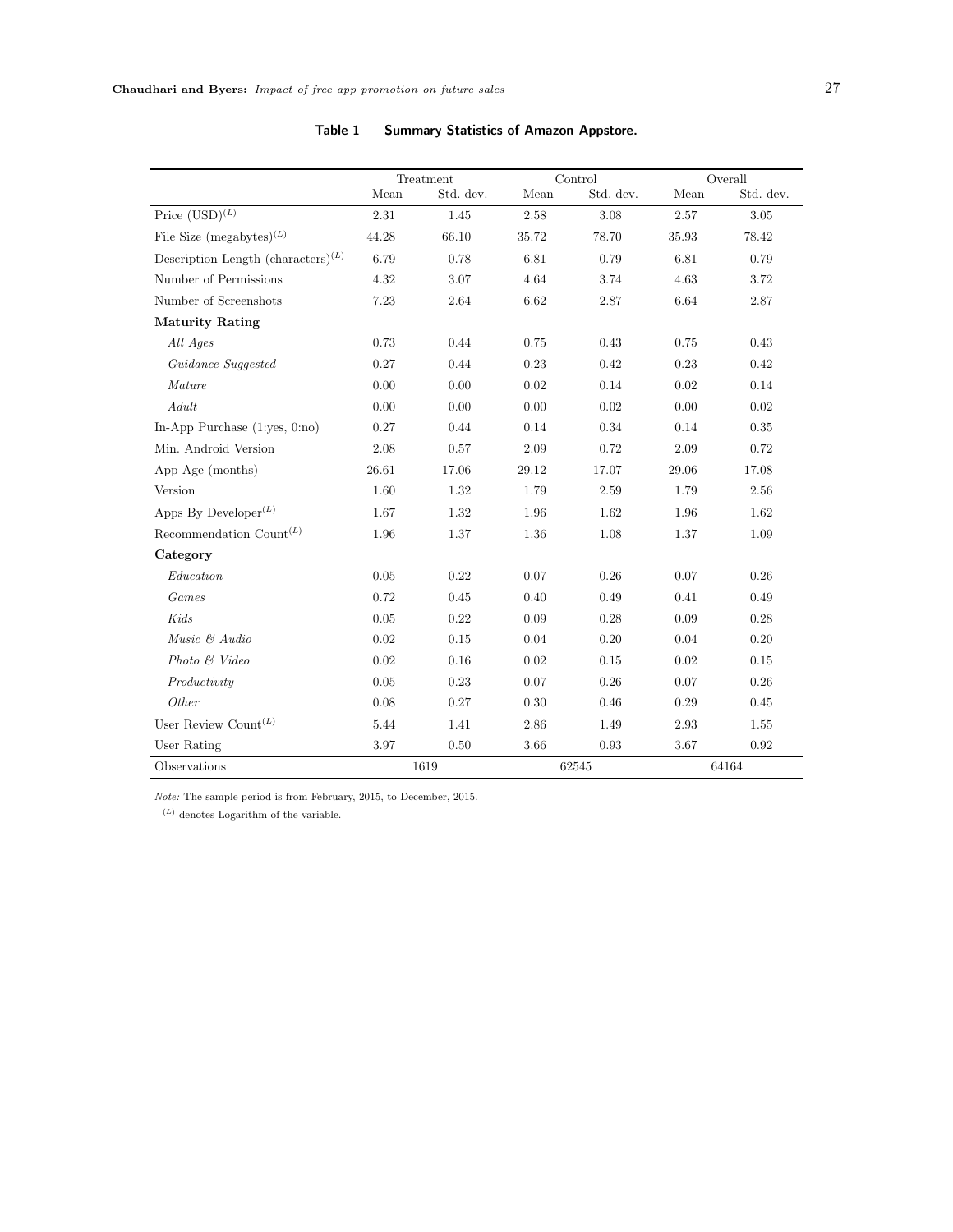|                                                   | Mean  | Std. dev. |
|---------------------------------------------------|-------|-----------|
| Price $(USD)^{(L)}$                               | 1.054 | 0.611     |
| File Size (megabytes) <sup>(L)</sup>              | 3.385 | 0.998     |
| Description Length (characters) <sup>(L)</sup>    | 7.203 | 0.668     |
| Number of Screenshots <sup><math>(L)</math></sup> | 2.561 | 0.471     |
| <b>Maturity Rating</b>                            |       |           |
| All Ages                                          | 0.716 | 0.451     |
| Guidance Suggested                                | 0.090 | 0.287     |
| Mature                                            | 0.135 | 0.341     |
| $A du$ lt                                         | 0.059 | 0.236     |
| In-App Purchase $(1:yes, 0:no)$                   | 0.255 | 0.436     |
| Min. Android Version                              | 2.066 | 0.439     |
| Number of Versions <sup><math>(L)</math></sup>    | 0.860 | 0.360     |
| User Review Count <sup>(L)</sup>                  | 4.626 | 2.031     |
| User Rating                                       | 4.266 | 0.514     |
| Observations                                      |       | 65952     |

# Table 2 Summary Statistics of Google Playstore for Amazon FAD promoted apps.

 $\emph{Note: }$   ${}^{(L)}$  denotes Logarithm of the variable.

| Table 3 | <b>Rank Categories</b> |  |
|---------|------------------------|--|
|         |                        |  |

|                 | Sales Rank   |
|-----------------|--------------|
| Rank Category 1 | 1 - 1984     |
| Rank Category 2 | 1984 - 4573  |
| Rank Category 3 | 4574 - 22189 |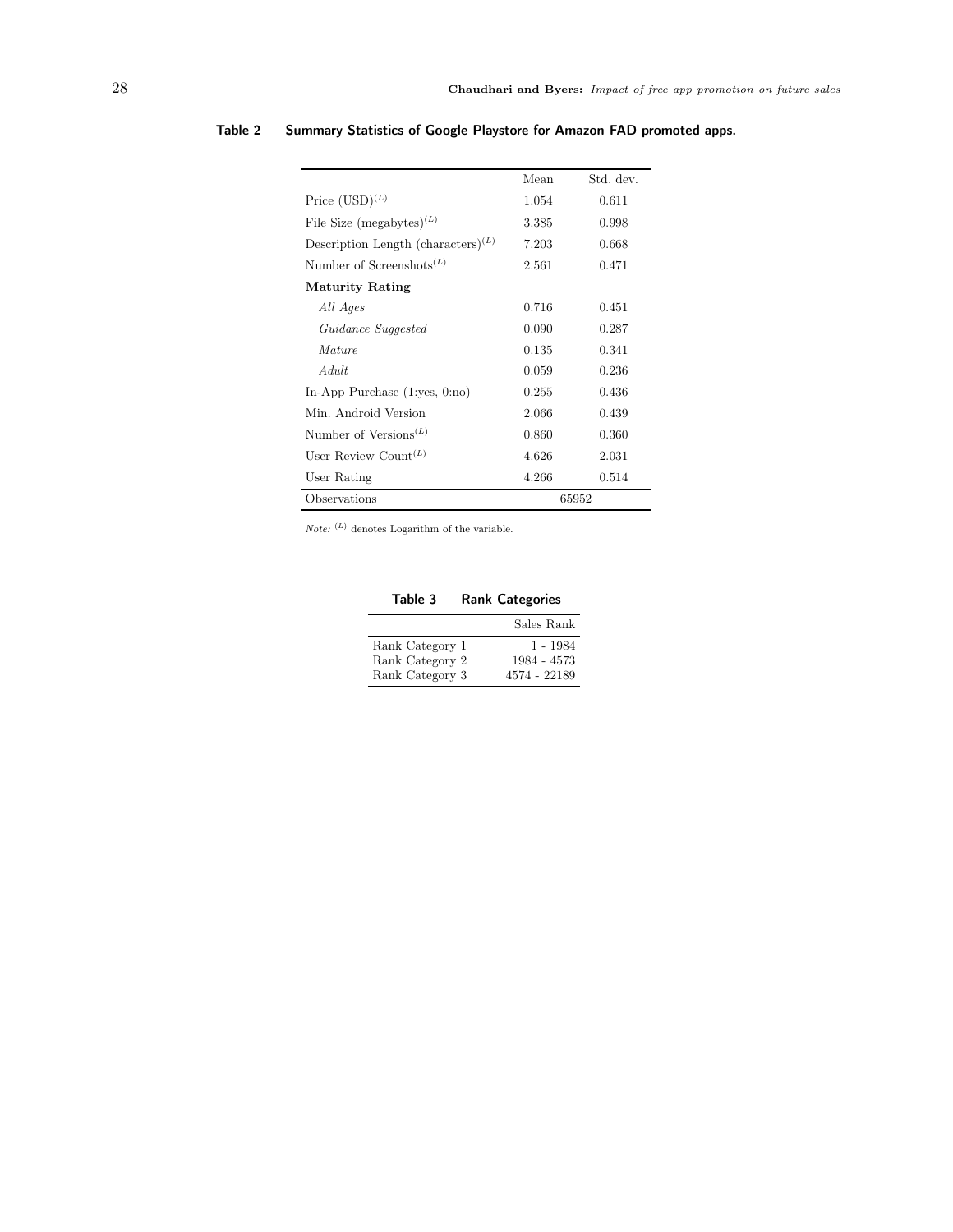|                                                          | (1)                       | (2)                                              | (3)                |
|----------------------------------------------------------|---------------------------|--------------------------------------------------|--------------------|
|                                                          | Sales $\text{Rank}^{(L)}$ | Monthly Review Count <sup><math>(L)</math></sup> | <b>User Rating</b> |
| Mean Effects:                                            |                           |                                                  |                    |
| After                                                    | $-0.282***$               | $2.931***$                                       | $-0.160***$        |
|                                                          | $(-3.74)$                 | (33.22)                                          | $(-5.71)$          |
| Age                                                      | $0.027***$                | $-0.048***$                                      | $-0.008***$        |
|                                                          | (39.64)                   | $(-66.87)$                                       | $(-14.36)$         |
| Post                                                     | $0.226***$                | $-1.088***$                                      | $-0.010***$        |
|                                                          | (7.83)                    | $(-35.96)$                                       | $(-2.76)$          |
| Post <sup>2</sup>                                        | $-0.020***$<br>$(-4.72)$  | $0.113***$<br>(24.51)                            |                    |
| Effect of App Characteristics:                           |                           |                                                  |                    |
| In-App Purchase                                          | $-0.123***$               | $0.066***$                                       | $0.108***$         |
|                                                          | $(-3.65)$                 | (4.01)                                           | (3.71)             |
| Maturity Rating                                          |                           |                                                  |                    |
| Guidance Suggested                                       | $-0.008$                  | 0.002                                            | $-0.114***$        |
|                                                          | $(-0.33)$                 | (0.17)                                           | $(-4.34)$          |
| Mature                                                   | $0.189***$                | $-0.061***$                                      | $-0.130*$          |
|                                                          | (3.44)                    | $(-2.81)$                                        | $(-1.96)$          |
| Adult                                                    | (11.00)                   | $-0.162***$                                      | $-1.250*$          |
|                                                          | $0.916***$                | $(-3.82)$                                        | $(-1.92)$          |
| Price <sup>(L)</sup>                                     | 0.019                     | $0.060***$                                       | $0.120***$         |
|                                                          | (1.21)                    | (8.25)                                           | (6.79)             |
| $\operatorname{Size}^{(L)}$                              | $-0.115***$               | $0.026***$                                       | $0.048***$         |
|                                                          | $(-13.69)$                | (6.82)                                           | (5.11)             |
| Number of Permissions <sup><math>(L)</math></sup>        | 0.018                     | $0.050***$                                       | $-0.177***$        |
|                                                          | (1.05)                    | (6.32)                                           | $(-9.40)$          |
| Number of $\operatorname{Screenshots}(^{L)}$             | $-0.145***$               | $0.090***$                                       | $0.227***$         |
|                                                          | $(-4.47)$                 | (6.58)                                           | (6.60)             |
| Description $\mathrm{Length}^{(L)}$                      | $-0.083***$               | $0.032***$                                       | $0.114***$         |
|                                                          | $(-6.36)$                 | (5.81)                                           | (7.66)             |
| Apps By Developer <sup><math>(L)</math></sup>            | $0.023***$                | $-0.029***$                                      | $0.050***$         |
|                                                          | (3.41)                    | $(-10.60)$                                       | (6.56)             |
| Number of $Versions^{(L)}$                               | $-0.053**$                | $0.059***$                                       | 0.025              |
|                                                          | $(-2.28)$                 | (5.26)                                           | (0.90)             |
| Min. Android Version                                     | $-0.085***$               | $0.058***$                                       | $0.087***$         |
|                                                          | $(-4.84)$                 | (7.02)                                           | (5.12)             |
| Constant                                                 | $8.660***$                | $0.518***$                                       | $3.715***$         |
|                                                          | (364.81)                  | (48.85)                                          | (144.39)           |
| Between Effects:                                         |                           |                                                  |                    |
| Age(between)                                             | $0.008***$                | $-0.005***$                                      | $-0.005***$        |
|                                                          | (10.76)                   | $(-15.80)$                                       | $(-6.06)$          |
| After(between)                                           | $-20.001$                 | $24.181**$                                       | $-1.559$           |
|                                                          | $(-1.01)$                 | (2.26)                                           | $(-1.45)$          |
| Post(between)                                            | 14.326                    | $-16.930**$                                      | 0.541              |
|                                                          | (0.90)                    | $(-2.00)$                                        | (1.50)             |
| Post <sup>2</sup> (between)                              | $-1.849$<br>$(-0.86)$     | $2.216**$<br>(1.96)                              |                    |
| <b>Interaction Effects:</b>                              |                           |                                                  |                    |
| After $\times$ In-App Purchase                           | $-0.083$                  | 0.033                                            | 0.020              |
|                                                          | $(-0.61)$                 | (0.22)                                           | (0.26)             |
| After $\times$ Price <sup>(L)</sup>                      | $-0.068$                  | 0.002                                            | 0.044              |
|                                                          | $(-0.66)$                 | (0.02)                                           | (0.92)             |
| After $\times$ Size <sup>(L)</sup>                       | $0.142***$                | $-0.100*$                                        | $-0.023$           |
|                                                          | (2.94)                    | $(-1.73)$                                        | $(-0.64)$          |
| After $\times$ Number of Permissions <sup>(L)</sup>      | (1.43)                    | $-0.254$                                         | $-0.030$           |
|                                                          | 0.187                     | $(-1.57)$                                        | $(-0.54)$          |
| After $\times$ Number of Screen<br>shots $\real^{(L)}$   | $-0.327^{\ast\ast}$       | $0.037\,$                                        | $-0.040$           |
|                                                          | $(-2.17)$                 | (0.17)                                           | $(-0.37)$          |
| After $\times$ Description Length <sup>(L)</sup>         | $-0.196***$               | 0.066                                            | 0.024              |
|                                                          | $(-2.69)$                 | (0.73)                                           | (0.52)             |
| After $\times$ Apps By Developer <sup>(L)</sup>          | (0.61)                    | 0.046                                            | $-0.026$           |
|                                                          | $0.048\,$                 | (0.73)                                           | $(-0.77)$          |
| After $\times$ Number of $\operatorname{Versions}^{(L)}$ | $\,0.043\,$               | $-0.143$                                         | 0.050              |
|                                                          | (0.31)                    | $(-0.80)$                                        | (0.54)             |
| After $\times$ Min. Android Version                      | $0.007\,$                 | $-0.085$                                         | 0.044              |
|                                                          | (0.10)                    | $(-1.06)$                                        | (1.25)             |
| Variance Components:                                     |                           |                                                  |                    |
| var(Age)                                                 | $0.001***$                | $0.000***$                                       | $0.002***$         |
|                                                          | (0.00)                    | (0.00)                                           | (0.00)             |
| var(Constant)                                            | $1.836***$                | $0.427***$                                       | $1.399***$         |
|                                                          | (0.06)                    | (0.02)                                           | (0.04)             |
| corr(Age, Constant)                                      | $-0.035***$               | $-0.008***$                                      | $-0.030***$        |
|                                                          | (0.00)                    | (0.00)                                           | (0.00)             |
| var(Residual)                                            | $0.086***$                | $0.154***$                                       | $0.026***$         |
|                                                          | (0.00)                    | (0.00)                                           | (0.00)             |
| Observations                                             | 64164                     | 64164                                            | 63735              |
| <b>AIC</b>                                               | 75444                     | 82666                                            | 24077              |
| BIC                                                      | 75753                     | 82974                                            | 24367              |
| Pseudo Log Likelihood                                    | $-37688$                  | $-41299$                                         | $-12006$           |

#### Table 4 Impact of FAD promotion

 $\emph{Note:}$  Referent level for maturity rating is 'All Ages'.  $^{(L)}$  denotes Logarithm of the variable. Cluster-robust t-statistics (at app level) are shown in parentheses. Truncated version of the table due to space constraints.

 $Significance$   $levels:$  \* p<0.1, \*\* p<0.05, \*\*\* p<0.01.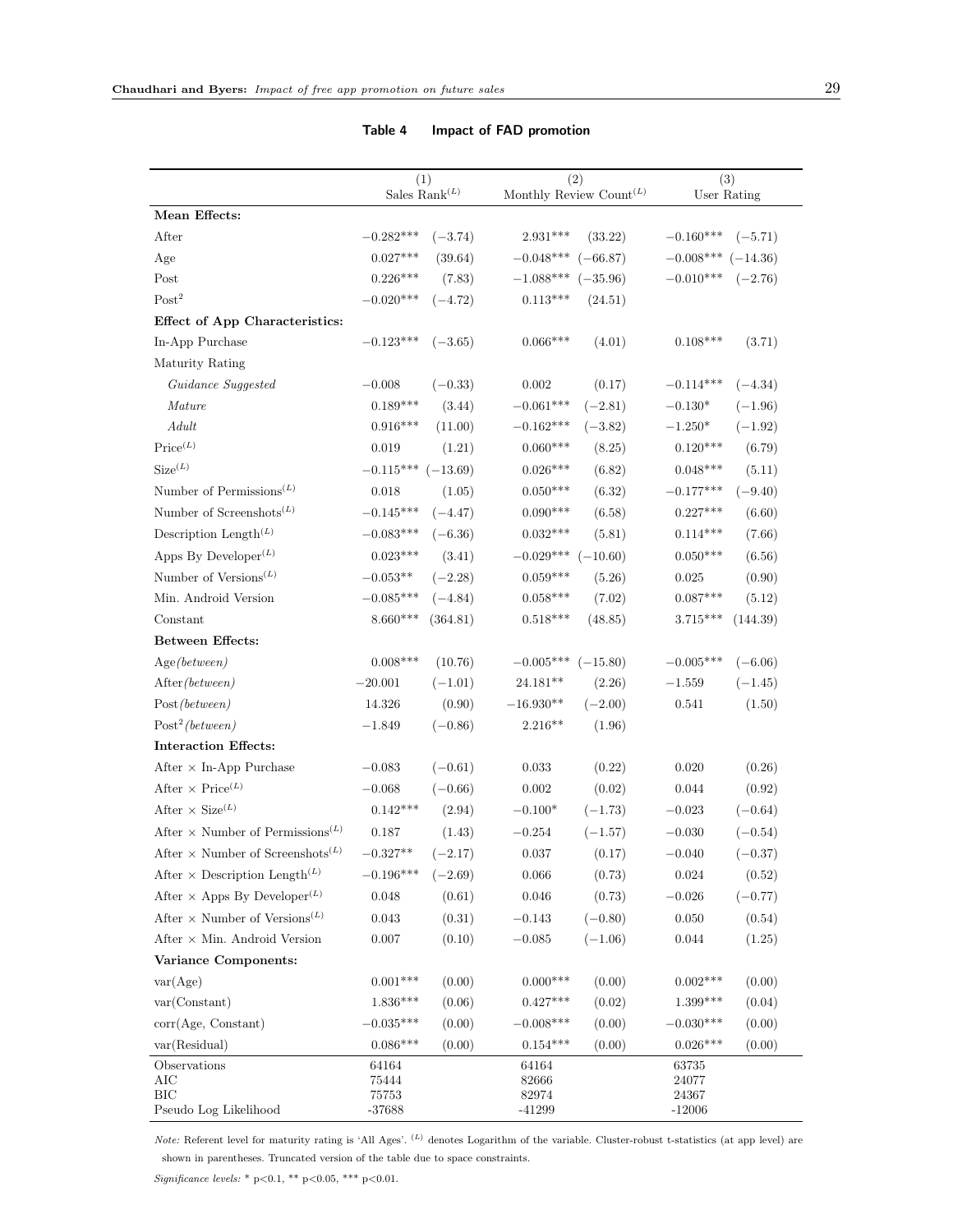|                                                            | (1)<br>Sales $\mathrm{Rank}^{(L)}$  |           |                                     | (2)<br>Monthly Review Count <sup><math>(L)</math></sup> | (3)<br>User Rating                  |           |
|------------------------------------------------------------|-------------------------------------|-----------|-------------------------------------|---------------------------------------------------------|-------------------------------------|-----------|
| Mean Effects:                                              |                                     |           |                                     |                                                         |                                     |           |
| After                                                      | $-0.175**$                          | $(-2.55)$ | $2.304***$                          | (19.34)                                                 | $-0.082$ ***                        | $(-2.68)$ |
| $2^{nd}$ Rank Category $\times$ After                      | $-0.080$                            | $(-0.59)$ | $0.895***$                          | (5.11)                                                  | $-0.112**$                          | $(-2.08)$ |
| $3^{rd}$ Rank Category $\times$ After                      | $-0.366***$                         | $(-3.34)$ | $0.951***$                          | (5.70)                                                  | $-0.147**$                          | $(-2.00)$ |
| Age                                                        | $0.027***$                          | (9.40)    | $-0.062***$ $(-24.48)$              |                                                         | $-0.009***$                         | $(-4.87)$ |
| $2^{nd}$ Rank Category $\times$ Age                        | 0.005                               | (1.49)    | 0.004                               | (1.33)                                                  | $-0.001$                            | $(-0.37)$ |
| $3^{rd}$ Rank Category $\times$ Age                        | $-0.002$                            | $(-0.75)$ | $0.019***$                          | (7.08)                                                  | $0.001\,$                           | (0.72)    |
| Post                                                       | $0.140***$                          | (3.92)    | $-0.884***$                         | $(-16.94)$                                              | $-0.010**$                          | $(-2.51)$ |
| $2^{nd}$ Rank Category $\times$ Post                       | $0.167***$                          | (2.60)    | $-0.323***$                         | $(-4.44)$                                               | 0.000                               | (0.06)    |
| $3^{rd}$ Rank Category $\times$ Post                       | 0.070                               | (1.05)    | $-0.279***$                         | $(-4.03)$                                               | 0.003                               | (0.33)    |
| Post <sup>2</sup>                                          | $-0.014***$                         | $(-2.59)$ | $0.094***$                          | (12.43)                                                 |                                     |           |
| $2^{nd}$ Rank Category $\times$ Post <sup>2</sup>          | $-0.016$                            | $(-1.64)$ | $0.037***$                          | (3.32)                                                  |                                     |           |
| $3^{rd}$ Rank Category $\times$ Post <sup>2</sup>          | $-0.001$                            | $(-0.14)$ | $0.022**$                           | (2.13)                                                  |                                     |           |
| $2^{nd}$ Rank Category                                     | $1.452***$                          | (51.23)   | $-0.564***$                         | $(-21.38)$                                              | $-0.083*$                           | $(-1.93)$ |
| $3^{rd}$ Rank Category                                     | $2.721***$                          | (100.78)  | $-0.889***$                         | $(-37.13)$                                              | $-0.126***$                         | $(-3.55)$ |
| Constant                                                   | $6.471***$                          | (237.89)  | $1.249***$                          | (53.35)                                                 | $3.842***$                          | (111.14)  |
| Between Effects:                                           |                                     |           |                                     |                                                         |                                     |           |
| Age(between)                                               | $0.003***$                          | (10.08)   | $-0.004***$ $(-18.24)$              |                                                         | $-0.007***$                         | $(-9.28)$ |
| After(between)                                             | $-23.040*$                          | $(-1.88)$ | 24.743***                           | (2.90)                                                  | $-1.652*$                           | $(-1.68)$ |
| Post(between)                                              | 17.894*                             | (1.88)    | $-17.817***$                        | $(-2.65)$                                               | $0.579*$                            | (1.74)    |
| Post <sup>2</sup> (between)                                | $-2.376*$                           | $(-1.90)$ | $2.354***$                          | (2.62)                                                  |                                     |           |
| Variance Components:                                       |                                     |           |                                     |                                                         |                                     |           |
| var(Age)                                                   | $0.000***$                          | (0.000)   | $0.000***$                          | (0.000)                                                 | $0.002***$                          | (0.000)   |
| var(Constant)                                              | $0.518***$                          | (0.024)   | $0.291***$                          | (0.016)                                                 | $1.448***$                          | (0.360)   |
| corr(Age, Constant)                                        | $-0.011***$                         | (0.001)   | $-0.005***$                         | (0.000)                                                 | $-0.030***$                         | (0.001)   |
| var(Residual)                                              | $0.096***$                          | (0.027)   | $0.153***$                          | (0.002)                                                 | $0.026***$                          | (0.001)   |
| Observations<br>AIC<br><b>BIC</b><br>Pseudo Log Likelihood | 64164<br>61793<br>62002<br>$-30874$ |           | 64164<br>78901<br>79110<br>$-39428$ |                                                         | 63735<br>24558<br>24730<br>$-12260$ |           |

Table 5 Heterogeneous impact of FAD promotion

Note: Referent level for maturity rating is 'All Ages'.  $^{(L)}$  denotes Logarithm of the variable. Cluster-robust t-statistics (at app level) are shown in parentheses. Truncated version of the table due to space constraints.

 $\label{eq:3} Significance~levels: \text{ }^{\ast} \text{ } \text{p}<\!0.1, \text{ } ^{\ast\ast} \text{ } \text{p}<\!0.05, \text{ } ^{\ast\ast\ast} \text{ } \text{p}<\!0.01.$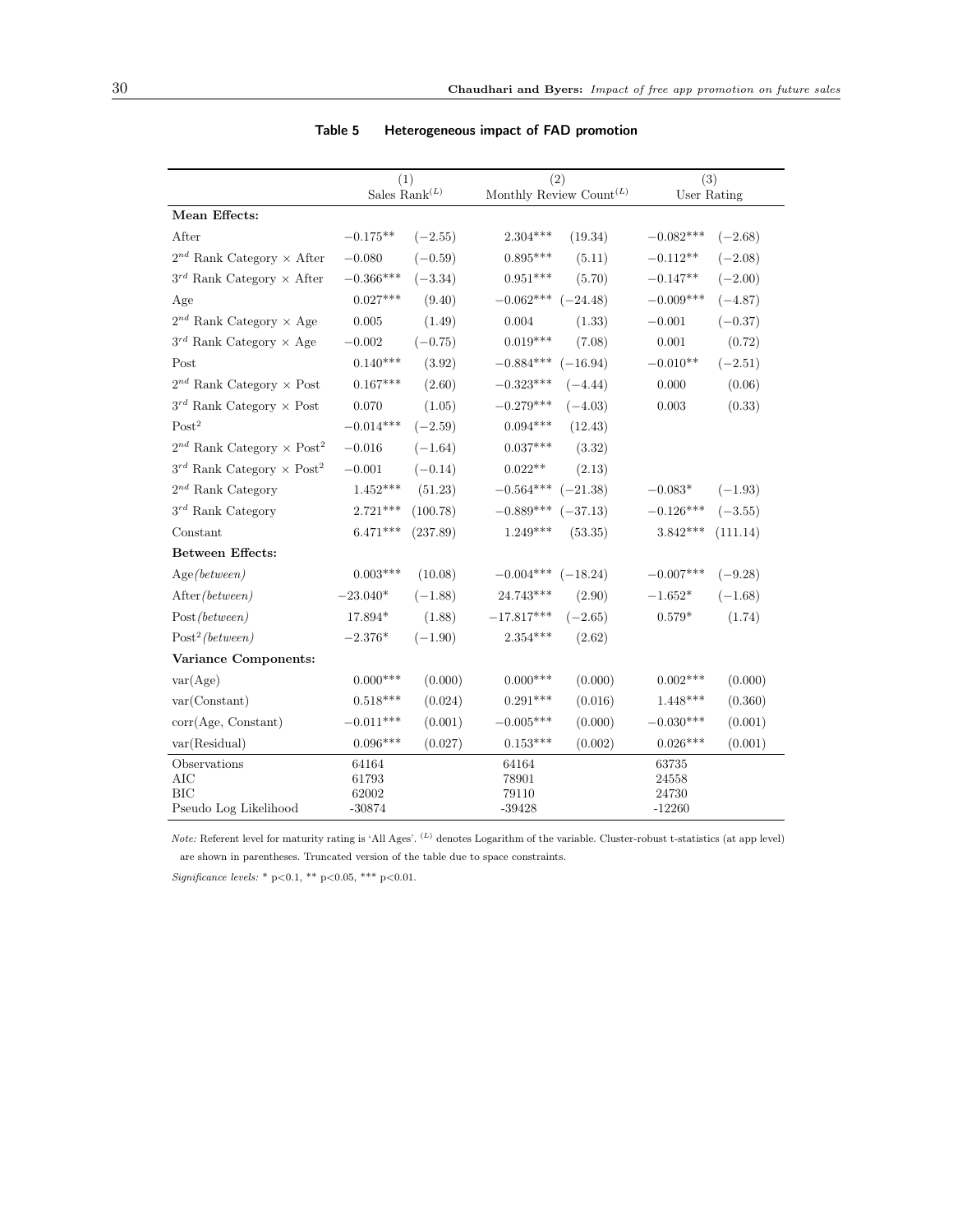|                                                          | Sales $\text{Rank}^{(L)}$ | (1)       | (2)<br>Sales $Rank^{(L)}$ |           |  |
|----------------------------------------------------------|---------------------------|-----------|---------------------------|-----------|--|
| Mean Effects:                                            |                           |           |                           |           |  |
| After                                                    | $-0.309***$               | $(-4.04)$ | $-0.309***$               | $(-4.04)$ |  |
| Age                                                      | $0.027***$                | (39.28)   | $0.027***$                | (39.27)   |  |
| Post                                                     | $0.220***$                | (7.74)    | $0.220***$                | (7.74)    |  |
| Post <sup>2</sup>                                        | $-0.020***$               | $(-4.67)$ | $-0.020***$               | $(-4.67)$ |  |
| Effect of App Characteristics:                           |                           |           |                           |           |  |
| In-App Purchase                                          | $-0.147***$ $(-4.40)$     |           |                           |           |  |
| Maturity Rating                                          |                           |           |                           |           |  |
| Guidance Suggested                                       | $-0.018$                  | $(-0.77)$ |                           |           |  |
| Mature                                                   | $0.183***$                | (3.46)    |                           |           |  |
| Adult                                                    | $0.845***$                | (8.71)    |                           |           |  |
| Price <sup>(L)</sup>                                     | 0.007                     | (0.45)    |                           |           |  |
| $Size^{(L)}$                                             | $-0.124***$ $(-15.52)$    |           |                           |           |  |
| Number of Permissions <sup><math>(L)</math></sup>        | 0.003                     | (0.18)    |                           |           |  |
| Number of Screenshots <sup><math>(L)</math></sup>        | $-0.185***$ $(-6.28)$     |           |                           |           |  |
| Description Length <sup><math>(L)</math></sup>           | $-0.074***$               | $(-5.84)$ |                           |           |  |
| Apps By Developer <sup><math>(L)</math></sup>            | $0.026***$                | (4.18)    |                           |           |  |
| Number of $Versions^{(L)}$                               | $-0.044**$                | $(-2.02)$ |                           |           |  |
| Min. Android Version                                     | $-0.072***$ $(-4.43)$     |           |                           |           |  |
| Constant                                                 | $8.591***$                | (363.50)  | $7.781***$                | (389.23)  |  |
| <b>Between Effects:</b>                                  |                           |           |                           |           |  |
| After (between)                                          | $-14.107$                 | $(-0.82)$ |                           |           |  |
| Age(between)                                             | $0.009***$                | (13.31)   |                           |           |  |
| Post(between)                                            | 9.461                     | (0.69)    |                           |           |  |
| Post <sup>2</sup> (between)                              | $-1.199$                  | $(-0.66)$ |                           |           |  |
| <b>Interaction Effects:</b>                              |                           |           |                           |           |  |
| After $\times$ In-App Purchase                           | $-0.077$                  | $(-0.52)$ | $-0.077$                  | $(-0.52)$ |  |
| After $\times$ Price <sup>(L)</sup>                      | $-0.058$                  | $(-0.52)$ | $-0.058$                  | $(-0.52)$ |  |
| After $\times$ Size <sup>(L)</sup>                       | $0.149***$                | (3.05)    | $0.149***$                | (3.05)    |  |
| After $\times$ Number of Permissions <sup>(L)</sup>      | 0.130                     | (0.93)    | 0.130                     | (0.93)    |  |
| After $\times$ Number of Screenshots <sup>(L)</sup>      | $-0.319**$                | $(-2.01)$ | $-0.319**$                | $(-2.01)$ |  |
| After $\times$ Description Length <sup>(L)</sup>         | $-0.182**$                | $(-2.37)$ | $-0.182**$                | $(-2.37)$ |  |
| After $\times$ Apps By Developer <sup>(L)</sup>          | 0.061                     | (0.80)    | 0.061                     | (0.80)    |  |
| After $\times$ Number of $\operatorname{Versions}^{(L)}$ | $-0.039$                  | $(-0.27)$ | $-0.039$                  | $(-0.27)$ |  |
| After $\times$ Min. Android Version                      | $-0.019$                  | $(-0.24)$ | $-0.019$                  | $(-0.24)$ |  |
| Variance Components:                                     |                           |           |                           |           |  |
| var(Constant)                                            | $0.903***$                | (0.02)    |                           |           |  |
| var(Residual)                                            | $0.105***$                | (0.00)    |                           |           |  |
| Observations                                             | 64164                     |           | 64164                     |           |  |
| AІC<br>BІC                                               | 79533<br>79823            |           | 24926<br>25044            |           |  |
| Pseudo Log Likelihood                                    | $-39734$                  |           | $-12450$                  |           |  |

#### Table 6 Comparison between multilevel models and fixed effects models

Note: Referent level for maturity rating is 'All Ages'.  $^{(L)}$  denotes Logarithm of the variable. Cluster-robust tstatistics (at app level) are shown in parentheses. Truncated version of the table due to space constraints.

 $Significance$   $levels{:}$  \* p<0.1, \*\* p<0.05, \*\*\* p<0.01.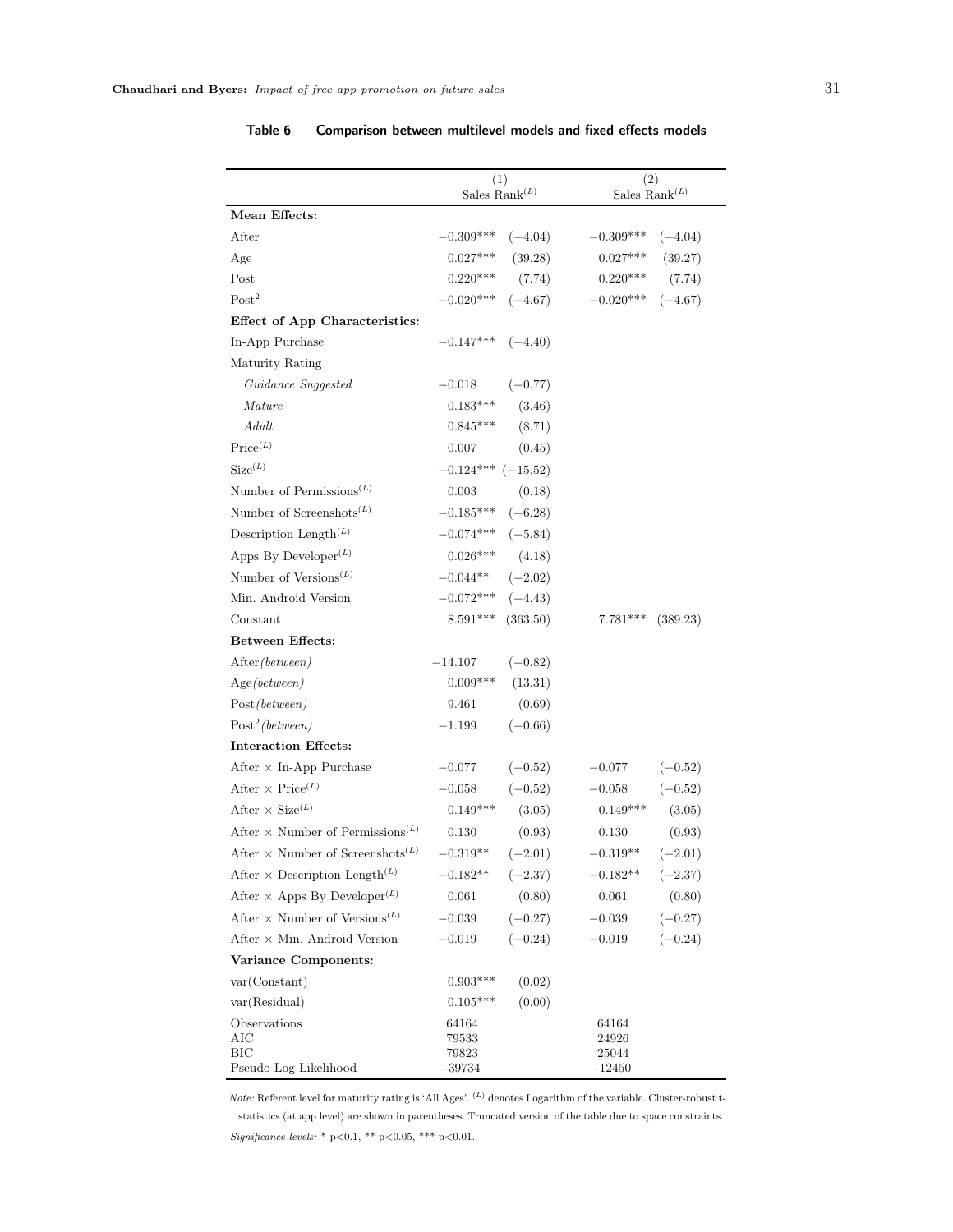|                                                  | Treatment |           | Control  |           | Overall  |           |
|--------------------------------------------------|-----------|-----------|----------|-----------|----------|-----------|
|                                                  | Mean      | Std. dev. | Mean     | Std. dev. | Mean     | Std. dev. |
| Price $(USD)^{(L)}$                              | 2.31      | 1.45      | 2.51     | 2.47      | 2.49     | 2.39      |
| File Size (megabytes) <sup>(L)</sup>             | 44.28     | 66.10     | 47.87    | 84.67     | 47.50    | 82.97     |
| Description Length (characters) <sup>(L)</sup>   | 6.79      | 0.78      | $6.85\,$ | 0.80      | 6.85     | 0.80      |
| Number of Permissions                            | 4.32      | 3.07      | 4.73     | 3.72      | 4.69     | 3.66      |
| Number of Screenshots                            | 7.24      | 2.63      | 7.24     | 2.98      | 7.24     | 2.95      |
| <b>Maturity Rating</b>                           |           |           |          |           |          |           |
| All Ages                                         | 0.73      | 0.44      | 0.75     | 0.43      | 0.75     | 0.43      |
| Guidance Suggested                               | 0.27      | 0.44      | 0.23     | 0.42      | 0.24     | 0.43      |
| Mature                                           | 0.00      | 0.00      | 0.01     | 0.12      | 0.01     | 0.11      |
| In-App Purchase $(1:yes, 0:no)$                  | 0.27      | 0.44      | 0.23     | 0.42      | $0.23\,$ | 0.42      |
| Min. Android Version                             | 2.08      | 0.57      | $2.08\,$ | 0.63      | 2.08     | 0.62      |
| App Age (months)                                 | 26.61     | 17.06     | 27.13    | 14.66     | 27.07    | 14.92     |
| Version                                          | 1.60      | 1.32      | 1.67     | 1.88      | 1.67     | 1.83      |
| Apps By Developer <sup>(L)</sup>                 | 1.67      | 1.32      | 2.07     | 1.61      | 2.02     | 1.59      |
| Recommendation Count <sup><math>(L)</math></sup> | 1.96      | 1.37      | 1.74     | 1.14      | 1.76     | 1.17      |
| Category                                         |           |           |          |           |          |           |
| Education                                        | 0.05      | 0.22      | 0.06     | 0.24      | 0.06     | 0.24      |
| Games                                            | 0.72      | 0.45      | 0.56     | 0.50      | 0.58     | 0.49      |
| Kids                                             | 0.05      | 0.22      | 0.10     | 0.29      | 0.09     | 0.29      |
| Music & Audio                                    | 0.02      | 0.15      | 0.03     | 0.16      | 0.03     | 0.16      |
| Photo & Video                                    | 0.02      | 0.16      | 0.02     | 0.14      | 0.02     | 0.14      |
| Productivity                                     | 0.05      | 0.23      | 0.06     | 0.23      | 0.06     | 0.23      |
| Other                                            | 0.08      | $0.27\,$  | 0.18     | 0.38      | 0.17     | 0.37      |
| User Review Count <sup><math>(L)</math></sup>    | 5.44      | 1.41      | 4.29     | 1.41      | 4.41     | 1.45      |
| User Rating                                      | 3.97      | 0.50      | 3.96     | 0.61      | 3.96     | 0.60      |
| Observations                                     |           | 1619      |          | 14206     |          | 15825     |

# Table 7 Summary Statistics of Amazon Appstore (matched sample)

 $\emph{Note:}$  The sample period is from February, 2015, to December, 2015.

 $\ ^{(L)}$  denotes Logarithm of the variable.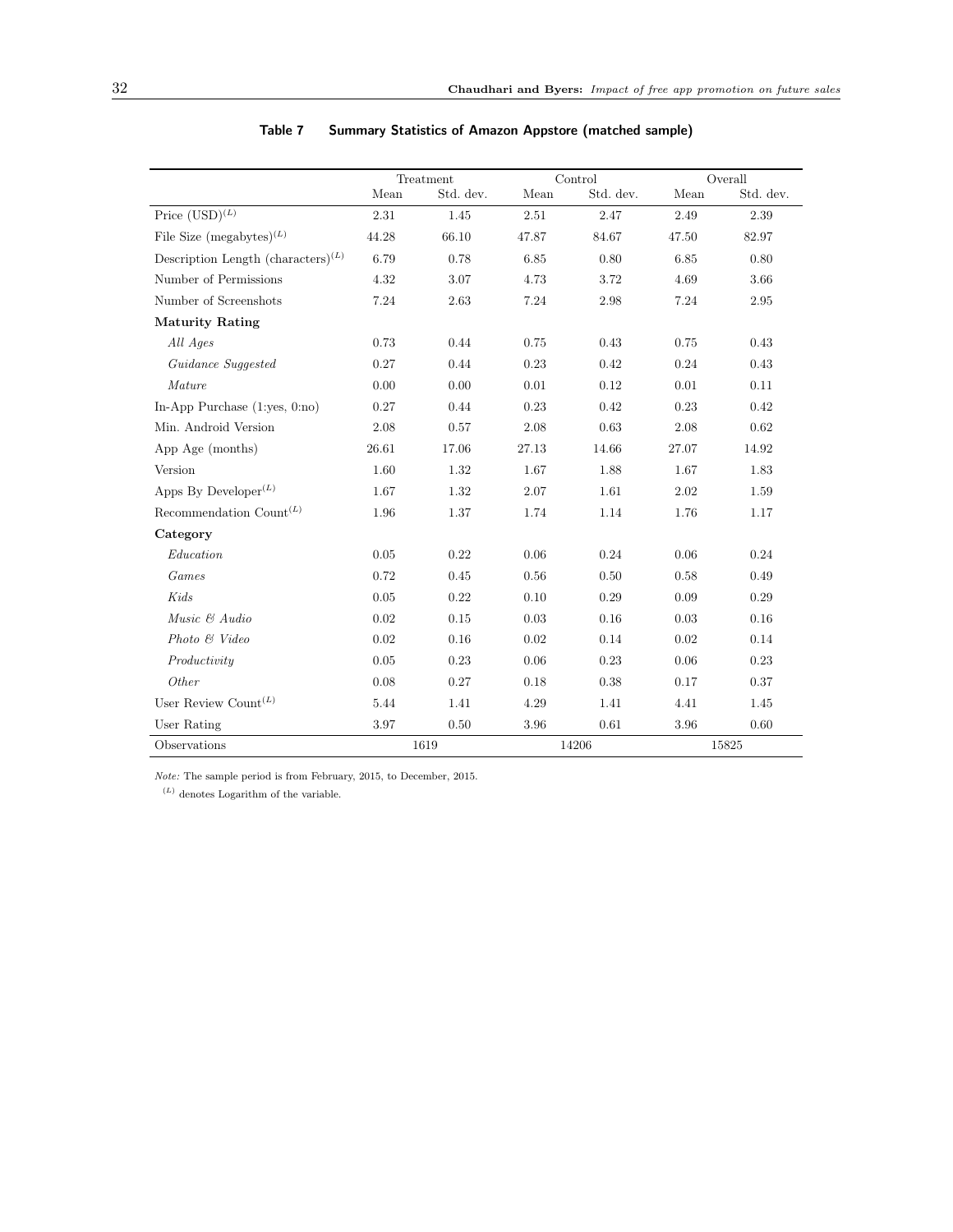|                                                          | (1)<br>Sales $\text{Rank}^{(L)}$ |           | (2)<br>Monthly Review Count $^{(L)}$ |            | (3)<br>User Rating   |           |
|----------------------------------------------------------|----------------------------------|-----------|--------------------------------------|------------|----------------------|-----------|
| Mean Effects:                                            |                                  |           |                                      |            |                      |           |
| After                                                    | $-0.253***$                      | $(-3.51)$ | $2.906***$                           | (33.31)    | $-0.172***$          | $(-5.50)$ |
| Age                                                      | $0.030***$                       | (17.87)   | $-0.055***$                          | $(-32.80)$ | $-0.008***$          | $(-8.49)$ |
| Post                                                     | $0.220***$                       | (7.63)    | $-1.080***$                          | $(-35.68)$ | $-0.009**$           | $(-2.44)$ |
| $\mathrm{Post}^2$                                        | $-0.020***$                      | $(-4.70)$ | $0.113***$                           | (24.51)    |                      |           |
| Effect of App Characteristics:                           |                                  |           |                                      |            |                      |           |
| In-App Purchase                                          | 0.037                            | (0.46)    | $-0.010$                             | $(-0.26)$  | 0.023                | (0.60)    |
| Maturity Rating                                          |                                  |           |                                      |            |                      |           |
| Guidance Suggested                                       | $-0.017$                         | $(-0.23)$ | 0.036                                | (0.97)     | 0.011                | (0.29)    |
| Mature                                                   | 0.048                            | (0.21)    | $-0.031$                             | $(-0.32)$  | 0.092                | (0.87)    |
| Price <sup>(L)</sup>                                     | 0.007                            | (0.13)    | $0.137***$                           | (4.96)     | $0.084***$           | (2.94)    |
| $Size^{(L)}$                                             | $-0.154***$                      | $(-5.37)$ | $0.042***$                           | (3.02)     | $0.036**$            | (2.20)    |
| Number of Permissions <sup><math>(L)</math></sup>        | 0.009                            | (0.15)    | $0.113***$                           | (4.23)     | $-0.130***$          | $(-4.21)$ |
| Number of Screenshots <sup><math>(L)</math></sup>        | $-0.335***$                      | $(-3.24)$ | $0.110**$                            | (2.29)     | $0.103*$             | (1.84)    |
| Description $\mathrm{Length}^{(L)}$                      | $-0.285***$                      | $(-7.39)$ | $0.092***$                           | (5.22)     | $0.069***$           | (2.95)    |
| Apps By Developer <sup>(L)</sup>                         | 0.022                            | (0.90)    | $-0.051***$                          | $(-5.11)$  | 0.016                | (1.26)    |
| Number of $\mbox{Versions}^{(L)}$                        | $-0.106$                         | $(-1.27)$ | $0.151***$                           | (3.66)     | $-0.020$             | $(-0.38)$ |
| Min. Android Version                                     | $-0.256***$                      | $(-4.67)$ | $0.176***$                           | (6.61)     | 0.044                | (1.64)    |
| Constant                                                 | $8.168***$                       | (111.63)  | $0.763***$                           | (21.70)    | $4.174***$           | (94.54)   |
| <b>Between Effects:</b>                                  |                                  |           |                                      |            |                      |           |
| Age(between)                                             | $-0.001$                         | $(-0.30)$ | $-0.003**$                           | $(-2.29)$  | $-0.012***$          | $(-8.26)$ |
| After(between)                                           | $-5.703$                         | $(-0.30)$ | 18.510*                              | (1.82)     | $-2.076**$           | $(-2.56)$ |
| Post(between)                                            | 4.193                            | (0.27)    | $-12.967$                            | $(-1.60)$  | $0.607**$            | (2.20)    |
| Post <sup>2</sup> (between)                              | $-0.544$                         | $(-0.26)$ | 1.710                                | (1.58)     |                      |           |
| <b>Interaction Effects:</b>                              |                                  |           |                                      |            |                      |           |
| After $\times$ In-App Purchase                           | $-0.075$                         | $(-0.59)$ | 0.035                                | (0.23)     | 0.015                | (0.21)    |
| After $\times$ Price <sup>(L)</sup>                      | $-0.062$                         | $(-0.64)$ | $-0.006$                             | $(-0.05)$  | 0.033                | (0.72)    |
| After $\times$ Size <sup>(L)</sup>                       | $0.142***$                       | (3.00)    | $-0.103*$                            | $(-1.76)$  | $-0.020$             | $(-0.60)$ |
| After $\times$ Number of Permissions <sup>(L)</sup>      | 0.175                            | (1.40)    | $-0.254$                             | $(-1.56)$  | $-0.023$             | $(-0.46)$ |
| After $\times$ Number of Screenshots<br>$\sp{(L)}$       | $-0.352**$                       | $(-2.35)$ | 0.033                                | (0.15)     | $-0.029$             | $(-0.29)$ |
| After $\times$ Description Length <sup>(L)</sup>         | $-0.191***$                      | $(-2.74)$ | 0.068                                | (0.74)     | 0.022                | (0.49)    |
| After $\times$ Apps By Developer <sup>(L)</sup>          | 0.038                            | (0.50)    | 0.046                                | (0.74)     | $-0.026$             | $(-0.80)$ |
| After $\times$ Number of $\operatorname{Versions}^{(L)}$ | 0.076                            | (0.56)    | $-0.168$                             | $(-0.93)$  | $0.045\,$            | (0.55)    |
| After $\times$ Min. Android Version                      | 0.037                            | (0.55)    | $-0.091$                             | $(-1.15)$  | $0.037\,$            | (1.15)    |
| Variance Components:                                     |                                  |           |                                      |            |                      |           |
| var(Age)                                                 | $0.003***$                       | (0.00)    | $0.000***$                           | (0.00)     | $0.001***$           | (0.00)    |
| var(Constant)                                            | $2.751***$                       | (0.18)    | $0.812**$                            | (0.08)     | $0.462***$           | (0.03)    |
| corr(Age, Constant)                                      | $-0.057***$                      | (0.00)    | $-0.016***$                          | (0.00)     | $-0.009***$          | (0.00)    |
| var(Residual)                                            | $0.102***$                       | (0.01)    | $0.225***$                           | (0.00)     | $0.010***$           | (0.00)    |
| Observations                                             | 15825                            |           | 15825                                |            | 15823                |           |
| AІC<br><b>BIC</b>                                        | 20126<br>20379                   |           | 26457<br>26711                       |            | $-11712$<br>$-11474$ |           |
| Pseudo Log Likelihood                                    | $-10030$                         |           | $-13196$                             |            | 5887                 |           |

#### Table 8 Impact of FAD promotion (matched sample)

*Note:* Referent level for maturity rating is 'All Ages'.  $^{(L)}$  denotes Logarithm of the variable. Cluster-robust t-statistics (at app level) are shown in parentheses. Truncated version of the table due to space constraints.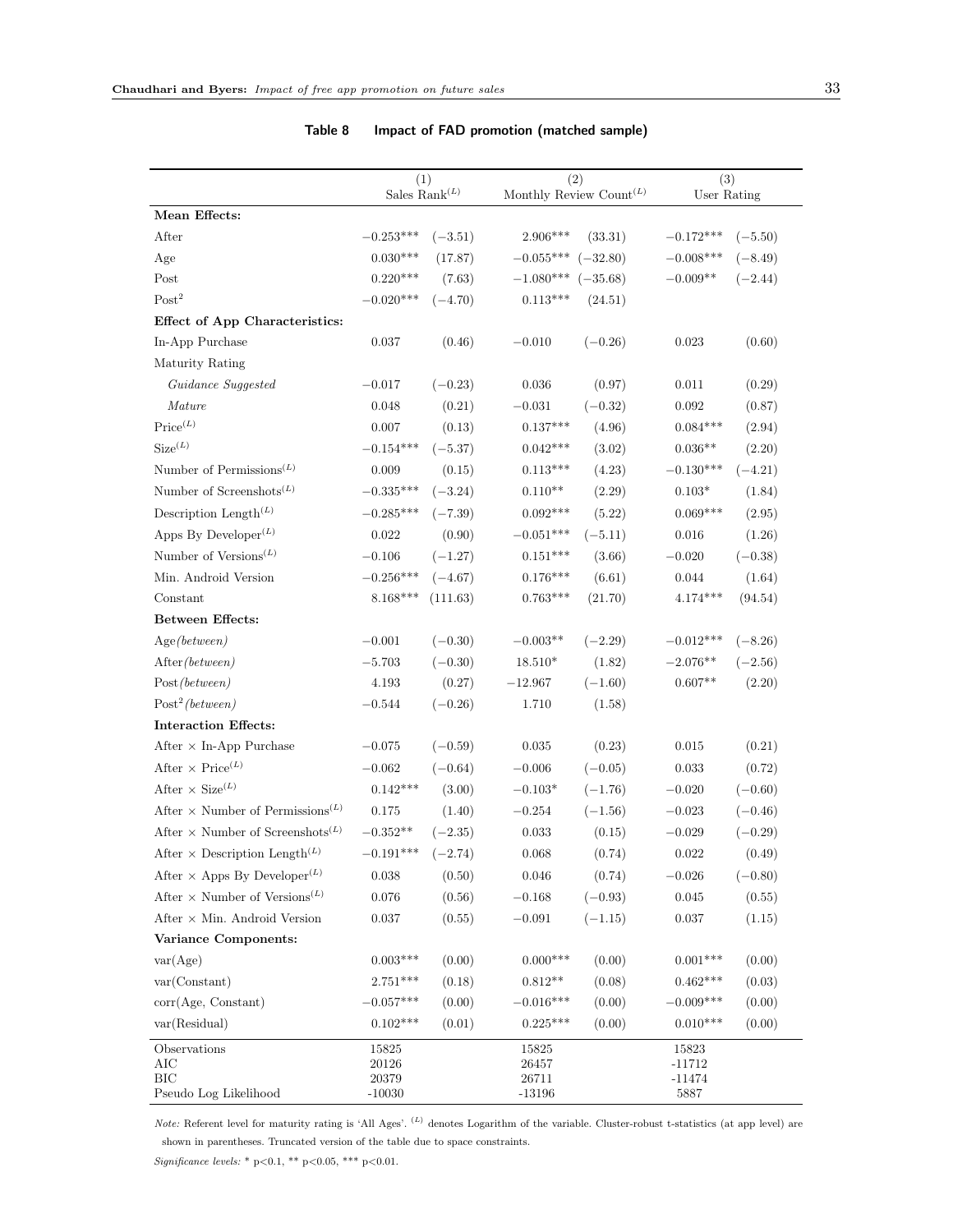|                                                            | (1)<br>Sales $\text{Rank}^{(L)}$   |           |                                     | (2)<br>Monthly Review Count <sup><math>(L)</math></sup> | (3)<br>User Rating                    |           |
|------------------------------------------------------------|------------------------------------|-----------|-------------------------------------|---------------------------------------------------------|---------------------------------------|-----------|
| Mean Effects:                                              |                                    |           |                                     |                                                         |                                       |           |
| After                                                      | $-0.154**$                         | $(-2.21)$ | $2.292***$                          | (19.13)                                                 | $-0.089***$                           | $(-2.94)$ |
| $2^{nd}$ Rank Category $\times$ After                      | $-0.121$                           | $(-0.91)$ | $0.920***$                          | (5.22)                                                  | $-0.099*$                             | $(-1.93)$ |
| $3^{rd}$ Rank Category $\times$ After                      | $-0.369***$                        | $(-3.33)$ | $0.983***$                          | (5.86)                                                  | $-0.131*$                             | $(-1.90)$ |
| Age                                                        | $0.023***$                         | (5.82)    | $-0.059***$                         | $(-16.53)$                                              | $-0.008***$                           | $(-5.91)$ |
| $2^{nd}$ Rank Category $\times$ Age                        | $0.016***$                         | (2.88)    | $-0.003$                            | $(-0.65)$                                               | $-0.003$                              | $(-1.17)$ |
| $3^{rd}$ Rank Category $\times$ Age                        | 0.006                              | (1.31)    | $0.009**$                           | (2.13)                                                  | 0.002                                 | (0.94)    |
| Post                                                       | $0.150***$                         | (4.24)    | $-0.888***$                         | $(-17.05)$                                              | $-0.013***$                           | $(-3.63)$ |
| $2^{nd}$ Rank Category $\times$ Post                       | $0.145**$                          | (2.25)    | $-0.314***$                         | $(-4.32)$                                               | 0.006                                 | (0.81)    |
| $3^{rd}$ Rank Category $\times$ Post                       | 0.058                              | (0.87)    | $-0.266***$                         | $(-3.85)$                                               | 0.009                                 | (1.09)    |
| Post <sup>2</sup>                                          | $-0.015***$                        | $(-2.77)$ | $0.094***$                          | (12.47)                                                 |                                       |           |
| $2^{nd}$ Rank Category $\times$ Post <sup>2</sup>          | $-0.015$                           | $(-1.54)$ | $0.037***$                          | (3.30)                                                  |                                       |           |
| $3^{rd}$ Rank Category × Post <sup>2</sup>                 | $-0.001$                           | $(-0.06)$ | $0.022**$                           | (2.10)                                                  |                                       |           |
| $2^{nd}$ Rank Category                                     | $1.612***$                         | (29.05)   | $-0.605***$                         | $(-14.41)$                                              | $-0.036$                              | $(-0.63)$ |
| $3^{rd}$ Rank Category                                     | $2.676***$                         | (52.73)   | $-0.979***$                         | $(-27.03)$                                              | $-0.068$                              | $(-1.43)$ |
| Constant                                                   | $6.357***$                         | (108.93)  | $1.415***$                          | (33.81)                                                 | $4.251***$                            | (98.22)   |
| <b>Between Effects:</b>                                    |                                    |           |                                     |                                                         |                                       |           |
| Age(between)                                               | $0.002*$                           | (1.71)    | $-0.003***$                         | $(-4.05)$                                               | $-0.013***$ $(-10.46)$                |           |
| After(between)                                             | $-18.751$                          | $(-1.54)$ | 23.161***                           | (2.83)                                                  | $-2.272***$                           | $(-3.11)$ |
| Post(between)                                              | 14.914                             | (1.54)    | $-16.878***$                        | $(-2.62)$                                               | $0.675***$                            | (2.71)    |
| Post <sup>2</sup> (between)                                | $-1.998$                           | $(-1.53)$ | $2.243***$                          | (2.60)                                                  |                                       |           |
| Variance Components:                                       |                                    |           |                                     |                                                         |                                       |           |
| var(Age)                                                   | $0.001***$                         | (0.000)   | $0.000***$                          | (0.000)                                                 | $0.001***$                            | (0.000)   |
| var(Constant)                                              | $1.114***$                         | (0.107)   | $0.604***$                          | (0.062)                                                 | $0.466***$                            | (0.027)   |
| corr(Age, Constant)                                        | $-0.032***$                        | (0.003)   | $-0.011***$                         | (0.001)                                                 | $-0.349***$                           | (0.001)   |
| var(Residual)                                              | $0.110***$                         | (0.006)   | $0.224***$                          | (0.004)                                                 | $0.010***$                            | (0.008)   |
| Observations<br>AIC<br><b>BIC</b><br>Pseudo Log Likelihood | 15825<br>18218<br>18395<br>$-9086$ |           | 15825<br>25771<br>25947<br>$-12862$ |                                                         | 15823<br>$-11684$<br>$-11538$<br>5861 |           |

Table 9 Heterogeneous impact of FAD promotion (matched sample)

Note: Referent level for maturity rating is 'All Ages'.  $^{(L)}$  denotes Logarithm of the variable. Cluster-robust t-statistics (at app level) are shown in parentheses. Truncated version of the table due to space constraints.

 $\label{eq:3} Significance~levels: \text{ }^{\ast} \text{ } \text{p}<\!0.1, \text{ } ^{\ast\ast} \text{ } \text{p}<\!0.05, \text{ } ^{\ast\ast\ast} \text{ } \text{p}<\!0.01.$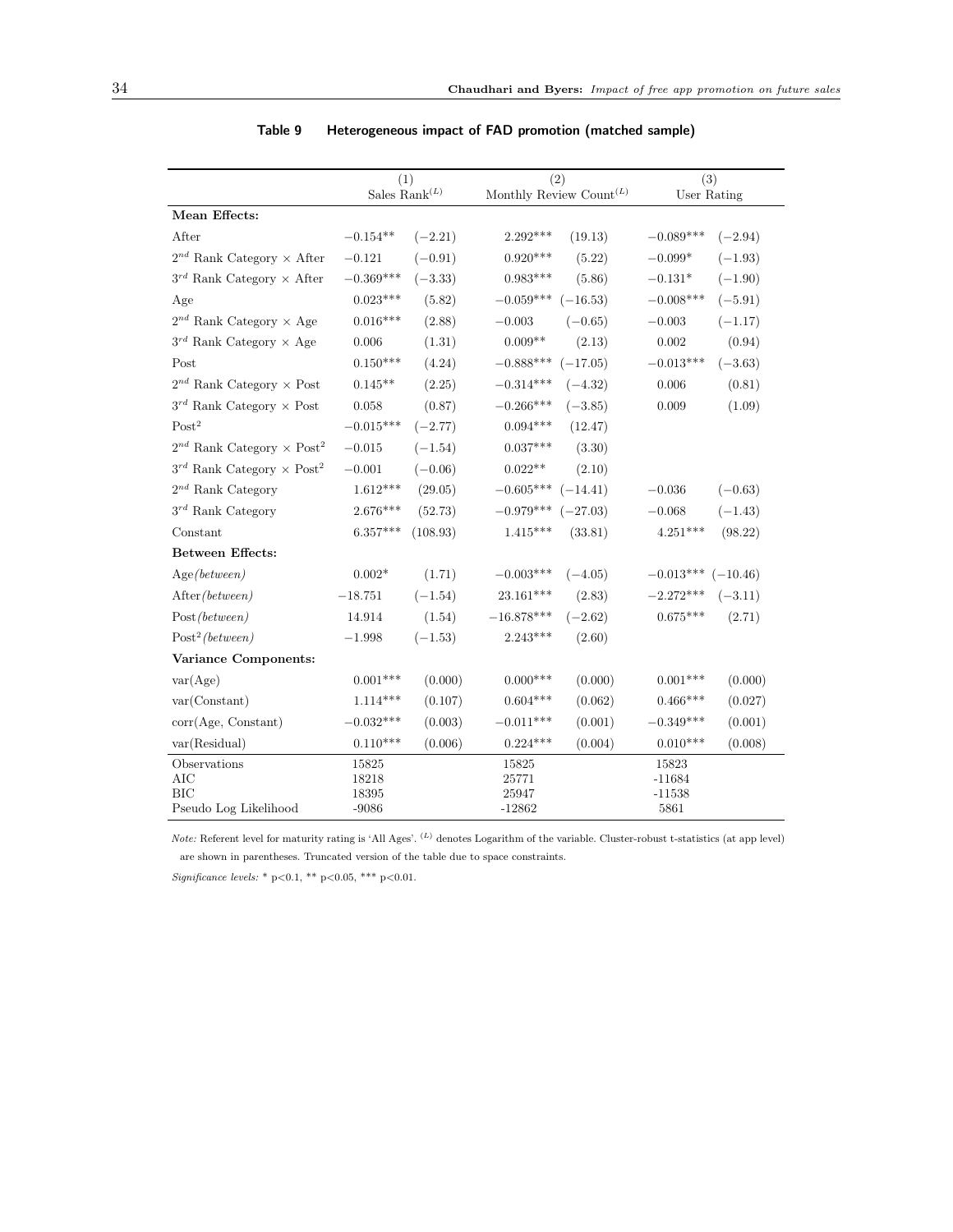

30−day intervals, offset from the day of promotion





30−day intervals, offset from the day of promotion

Figure 3 Heterogeneity of impact on number of reviews



Figure 4 Heterogeneity of impact on star rating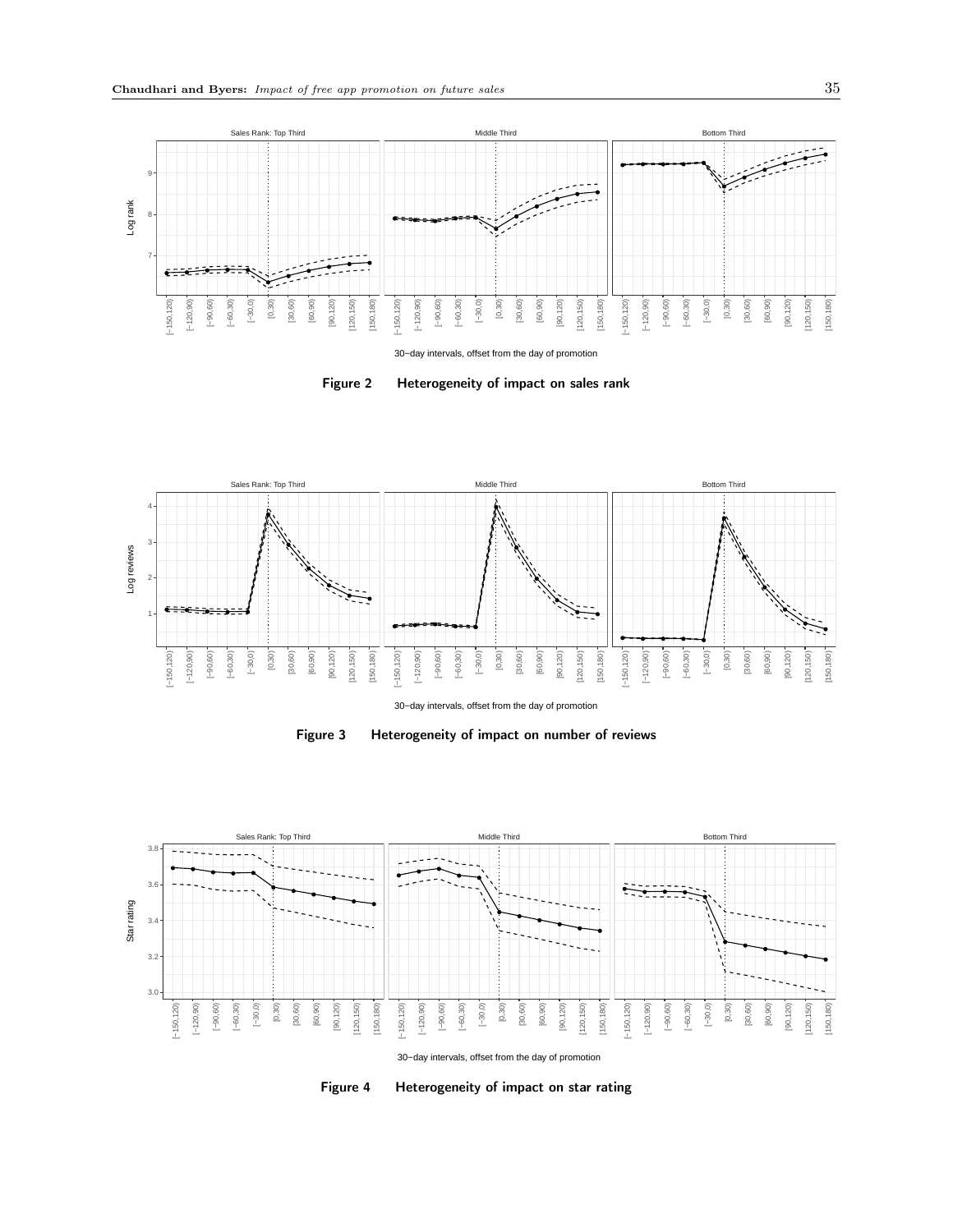

7−day intervals, offset from the day of promotion on Amazon





7−day intervals, offset from the day of promotion on Amazon

Figure 6 Cross-market spillover effect on star rating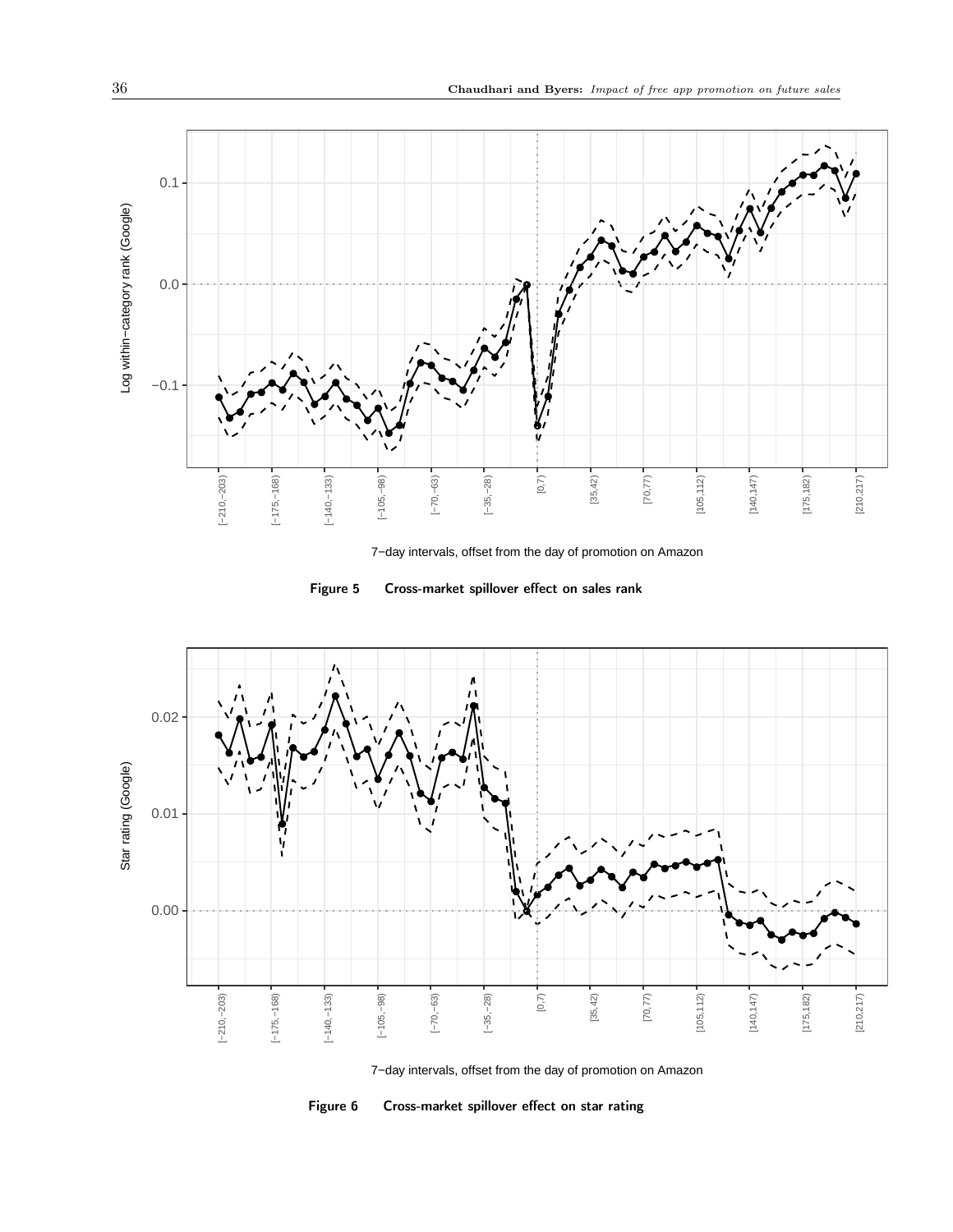